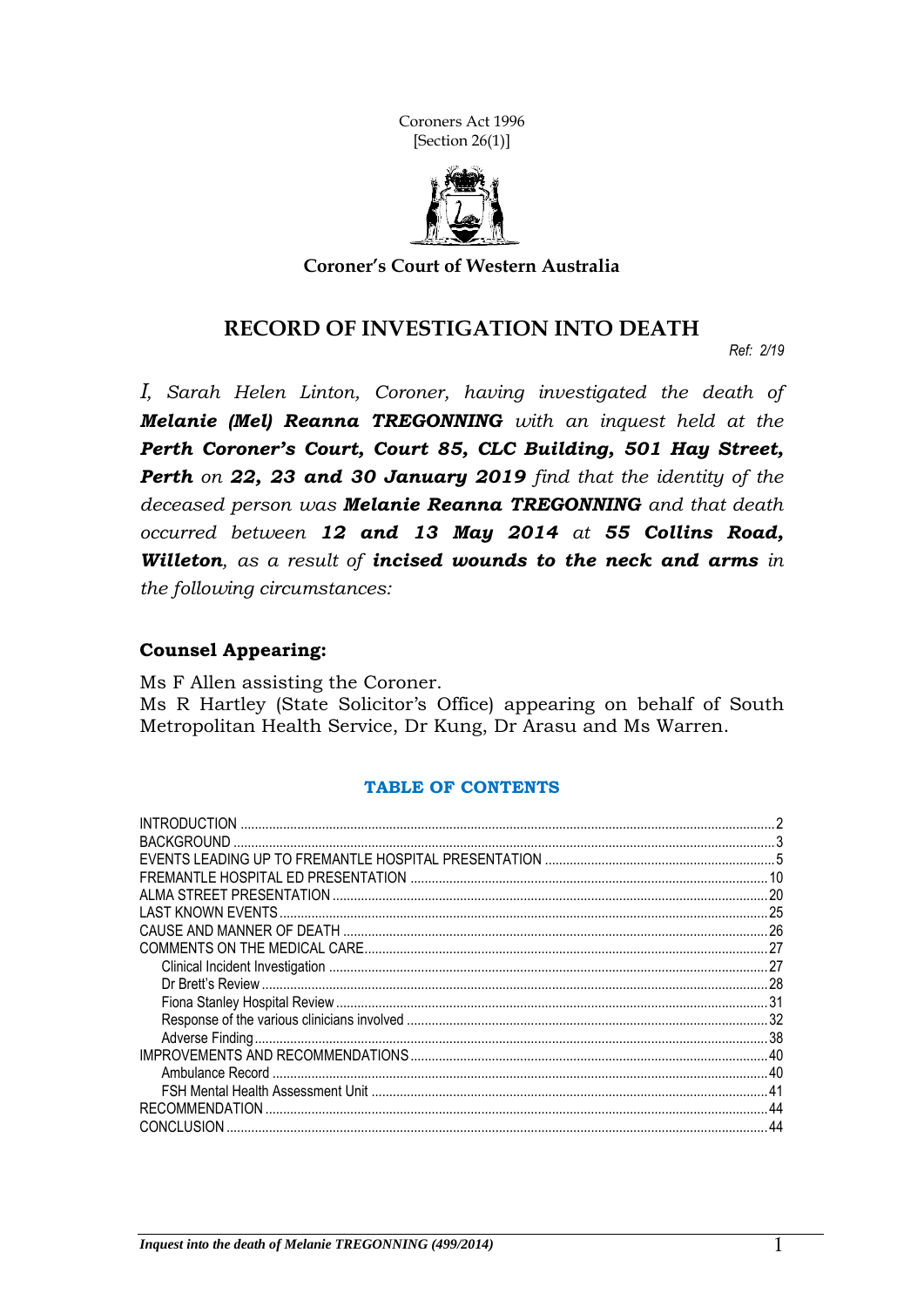## **INTRODUCTION**

- <span id="page-1-0"></span>**1.** Melanie (Mel) Tregonning was a talented illustrator who was a published cartoonist from the age of 16 years. Her early success meant that when she died at only 31 years of age she was still able to leave behind a significant body of work as her legacy. Her last work was a graphic novel called *Small Things*, <sup>1</sup> that tells through illustration the story of a little boy who feels worried and alone but learns that help is always close by.
- **2.** Like the boy in her story, Ms Tregonning became overwhelmed with anxiety and depression. Sadly for Ms Tregonning, when she needed help most, she did not receive it. With the support of her family, she had sought help for her mental health issues from several different health professionals in the 48 hours leading up to her death. Despite her cries for help escalating, she was ultimately sent home from Fremantle Hospital without appropriate psychiatric assessment on the afternoon of 12 May 2014. She took her life in her studio overnight on 12 to 13 May 2014.
- **3.** Ms Tregonning's family, with the help of highly regarded Perth artist and writer Shaun Tan, went to some lengths to arrange for *Small Things* to be published after her death in order to ensure that her last work was shared with the community and to spread awareness about mental illness.
- **4.** Ms Tregonning's sister also asked the State Coroner to consider holding an inquest into her death to explore further the reasons why Ms Tregonning was not admitted for psychiatric care at Fremantle Hospital despite being taken there by ambulance on her GP's referral. Ms Tregonning's sister emphasised her belief that the mental health service failed her sister and her family's concern that this could continue to happen to other families who place their trust in medical professionals.<sup>2</sup>
- **5.** The State Coroner decided that it was desirable to hold an inquest to investigate possible communication problems between the health professionals that had been identified during the initial coronial investigation, as well as the psychiatric assessment process at Fremantle Hospital.
- **6.** I held an inquest at the Perth Coroner's Court on 22, 23 and 30 January 2019. Oral evidence was heard from a number of doctors and other medical staff who had contact with Ms Tregonning in the days before her death. Dr Adam Brett, a Consultant Psychiatrist, provided an expert opinion on the standard of the mental health care provided to Ms Tregonning prior to her death by these medical professionals and others. In addition, evidence was provided about the current mental health services available in the relevant area.
- **7.** At the conclusion of the inquest I indicated that I was satisfied that there were systems failures on the night that meant that important information was not before the hospital staff involved in Ms Tregonning's care. However, I

<sup>-</sup><sup>1</sup> Small Things by Melanie Tregonning, published 2016 by Allen & Unwin.

<sup>2</sup> Letter from Ms Violet Tregonning to the State Coroner received 12 February 2015.

*Inquest into the death of Melanie TREGONNING (499/2014)* 2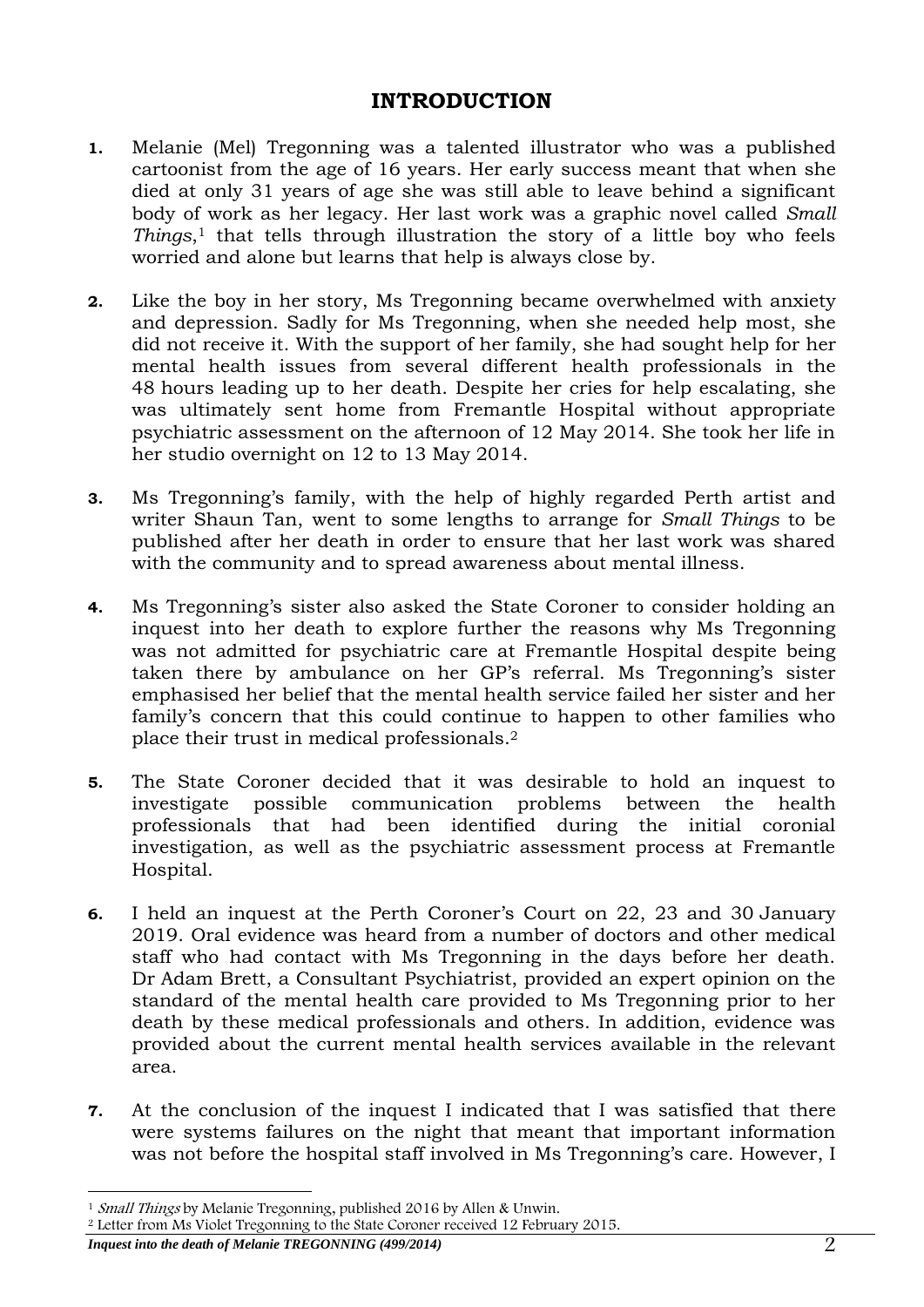also indicated that although important information had not been communicated to the staff at Fremantle Hospital, there was still sufficient evidence before them to have prompted a more thorough psychiatric assessment than was performed. I invited counsel appearing on behalf of the South Metropolitan Health Service and the individual health professionals, to file submissions addressing the areas of concern I had highlighted, and to provide any additional information that might assist me in reaching my findings. Submissions were filed with the Court in due course in April 2019.<sup>3</sup> I have considered those submissions in reaching my findings.

**8.** I note at this stage that the Fremantle Hospital Emergency Department has closed since Ms Tregonning's death and been replaced by a new Emergency Department (ED) at Fiona Stanley Hospital (FSH). Therefore, any suggestions for changes looking forward necessarily relate to the FSH ED.

## **BACKGROUND**

- <span id="page-2-0"></span>**9.** Ms Tregonning was born with a genetic condition, 5-alpha-reductase deficiency (5ARD), that affected her physical sexual development and led to issues regarding her gender identity. I am told that Ms Tregonning was very private about her condition, keeping information even from her family, so I don't propose to go into too much detail about it in order to respect her privacy. In brief, Ms Tregonning had a male (XY) genotype but was phenotypically female. Ms Tregonning always identified as female. She had some surgery as a child to remove her gonads and received hormone therapy in later years to maintain her hormonal balance as a woman.<sup>4</sup>
- **10.** Ms Tregonning was described by her family as a normal teenager who was very intelligent and artistic. After finishing school she completed graphic design at Curtin University and was a finalist in the 2005 international 'Illustrators of the Future' competition. In early 2006 Ms Tregonning began working as an in-house illustrator for R.I.C. Publications. She remained working for the company until shortly before her death.<sup>5</sup>
- **11.** For many years Ms Tregonning was under the care of Consultant Physician and Endocrinologist, Dr Bronwyn Stuckey. Dr Stuckey is a Medical Director at the Keogh Institute for Medical Research, with a special interest in the crossover between sex hormones and metabolism. Ms Tregonning had been referred to Dr Stuckey for further management of her hormonal status.<sup>6</sup>
- **12.** Ms Tregonning had expressed concern to Dr Stuckey about mild hirsutism and loss of scalp hair. She attended a dermatology specialist clinic and was prescribed a medication to promote hair growth.

<sup>-</sup><sup>3</sup> Outline of Submissions filed on behalf of South Metropolitan Health Service, dated 18 April 2019; Outline of Submissions filed on behalf of Dr Dewan, dated 18 April 2019.

<sup>4</sup> T 22.

<sup>5</sup> Exhibit 1, Tab 8.

<sup>6</sup> T 20.

*Inquest into the death of Melanie TREGONNING (499/2014)* 3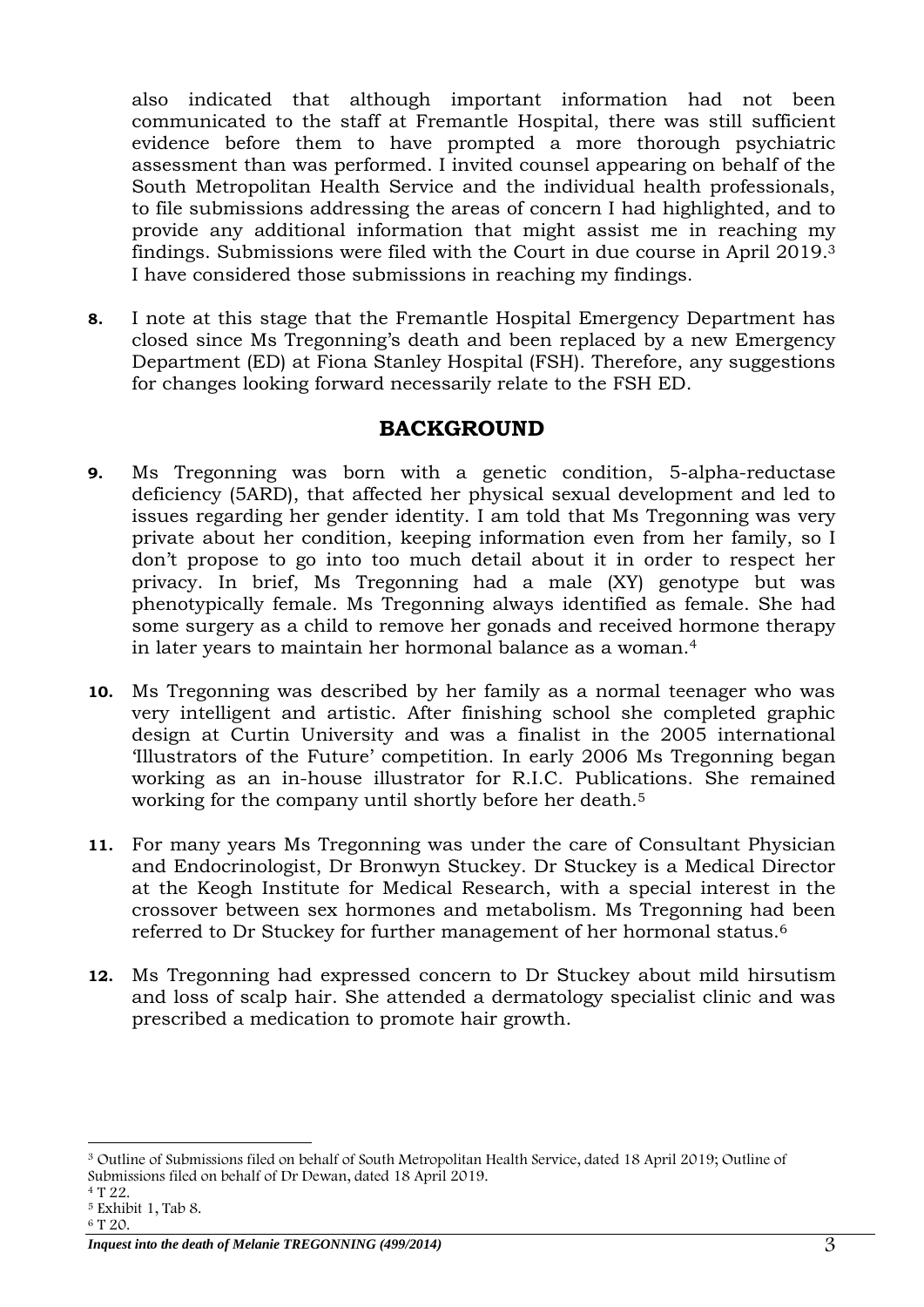- **13.** Ms Tregonning had also questioned whether the genetic condition, Androgen Insensitivity Syndrome (AIS) she had originally been diagnosed with (prior to seeing Dr Stuckey) was correct, or whether she had a different genetic condition. Dr Stuckey found Ms Tregonning was well-informed about conditions of intersex and had clearly researched the subject. Further investigations found Ms Tregonning was correct to question her diagnosis, and she was eventually diagnosed with 5ARD. This was a different genetic condition, but had similar outcomes.<sup>7</sup> Dr Stuckey considered Ms Tregonning's symptoms to be fairly mild compared to some of her patients and her clinical state was said to be pretty stable.<sup>8</sup>
- **14.** Over the time that Dr Stuckey was treating Ms Tregonning she had never expressed symptoms consistent with major depression, thoughts of selfharm or suicidal intent, and had shown no sign that she was in need of psychiatric care. Dr Stuckey saw only a few signs that Ms Tregonning might have had some conflicted emotions about her gender, and it was mostly related to her appearing overly concerned about any skin or hair problem that might arise from androgen effect, which were not uncommon concerns. Dr Stuckey noted in her evidence that most of the patients with this type of genetic condition are not terribly comfortable in their own skin, so Ms Tregonning being somewhat conflicted about these issues was not surprising. 9
- **15.** Dr Stuckey had seen Ms Tregonning fairly regularly when she was first referred, but with less regularity as time went on, with the frequency eventually reducing to a once a year review. Dr Stuckey last saw Ms Tregonning for review on 11 October 2013, more than six months before her death. At that time, Ms Tregonning seemed to be satisfied with the effect of her treatment and was very positive about her professional life.<sup>10</sup> Ms Tregonning had been prescribed the same ongoing medications since 2009, which were Dianne–35, cyproterone acetate 25mg daily and spironolactone 100mg daily, and no change was made to these medications. 11
- **16.** For several years prior to her death Ms Tregonning was drawing her graphic novel in her spare time. It was a long process. Ms Tregonning was described as a perfectionist, which also slowed the process as she was only satisfied when her work was of the highest quality.
- **17.** Prior to her death, Ms Tregonning took leave from her job in order to spend more time working on her book. She had considerable savings so financially she was still able to manage, but looking back Ms Tregonning's sister now feels the lack of routine and isolation may have exacerbated her depressive symptoms. However, as she had taken extended leave for a period of about 3 months on a previous occasion to solely work on her book and had coped well on that occasion, there was nothing at the time to set off alarm bells.<sup>12</sup>

<sup>12</sup> Exhibit 1, Tab 8 and Tab 26.

<sup>-</sup><sup>7</sup> T 20.

<sup>8</sup> T 21.

<sup>9</sup> T 22 - 23.

<sup>10</sup> T 20; Exhibit 1, Tab 10. <sup>11</sup> Exhibit 1, Tab 10.

*Inquest into the death of Melanie TREGONNING (499/2014)* 4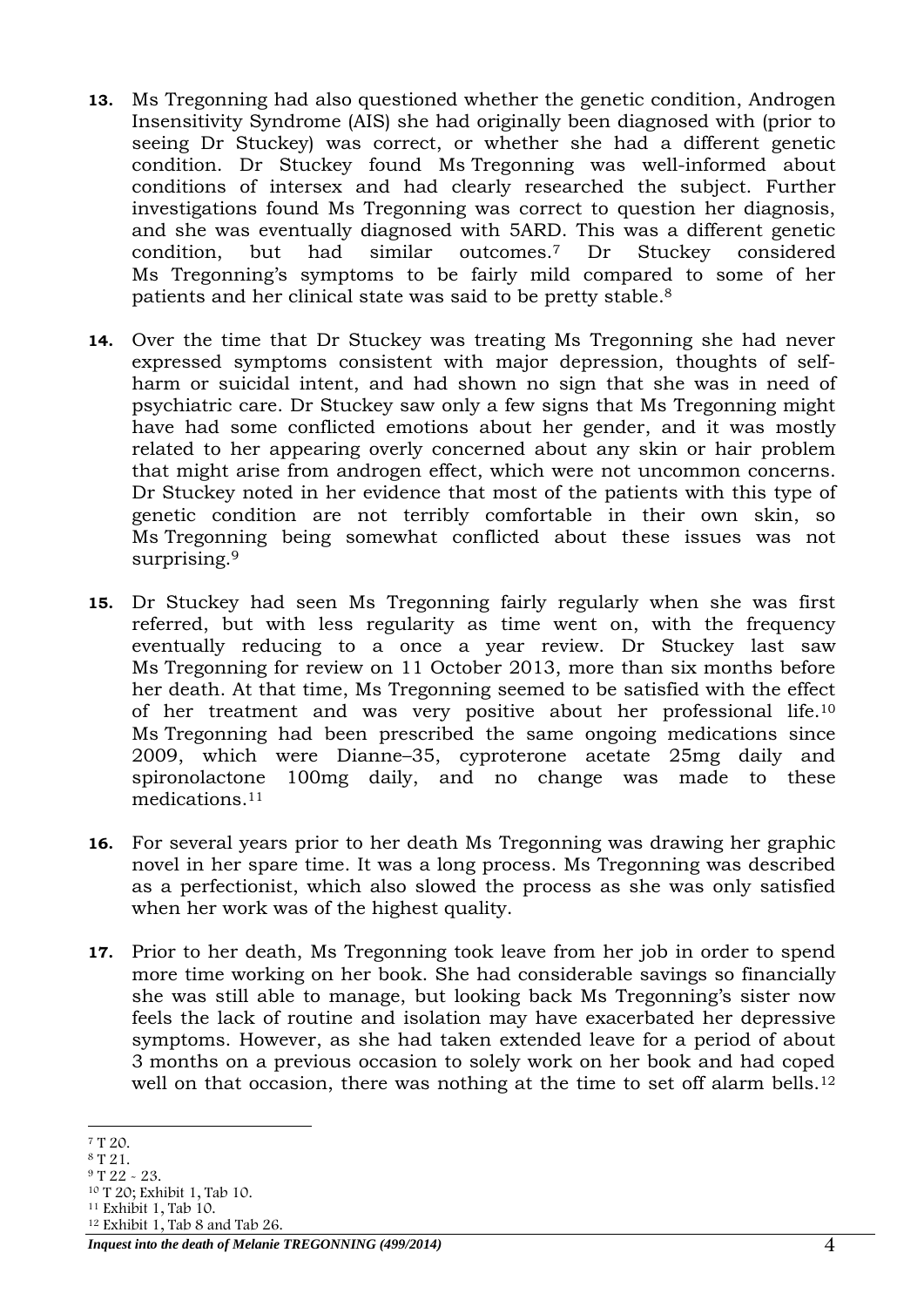- **18.** Ms Tregonning remained living with her parents, as she had always done, and worked from a shed in their yard that had been converted into a studio. Although she had a bedroom in the house, it was not unusual for Ms Tregonning to sleep on a bed in the studio when she was working.<sup>13</sup>
- **19.** Ms Tregonning had no history of mental health issues prior to the events leading up to her death. She had always appeared balanced and stable and generally kept to a simple domestic routine. She did not take illicit drugs and rarely drank alcohol.<sup>14</sup>
- **20.** Ms Tregonning was described as very intelligent and self-contained. She was happy to spend a lot of time on her own drawing, reading and exploring the Internet, although she also had a group of artistic friends who she met with weekly. As well as her art, she was very interested in science fiction and human intelligence.<sup>15</sup>

#### <span id="page-4-0"></span>**EVENTS LEADING UP TO FREMANTLE HOSPITAL PRESENTATION**

- **21.** Prior to her death Ms Tregonning became very upset about a theory she had read that suggested humans were not as intelligent as often portrayed in science fiction and that we had largely plateaued as a species and were unlikely to continue our learning and innovation in leaps and bounds. She believed this theory to be true and said she felt that she was mourning the loss of what humans will never become. Ms Tregonning rarely cried but she was crying on the telephone when she spoke of this realisation with her sister. Ms Tregonning's sister believed Ms Tregonning had trouble sleeping after this. Ms Tregonning's family explored the possibility of Ms Tregonning accessing some counselling but it does not appear to have come to fruition before her death.<sup>16</sup>
- **22.** Ms Tregonning's father reported that he had noted a sudden change in her mental state in the week or two prior to her death. He noticed she was going for walks and couldn't sleep. She also seemed tired and said she felt numb at times. She was also getting headaches and expressed concern that she was developing some kind of neurological disease, such as motor neurone disease. Mr Tregonning noticed that Ms Tregonning seemed increasingly reliant on her mother for company, which was unusual as she was usually happy spending time on her own.<sup>17</sup>
- **23.** Early in the morning on Sunday, 11 May 2014, Ms Tregonning selfpresented to the ED of St John of God Hospital in Murdoch. Her father understood she was going there to get some advice about her medical condition. Ms Tregonning told the nurse she had driven herself to the hospital from home and wanted someone to talk to but didn't want to see a doctor. She mentioned she felt her medications were "not doing anything for her" and she intended to speak to Dr Stuckey.<sup>18</sup> Ms Tregonning told the

<sup>-</sup><sup>13</sup> Exhibit 1, Tab 8.

<sup>14</sup> Exhibit 1, Tab 8.

<sup>15</sup> Exhibit 1, Tab 8 and Tab 26.

<sup>16</sup> Exhibit 1, Tab 26.

<sup>17</sup> Exhibit 1, Tab 8.

<sup>18</sup> Exhibit 1, Tab 23.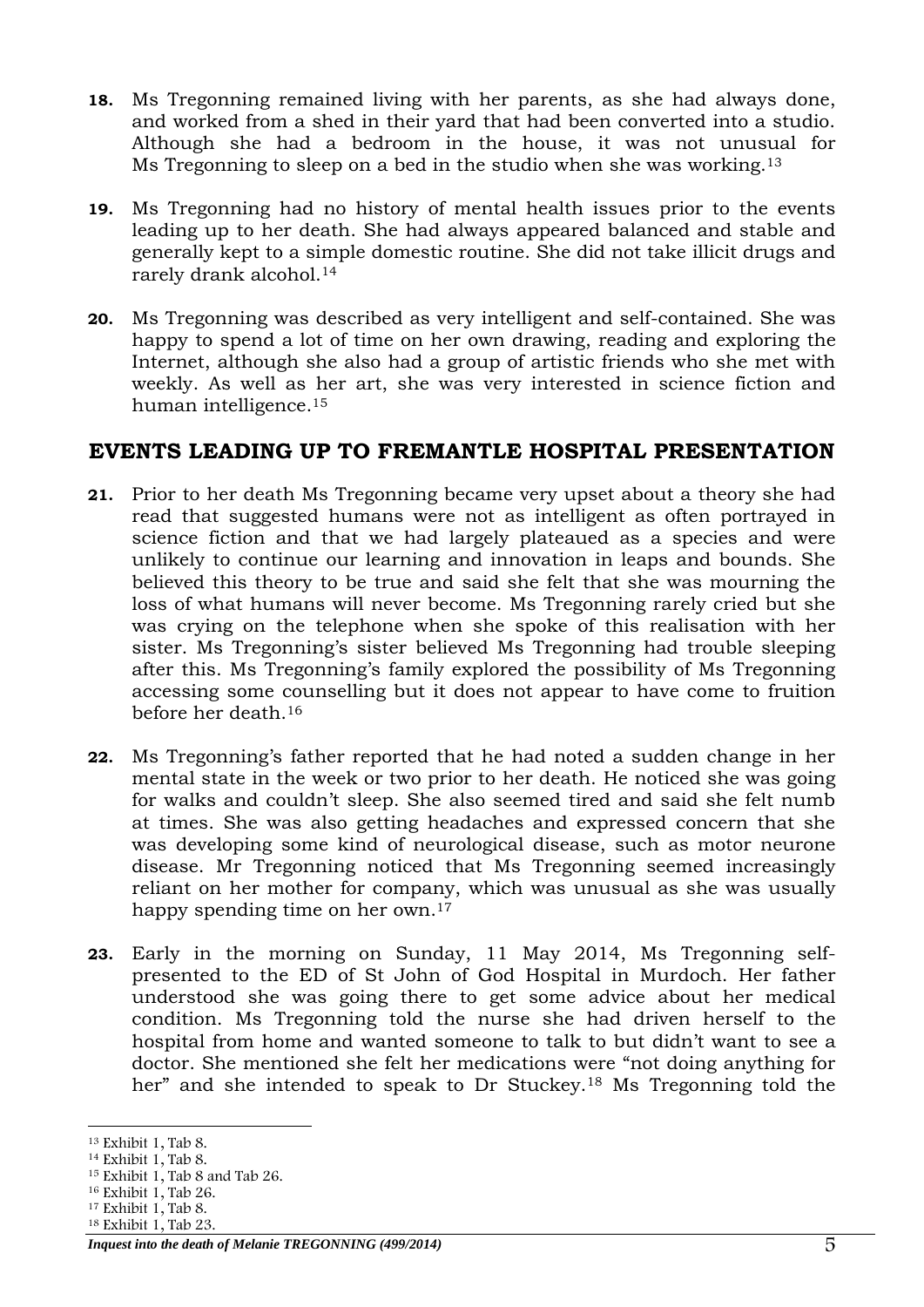nurse she was feeling better after speaking to her and she intended to go home. After Ms Tregonning left the nurse obtained Ms Tregonning's home telephone number and rang and spoke to her father. The nurse told Mr Tregonning that Ms Tregonning had been at the ED and was on her way home. He indicated he would ring Ms Tregonning if she was not home in 15 minutes.<sup>19</sup>

- **24.** After speaking to the nurse Mr Tregonning rang Ms Tregonning on her mobile. Ms Tregonning answered the phone and said she was at the Esplanade Beach in Fremantle. He asked her to come home, which she did. This event at the beach is significant as Ms Tregonning later spoke of being at the beach and entering the water with a plan to commit suicide, but then changing her mind when she thought about her family and was interrupted by a call from her father. When talking about this incident later, she referred to it being on the Friday, so it may have been a different event, but it seems more likely that the dates/days were perhaps mixed up when the later history was given.
- **25.** When she returned home from the hospital visit, Ms Tregonning reportedly told her father that they had taken \$70 from her and then told her no one could see her, which had upset her.<sup>20</sup> This does not accord with the notes written by the triage nurse and seems to be inconsistent with the nurse taking her conduct seriously enough to follow-up with her family at home when she left, which was unusual. However, it is certainly clear that Ms Tregonning did not see a doctor at the hospital and this affected her mood.
- **26.** Mr Tregonning indicated this was the first time he realised that something was seriously wrong with his daughter and they had a talk about it, although it's not clear what in particular they discussed. 21
- **27.** Later that day Ms Tregonning and her parents went to Ms Tregonning's brother's house for a Mother's Day lunch. Ms Tregonning came to the lunch, even though she was reluctant to attend. She was noted to be quiet during the visit but this was not unusual so her family were not overly concerned.<sup>22</sup>
- **28.** The following morning, being Monday, 12 May 2014, Ms Tregonning was at home with her parents. She was watching television when she began to say some dark things to her mother, such as, "A parent shouldn't have to bury their child." <sup>23</sup> Some other statements she made to Mrs Tregonning seemed irrational. Ms Tregonning's parents became concerned about her state of mind and decided to drive her to Sir Charles Gairdner Hospital to see Dr Stuckey, which was also what Ms Tregonning requested. 24
- **29.** Ms Tregonning was driven by her father to the Keogh Institute at Sir Charles Gairdner Hospital, where Dr Stuckey works. They arrived at approximately

<sup>24</sup> Exhibit 1, Tab 8 and Tab 9.

<sup>-</sup><sup>19</sup> Exhibit 1, Tab 23.

<sup>20</sup> Exhibit 1, Tab 8.

<sup>21</sup> Exhibit 1, Tab 8.  $22$  Exhibit 1, Tab 8.

<sup>23</sup> Exhibit 1, Tab 9[9].

*Inquest into the death of Melanie TREGONNING (499/2014)* 6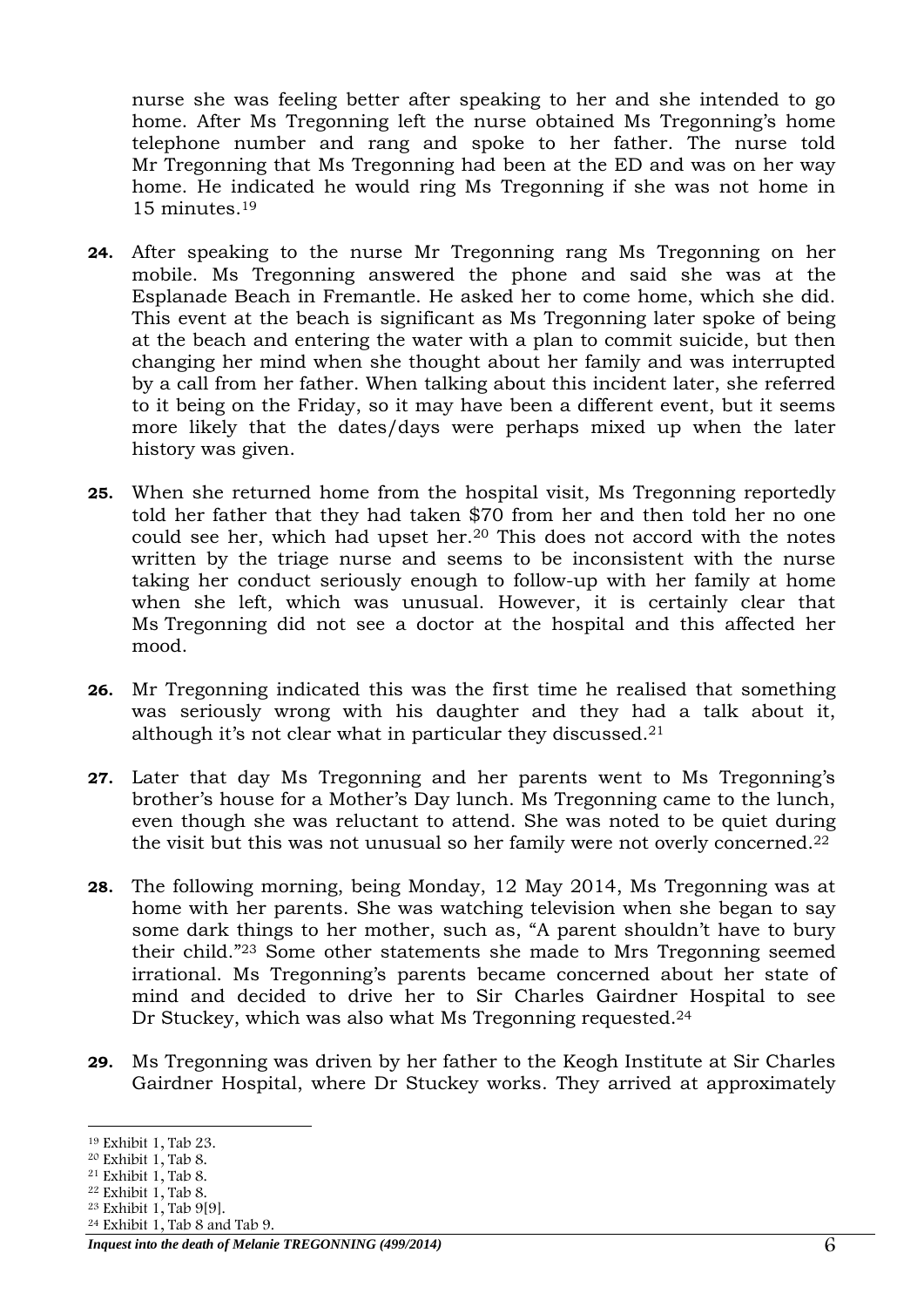6.45 am. Given the early hour, Dr Stuckey was not yet at work. The Keogh Institute laboratory manager rang Dr Stuckey at home and told her that Ms Tregonning and her father were sitting in the waiting room and Mr Tregonning was very concerned about his daughter as there had been a significant change in her mental state. 25

- **30.** Dr Stuckey agreed she was very surprised to receive the call, not only because of the time of the morning and the fact she had not seen Ms Tregonning for some time, but also because she was exhibiting symptoms that Dr Stuckey had not seen in her before. <sup>26</sup> Dr Stuckey recalled she spoke to Mr Tregonning on the telephone but also agreed she may have spoken to Ms Tregonning herself, although she could not be sure. 27 Dr Stuckey recalled being told that Ms Tregonning had expressed sentiments about life being worthless. Mr Tregonning said the change in her state of mind was relatively recent and wanted to know if any of the medications she was taking could have put her in this state. Dr Stuckey observed that cyproterone acetate can be associated with depression but since Ms Tregonning had been on the medication for so long without this effect Dr Stuckey doubted that it could be causative of Ms Tregonning's changed mental state, and this was agreed by another expert. <sup>28</sup> Ms Tregonning had not had any recent medications added, having been on the same medications prescribed by Dr Stuckey since 2009.<sup>29</sup>
- **31.** Although Mr Tregonning did not expressly state it, Dr Stuckey's impression was that Ms Tregonning was severely depressed and at risk of suicide. Dr Stuckey was unaware what might have precipitated this change as she had not seen Ms Tregonning since October 2013. Dr Stuckey thought it sounded like Ms Tregonning was at risk and considered it urgent that Ms Tregonning be assessed by someone that day. She said in her report she felt that a GP was the best person to make a referral to a psychologist or psychiatrist, which she suggested they do as soon as possible. 30
- **32.** Mr Tregonning recalled that Ms Tregonning appeared reassured after the conversation with Dr Stuckey so he took her home. Following Dr Stuckey's advice, Mr Tregonning took Ms Tregonning to see a general practitioner, Dr Freeman at the Glenmoy Medical Centre, in order to get a psychological referral. During the consultation a GP Mental Health Care Plan was completed and Ms Tregonning was referred to a psychologist. It appears that Ms Tregonning mistakenly thought she would be able to see the psychologist that day, but when they drove to the psychologist's office they found the psychologist had moved locations and, when she was contacted by telephone, the earliest available appointment was on 17 May 2014.<sup>31</sup>
- **33.** When they returned home Ms Tregonning said she wanted some antidepressants and didn't feel she could wait until 17 May 2014. At this stage Mr Tregonning described Ms Tregonning as having "been cycling through

<sup>31</sup> Exhibit 1, Tab 8.

<sup>-</sup><sup>25</sup> T 21.

<sup>26</sup> T 21.

<sup>27</sup> T 21 - 22.

<sup>28</sup> T 113; Exhibit 1, Tab 10 and Tab 24 [5], p.6.

<sup>29</sup> Exhibit 1, Tab 10. <sup>30</sup> T 21, 23; Exhibit 1, Tab 8.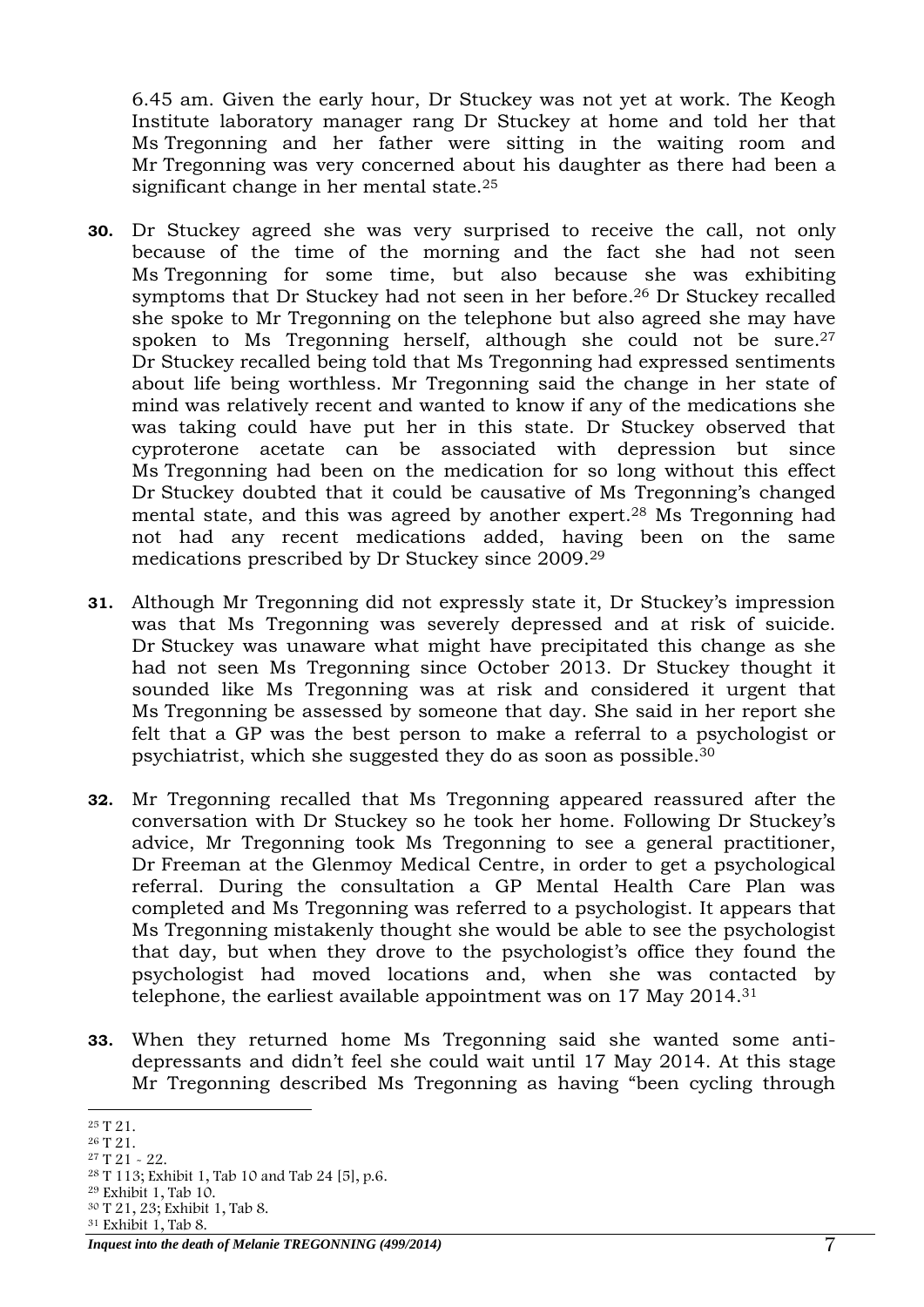various states of crying, being fatalistic and calm. She had been distressed and upset but hadn't talked of self-harm as such."<sup>32</sup> Mr Tregonning said at that stage Ms Tregonning believed that she had something linked to motorneurone disease and "said she wanted me to kill her but I said I wouldn't do that and that she shouldn't try to self-diagnose herself."<sup>33</sup>

- **34.** They returned to the Glenmoy Medical Centre that afternoon. This time Ms Tregonning saw another GP, Dr Elena Vysotskaya, as Dr Freeman was not available. Dr Vysotskaya could see Dr Freeman's notes, indicating Ms Tregonning had been in that morning and now returned, which was an immediate red flag to her. Ms Tregonning told Dr Vysotskaya that she had returned as she couldn't wait to see the psychologist she had been referred to, and felt like she needed to be prescribed antidepressants in the interim. Concerningly, when Dr Vysotskaya asked her why she wanted antidepressants, Ms Tregonning said that "she would like to sleep forever."<sup>34</sup>
- **35.** Mr Tregonning had come in for the start of the consultation but Dr Vysotskaya had the feeling Ms Tregonning was not comfortable speaking of these things in from of her father. Accordingly, at Dr Vysotskaya's suggestion, Mr Tregonning agreed to leave the room so they could speak face to face privately.<sup>35</sup>
- **36.** Dr Vysotskaya said that Ms Tregonning opened up after Mr Tregonning left. Ms Tregonning mentioned that she had a genetic condition, 5ARD, and wrote it down for Dr Vysotskaya. Ms Tregonning didn't want to discuss it but did indicate she was in pain and had been taking medication for the condition. In her report, Dr Vysotskaya said Ms Tregonning described suicidal thoughts related to her genetic condition.<sup>36</sup>
- **37.** Dr Vysotskaya asked her a number of questions to elicit whether she had active suicidal ideation, and Ms Tregonning answered positively to these questions, saying that she was having persistent suicidal thoughts that were hard to shake off. Ms Tregonning told Dr Vysotskaya that she had made an appointment with the psychologist for a few days' time but didn't want to wait three to four days given her persistent suicidal thoughts. Ms Tregonning also spoke of previous suicide attempts and said she had been very close to going ahead with a plan but cited her mother and other relatives as protective factors stopping her from completing the act. Ms Tregonning told Dr Vysotskaya she was concerned that she might go through with it, so she had come back to the GP practice for help as she didn't want to do that to her family.
- **38.** Dr Vysotskaya explained to Ms Tregonning that starting an antidepressant in this setting was not the best choice as it will take time to start working and it could also cause a further deterioration in her symptoms and increase

-

<sup>32</sup> Exhibit 1, Tab 8 [34].

<sup>33</sup> Exhibit 1, Tab 8 [35].

<sup>34</sup> T 24; Exhibit 1, Tab 15.  $35$  T  $24 - 25$ .

<sup>36</sup> T 25; Exhibit 1, Tab 14.

*Inquest into the death of Melanie TREGONNING (499/2014)* 8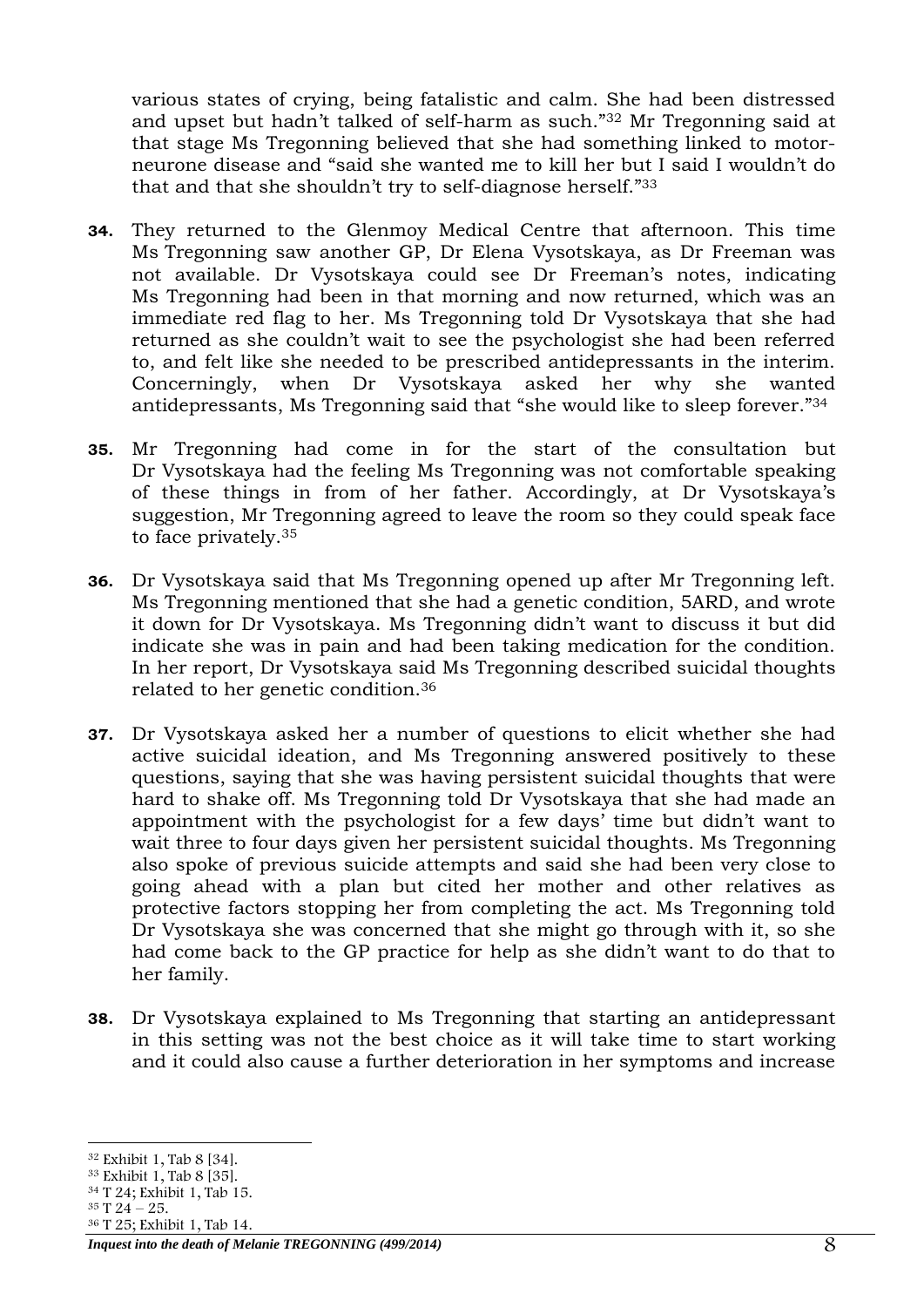her suicidal ideation in the short term.<sup>37</sup> This position was supported by other doctors who gave evidence at the inquest.

- **39.** Dr Vysotskaya suggested that if Ms Tregonning wanted to see a psychiatrist or psychologist urgently, she could call an ambulance and transfer her to Fremantle Hospital. Dr Vysotskaya said that "surprisingly she actually agreed with that"<sup>38</sup> proposal. This decision underscored the sincerity of Ms Tregonning's desire to seek help and her willingness to follow medical advice as to the best way to get that help.
- **40.** Ms Tregonning gave Dr Vysotskaya permission to inform her father, so Dr Vysotskaya spoke to Mr Tregonning separately to inform him that Ms Tregonning was going to be sent to hospital by ambulance for psychiatric assessment. She suggested that Mr Tregonning should go home and refresh himself before going to the hospital, as it might take some time.<sup>39</sup>
- **41.** While waiting for the ambulance, Dr Vysotskaya rang Fremantle Hospital and spoke to ED Consultant Dr Arasu to advise of Ms Tregonning's impending presentation. Dr Vysotskaya was under the mistaken impression that she was talking to a Consultant Psychiatrist as she had explained to the switchboard that it was a psychiatric presentation and had been put through to Dr Arasu on that basis. $40$  In fact, Dr Arasu is a Consultant Emergency Medicine Physician. He was working in the Clinical Decisions Unit that day, and his role included receiving phone calls as the 'admitting consultant' in the ED. It was Dr Arasu's usual practice to complete a 'Patient Expects' paper slip and provide it to the ED liaison clerk, who would then check the computer system to determine if the patient had any previous medical records that should be brought up. The clerk would also entered into the ED Information system an entry that the patient was expected and the clinical information that had been provided to them by the admitting consultant.
- **42.** Dr Vysotskaya gave evidence that when she spoke to Dr Arasu she said she had a patient with high suicidal ideation and then asked him what information she should put in her referral letter. Dr Vysotskaya recalled that Dr Arasu told her that she could make the referral letter brief as she had already passed on the relevant information.<sup>41</sup>
- **43.** Dr Vysotskaya doublechecked with Dr Freeman, who was her supervisor and had seen Ms Tregonning that morning. He agreed with the plan. An ambulance was then arranged to take Ms Tregonning to Fremantle Hospital.<sup>42</sup>
- **44.** Following Dr Arasu's instruction, which suited her as she had limited time due to the ambulance coming soon, Dr Vysotskaya kept her referral letter very brief, simply indicating that Ms Tregonning had been referred "for an

<sup>-</sup><sup>37</sup> T 25.

<sup>38</sup> T 25.

<sup>39</sup> T 25; Exhibit 1, Tab 8.

<sup>40</sup> T 28.

<sup>41</sup> T 26. <sup>42</sup> T 25 - 26.

*Inquest into the death of Melanie TREGONNING (499/2014)* 9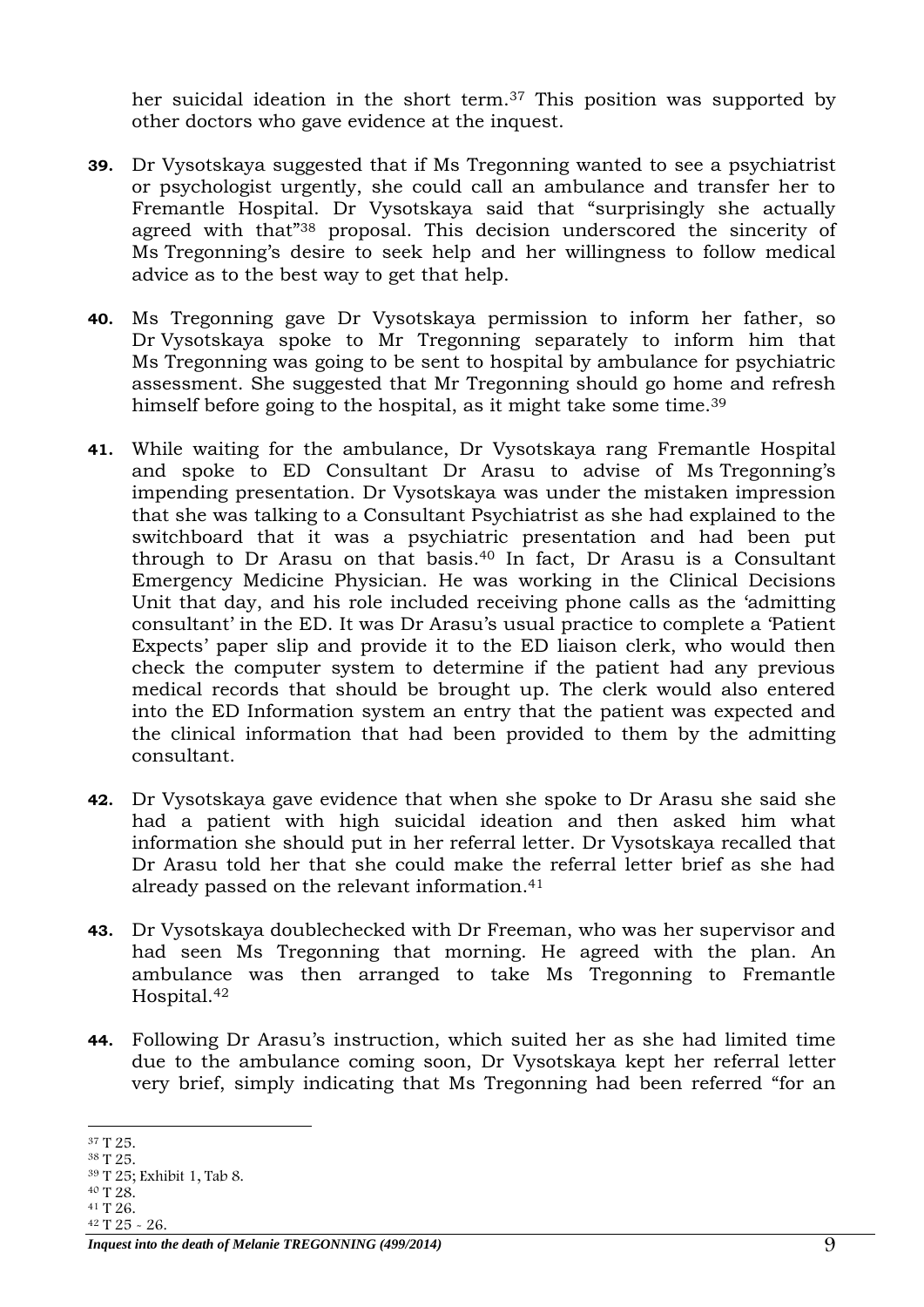opinion and management in relation to her depression and suicidal ideation," <sup>43</sup> with her past history of 5ARD noted. She addressed the letter to Dr Arasu.

- **45.** Regrettably, it does not appear that the verbal information Dr Vysotskaya provided to Dr Arasu made its way onto the ED information system. A search of the records found an entry made at 3.18 pm on the 'patient expect' screen to show that Ms Tregonning was expected to come into the ED and that she was suicidal but no other information was included. Dr Arasu does not believe he was in the main ED when Ms Tregonning arrived at the ED at 4.10 pm as he was not based in that area. As the Consultant on duty in CDU, he would not have had any contact with her. He also did not have any discussion with the ED doctor who eventually examined her.<sup>44</sup>
- **46.** This was a missed opportunity at the hospital for critical information to be provided to the person assessing Ms Tregonning's mental state. Dr Vysotskaya said she had assessed Ms Tregonning's suicide risk as very high. She thought Ms Tregonning needed urgent assessment and arranged the transfer by ambulance as she felt uncomfortable to let Ms Tregonning make her own way there.<sup>45</sup> Evidence was given by various witnesses that if the information about Dr Vysotskaya's assessment of Ms Tregonning when she saw her at the GP practice had been passed on to them, it would have changed their assessment of the urgency of Ms Tregonning's situation and the decisions they made on that night.
- **47.** As well as telephoning Fremantle hospital and speaking to Dr Arasu, Dr Vysotskaya also spoke to the ambulance officers when they arrived and explained the situation to them.<sup>46</sup>
- **48.** Dr Vysotskaya had a reasonable expectation, based upon the steps she had taken, that Ms Tregonning would be assessed by a psychiatrist or mental health professional when she reached Fremantle Hospital. She gave evidence that she was shocked when she received a letter a few days later from the coroner and found out about later events.<sup>47</sup>

## **FREMANTLE HOSPITAL ED PRESENTATION**

- <span id="page-9-0"></span>**49.** The ambulance arrived at the medical centre at 3.28 pm, and after she was safely in the ambulance Mr Tregonning went home as suggested. The St John Ambulance (SJA) Patient Care Record indicates they arrived at Fremantle Hospital at 4.06 pm.
- **50.** The SJA Patient Care Record described Ms Tregonning as having presented to the GP that day with acute depression and suicidal ideations for the past 6 days. She had no prior psychiatric history before that time. Ms Tregonning told the ambulance officers that she had "found out some truth" 6 days ago,

<sup>-</sup><sup>43</sup> Exhibit 1, Tab 22, GP Referral.

<sup>44</sup> Exhibit 1, Tab 25.

<sup>45</sup> T 26.

<sup>46</sup> T 27. <sup>47</sup> T 30.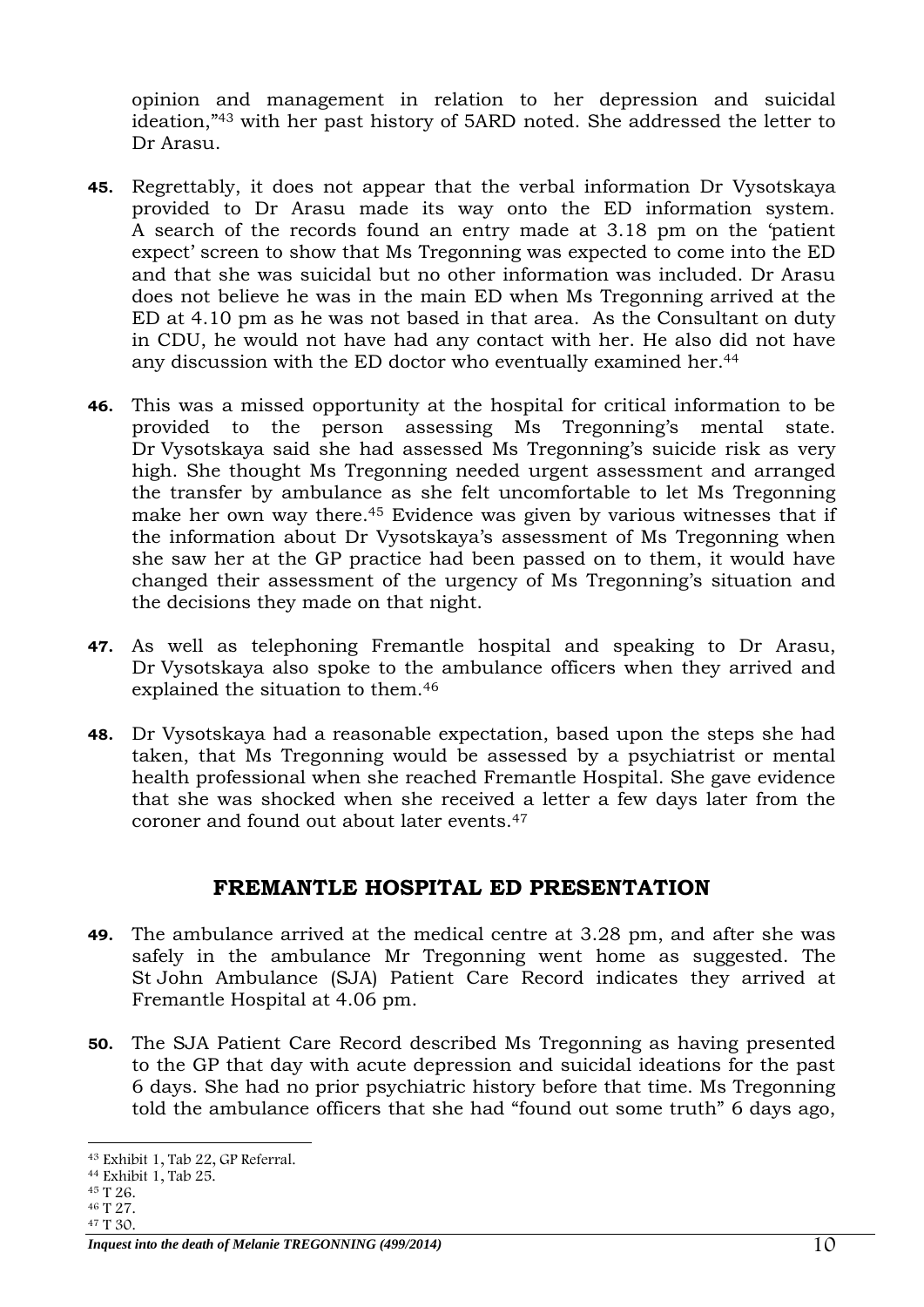which might have been the cause of her current symptoms. She said she felt numb and that her body was giving up. They observed she had very flat affect and, although willing to answer questions, she was talking slightly jumbly. She told them she had considered walking into the water to drown and, en route, Ms Tregonning went on to say she had been thinking about suicide and stated she should "just go and do it." She denied any psychotic symptoms but did admit to poor sleep and bad nightmares when she did sleep, as well as daydreams and bad thoughts when awake. The ambulance officers recorded that Ms Tregonning was "reassured++++en route."<sup>48</sup>

- **51.** Ms Tregonning arrived in the ED at 4.10 pm and the Triage Assessment Form was filled in by a nurse at 4.25 pm. Ms Tregonning was given a Triage Score of 4 out of 5. Her presenting history was recorded as acute onset of depression 6 days prior when she had a breakdown. She reported thoughts of suicide and said she had gone to the beach two days before but had been distracted by a call from her father.<sup>49</sup>
- **52.** Ms Tregonning was seen relatively quickly afterwards by a resident medical officer (RMO), Dr Zhi Kung, who was completing a shift in the Fremantle Hospital ED that afternoon. Dr Kung did not regularly work in the ED but rather was working as an RMO Reliever. He was assigned to different areas in the hospital as required. <sup>50</sup> As an RMO, which is a more junior doctor position, Dr Kung was supervised by senior doctors, in the sense that they were available in the ED for him to consult when required. 51
- **53.** Dr Kung explained that it was his role to review a patient, take a history, do an assessment and consider any medical conditions that may explain their symptoms. If he deemed the patient to have a psychiatric issue, he would contact the Psychiatric Liaison Nurse (PLN), who was based in the ED, for advice. If the PLN deemed it appropriate, they would then take over the care of the patient.<sup>52</sup>
- **54.** At the time Dr Kung saw Ms Tregonning for his initial assessment, there was very little documentation available. He recalled seeing Dr Vysotskaya's referral letter,<sup>53</sup> which did not contain the extra information she had told Dr Arasu. Dr Kung did not recall the triage notes being present in the file, which could have shown that Ms Tregonning came in by ambulance as there was a note made to that effect. <sup>54</sup> He also indicated that the St John Ambulance Record was not present, and Dr Kung explained that he would not always be aware that the patient had come in by ambulance unless he was told by a nurse or the record was on the file.<sup>55</sup> Dr Kung gave evidence that if he was aware a patient who required psychiatric assessment came in by ambulance he would highlight that fact to the psychiatric team, but in

- <sup>50</sup> T 14.
- <sup>51</sup> T 6.
- <sup>52</sup> T 6. <sup>53</sup> T 14.

<sup>-</sup><sup>48</sup> Exhibit 1, Tab 16.

<sup>49</sup> Exhibit 1, Tab 22, Adult Triage Assessment Form.

<sup>54</sup> Exhibit 1, Tab 22, Adult Triage Assessment Form.

<sup>55</sup> T 7.

*Inquest into the death of Melanie TREGONNING (499/2014)* 1 1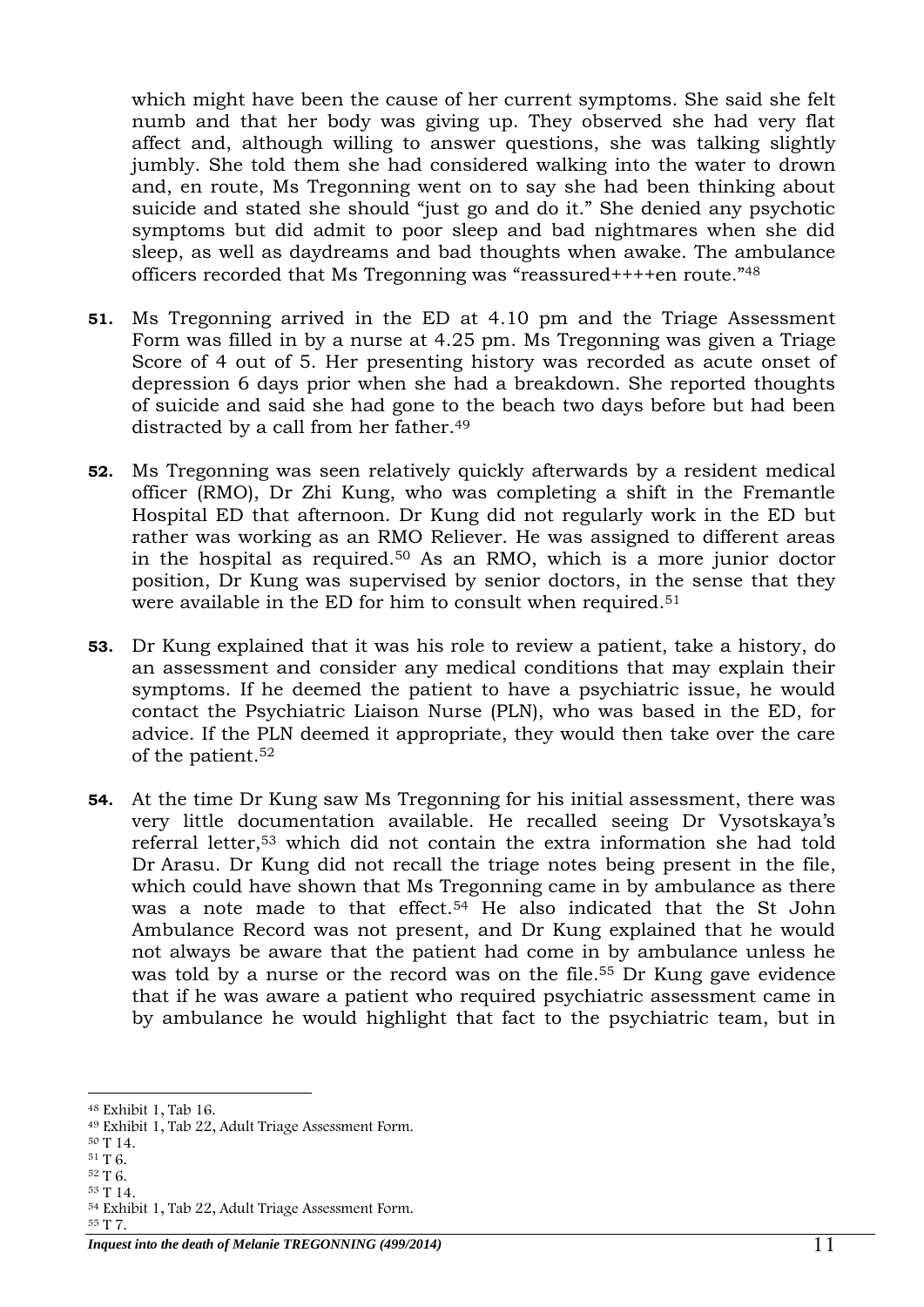this case he did not know that was how Ms Tregonning arrived at the hospital. 56

- **55.** Dr Kung's evidence was that the ED is a busy place and it was not unusual to be missing documentation, so he often found he had to assess patients without the benefit of the paperwork.<sup>57</sup>
- **56.** When Dr Kung first saw Ms Tregonning she appeared quite calm and did not look distressed. She was well groomed and spoke clearly. Her presentation did not suggest to him she represented any immediate threat to herself at that time. However, Ms Tregonning did mention experiencing suicidal thoughts.<sup>58</sup>
- **57.** Ms Tregonning told Dr Kung that she realised the previous Tuesday that "life is unfair"<sup>59</sup> and "she is not suited to this world." <sup>60</sup> She had been having difficulty sleeping and concentrating since then. Ms Tregonning said she had "realised the 'truth', that she has been searching for since young" <sup>61</sup> and words to the effect that the human race was dying. Ms Tregonning reported having suicidal thoughts for the previous three days, being from the previous Friday. She had contemplated suicide on the Friday at the beach, and had taken one step into the water before realising that she did not want to go further. Ms Tregonning said she had been crying occasionally and described anhedonia (loss of pleasure or enjoyment in normally pleasurable activities). Ms Tregonning was noted to have no prior psychiatric history and no history of drug or alcohol abuse. Her vital signs were fine and all physical examinations were normal, including no evidence of prior self-harm or injury. 62
- **58.** Dr Kung's assessment at that time was that Ms Tregonning was physically well and her main issue was psychiatric. He felt she was at risk of suicide and at risk of absconding from the hospital as she had mentioned wanting to leave the hospital to catch a show later that evening. 63
- **59.** As mentioned earlier, where an ED patient's main issue was psychiatric, the usual practice at the Fremantle Hospital ED was to contact the PLN to request that they conduct an assessment of the patient.
- **60.** Dr Kung unsuccessfully attempted to contact the ED PLN via pager. He was eventually told by the ED Nurse Coordinator that the PLN was not on duty at the time. Dr Kung then contacted the Psychiatric Duty Medical Officer (DMO), Dr Rajat Dewan.
- **61.** Dr Dewan was a Psychiatric Registrar, so above Dr Kung in the hierarchy of doctors at the hospital, and he had more specialised training and experience in psychiatry. Dr Dewan was based at the Alma Street Centre, which is a

<sup>-</sup> $56$  T  $7 - 8$ ,  $15 - 16$ .

<sup>57</sup> T 16.

<sup>58</sup> T 8.

<sup>59</sup> Exhibit 1, Tab 11 [11].

<sup>60</sup> Exhibit 1, Tab 11 [11].

<sup>61</sup> Exhibit 1, Tab 22, Emergency Department Clinical Record.

<sup>62</sup> T 8; Exhibit 1, Tab 22, Emergency Department Clinical Record.

<sup>63</sup> T 8; Exhibit 1, Tab 11 [14], [16].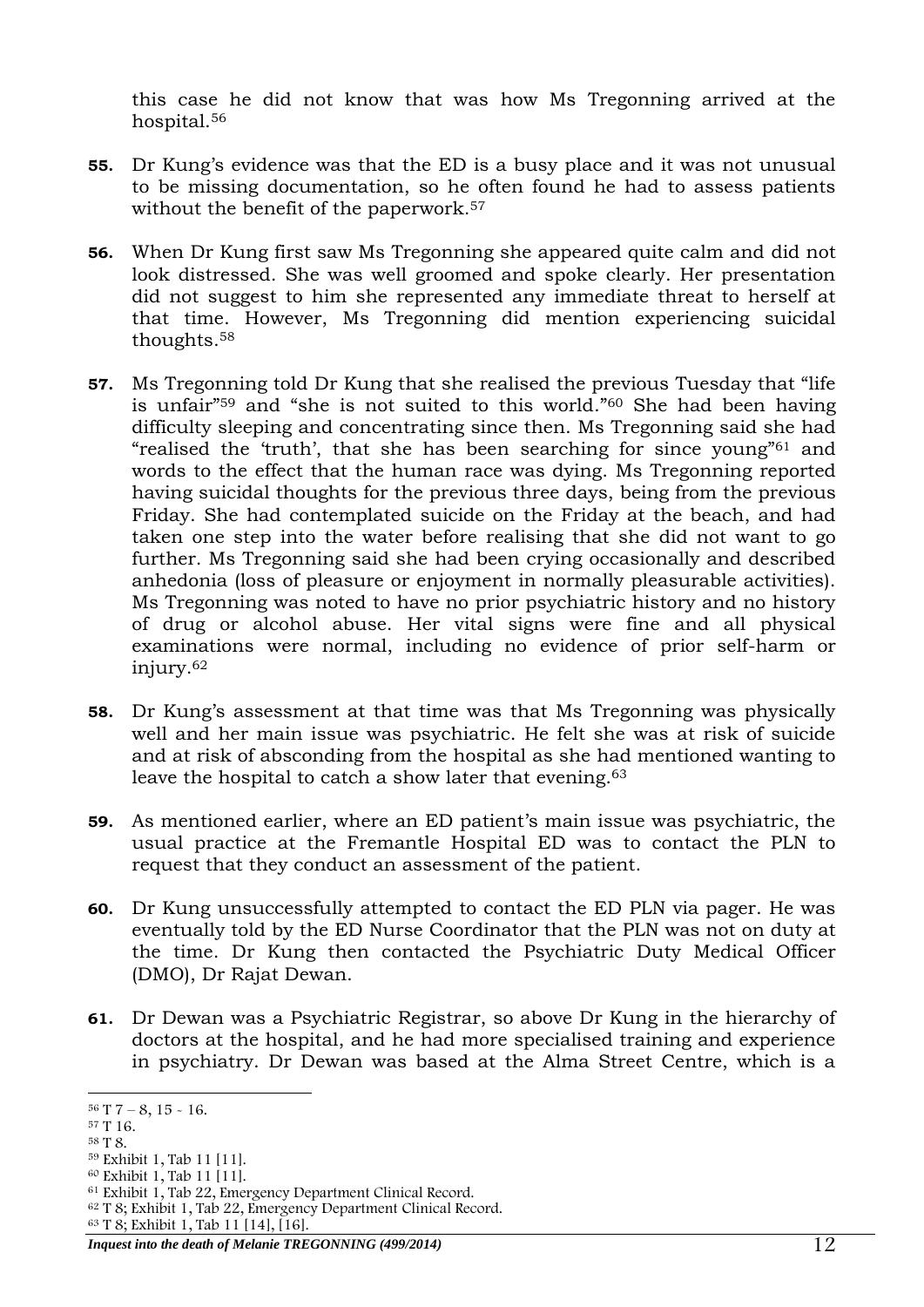specialised psychiatric treatment facility. It was located in a separate building, approximately 10 minutes' walk from the ED.<sup>64</sup> Dr Dewan was doing the after-hours shift that night in the duty medical officer role, which he explained primarily involved attending to calls from the mental health inpatient ward, that might involve charting of medications or request for review of a patient on the ward. In addition, calls would be received to provide advice to fellow colleagues, and could require attendance at the ED to review patients. 65

- **62.** Dr Dewan described a general night as a DMO doing the after hours shift as constantly attending to calls until about 2.00 or 3.00 am, often with multiple pagers going off at once time. He said there was "essentially zero downtime"<sup>66</sup> and he would have to prioritise different work. As part of that, he would try to determine whether it was simply a request for assistance over the telephone or whether the request required in-person assistance, and he would then try to appropriately triage the various demands.<sup>67</sup>
- **63.** Dr Dewan was in the Psychiatric Registrar Office in the Alma Street Centre when he received a page to return Dr Kung's call at about 5.40 pm. He returned the call from the office. Dr Dewan recalled that Dr Kung immediately started to present Ms Tregonning's psychiatric history. Dr Dewan interrupted him and told Dr Kung that he should go through the PLN. Dr Kung advised the PLN was not present. He was told by Dr Dewan that the PLN should be available. The call was ended and Dr Kung went off to make further enquiries.<sup>68</sup>
- **64.** Nursing notes made at 5.35 pm record that Ms Tregonning had absconded from the ED. Dr Kung spoke to the ED Consultant and informed her that he considered Ms Tregonning to be a suicide risk requiring psychiatric assessment. He was advised by the ED Consultant to follow the usual departmental escalation practice and contact police and Ms Tregonning's next of kin and try to arrange for Ms Tregonning to be psychiatrically reviewed when she returned to the ED. <sup>69</sup> However, it seems Ms Tregonning had only gone to the toilet and she returned to the ED at 5.56 pm. Ms Tregonning's father had attended the ED around this time so he was with her from that time. There was a note made at that time by a nurse that the PLN was unavailable until 7.00 pm so a formal review by a doctor was being requested.<sup>70</sup>
- **65.** There was evidence that Ms Tregonning had started to become quite anxious because of the ED environment, as there was a patient in a bed next to her who was in a lot of pain and experiencing a lot of distress. Dr Kung asked the bed manager if they could move Ms Tregonning to a quieter environment but he was told there was no other bed available and Ms Tregonning needed

<sup>66</sup> T 54.

<sup>69</sup> Exhibit 1, Tab 11 [20].

<sup>70</sup> Exhibit 1, Tab 22, Adult Triage Assessment Form.

*Inquest into the death of Melanie TREGONNING (499/2014)* 13

<sup>-</sup><sup>64</sup> T 10.

<sup>65</sup> T 36.

 $67$  T 54 – 55.

<sup>68</sup> T 37; Exhibit 1 Tab 12, Statement of Facts 26.5.2014.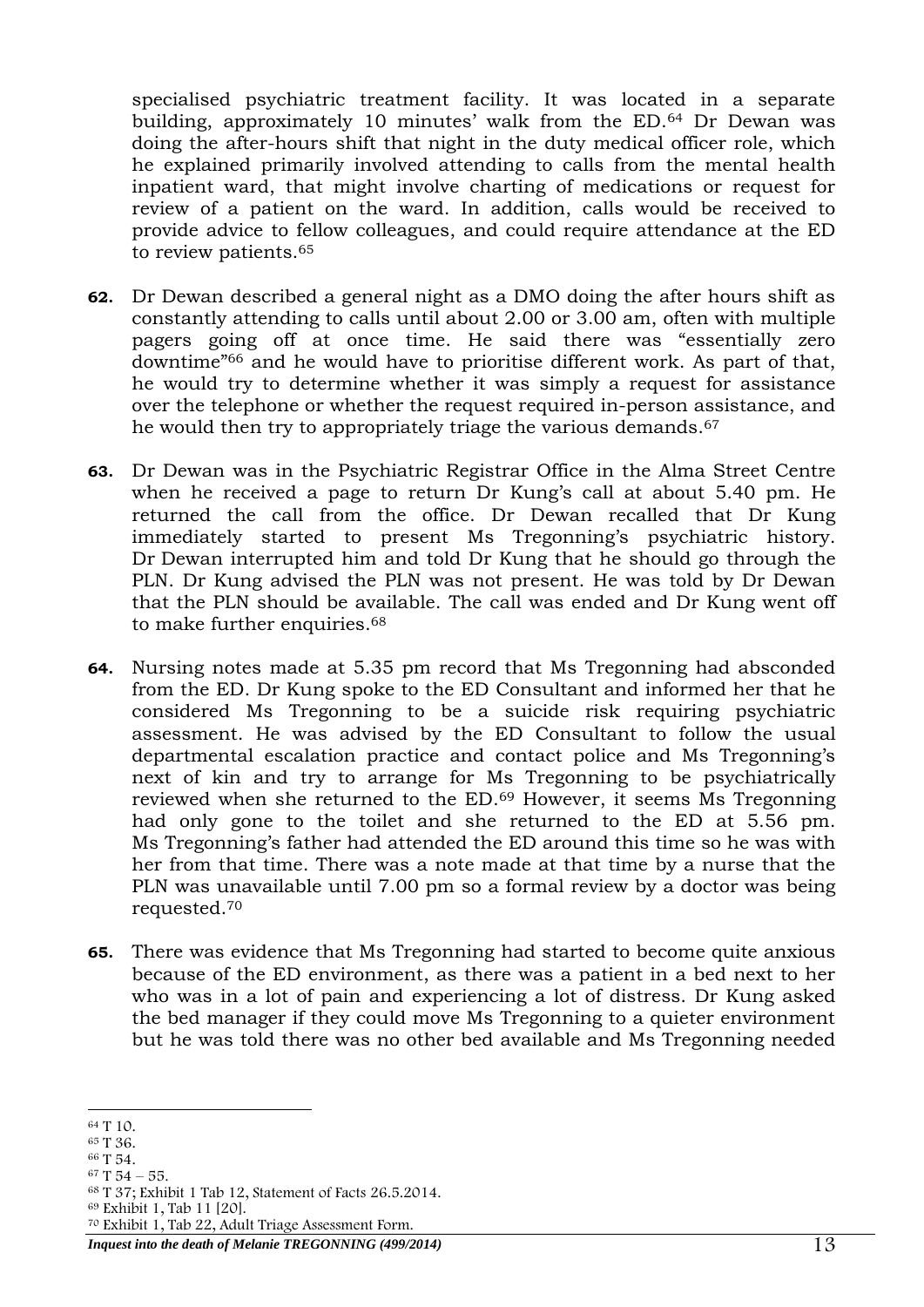to be kept within eyeshot of the main area so staff could be aware if she absconded again.<sup>71</sup>

- **66.** Dr Kung tried paging the PLN again without success and made further enquiries with the ED Nurse Coordinator. Dr Kung then contacted Dr Dewan again to tell him that he had still been unable to contact the PLN. Dr Dewan made enquiries and established that the PLN was supposed to have been on duty until 7.00 pm but had unexpectedly left at 3.30 pm (which I understand was due to a family emergency). <sup>72</sup> The next PLN was not due to arrive until 7.00 pm, which left the ED with no PLN for a few hours. Dr Dewan clarified with the After Hours Clinical Nurse Manager that where there was no ED PLN, he was required to respond to and address any psychiatric related requests from the ED in the meantime.<sup>73</sup>
- **67.** Dr Dewan indicated that he had considered suggesting that the ED staff wait until the next PLN arrived at 7.00 pm but decided this was not suitable given ED pressures.<sup>74</sup> Instead, Dr Dewan said he decided to hear the history first from Dr Kung, "to see what he was requesting of me," <sup>75</sup> and then decide on a course of action.<sup>76</sup>
- **68.** I pause at this stage to indicate that from this time the evidence of Dr Kung and Dr Dewan as to events diverges at times. Accordingly, I have tried to highlight the discrepancies in their accounts where they appear, so that I can then make findings where possible as to what occurred.
- **69.** Dr Kung's evidence was that Dr Dewan called him back and confirmed that the PLN was not available.<sup>77</sup> Dr Kung's evidence was that he asked Dr Dewan if he could come down to the ED to see Ms Tregonning, but this did not occur. Instead, Dr Dewan asked him for more information, so they discussed Ms Tregonning's history and findings and Dr Dewan came to the conclusion that Ms Tregonning sounded like she was at low risk of suicide and he advised Dr Kung that he could discharge Ms Tregonning and ask her to come back to the outpatient clinic.<sup>78</sup>
- **70.** Dr Dewan was adamant that he was not asked to attend the ED to complete a psychiatric assessment of Ms Tregonning. Dr Dewan maintained that a request for a review "formal or otherwise, verbal or written, was not received at any point."<sup>79</sup> Dr Dewan was asked if he considered going to the ED to see Ms Tregonning himself at that time, but he said that from the information provided and the impression he had formed, he did not consider it would need his attendance.<sup>80</sup>

<sup>72</sup> T 77.

<sup>75</sup> T 38.

<sup>-</sup><sup>71</sup> T 11.

<sup>73</sup> Exhibit 1, Tab 12, Statement of Material Facts 26.5.2014.

<sup>74</sup> Exhibit 1, Tab 12, Statement of Material Facts 26.5.2014.

<sup>76</sup> Exhibit 1, Tab 12, Statement of Material Facts 26.5.2014.

<sup>77</sup> Exhibit 1, Tab 11 [23].

<sup>78</sup> T 10.

<sup>79</sup> Exhibit 1, Tab 12A [17].

<sup>80</sup> T 41.

*Inquest into the death of Melanie TREGONNING (499/2014)* 14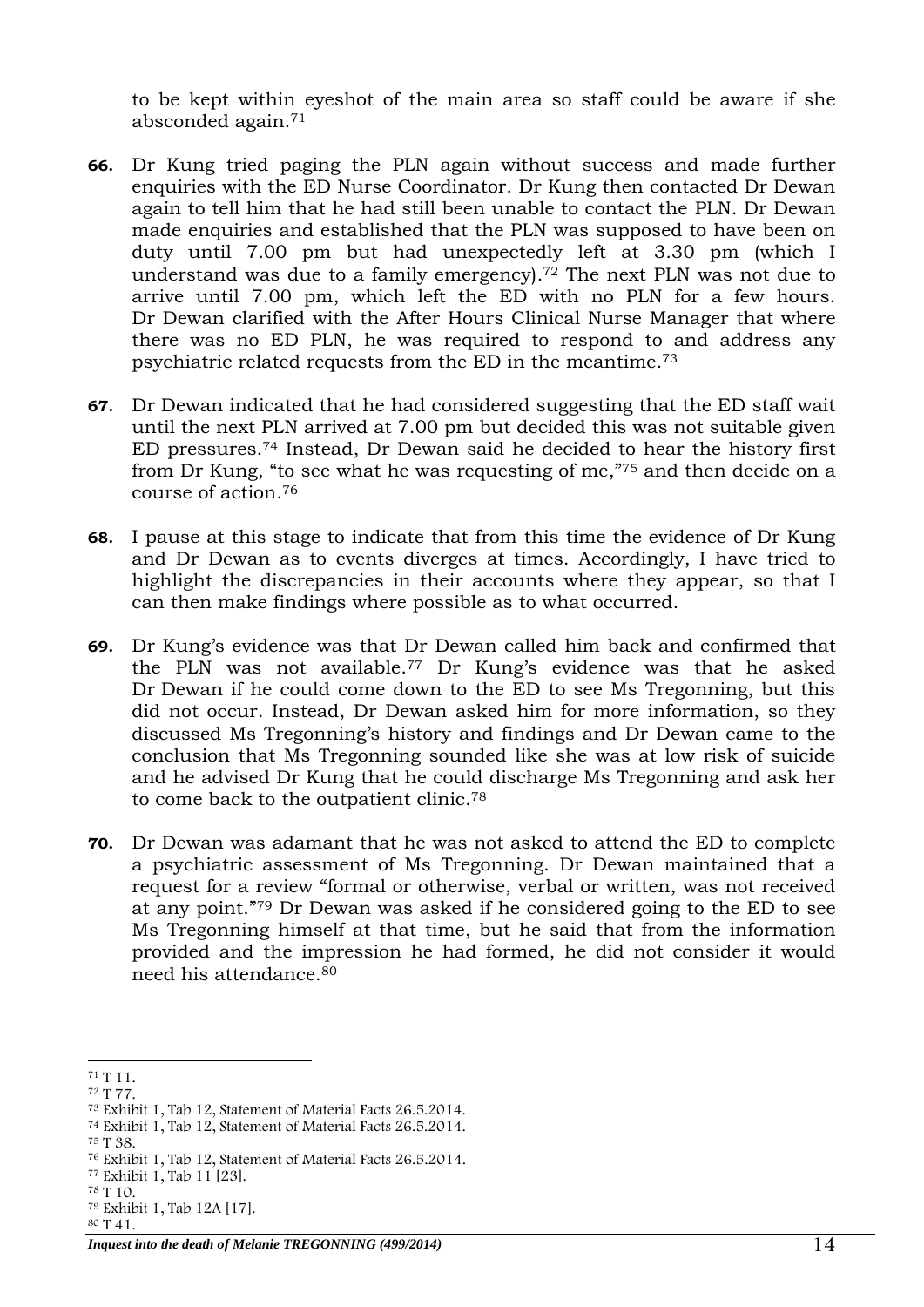- **71.** Dr Dewan recalled he was told that Ms Tregonning had no previous psychiatric history but reported she had been suicidal the previous night and had been open to the idea of death as "everyone dies anyway."<sup>81</sup> He recalled mention of Ms Tregonning going to the beach but did not understand she had made a suicide attempt.<sup>82</sup> He understood Ms Tregonning had then gone to a GP and received a referral to mental health services, which she had presented to the ED. Dr Dewan said he was told she had experienced low mood, insomnia and anhedonia for the past week but was eager on this night to leave hospital so that she could attend a comedy show that evening. Dr Dewan was also informed of her medical history of 5ARD, but admitted he did not know what that diagnosis entailed at the time. 83
- **72.** Dr Dewan said he asked Dr Kung to elaborate on the suicidal ideation of the night before and the symptomatology of Ms Tregonning's current presentation, which didn't add much to the clinical picture. He then asked some specific questions, which confirmed that Ms Tregonning had not had a definite suicidal plan the previous night, nor put her thoughts into action and did not show any current psychiatric symptoms and denied any current suicidal plan or intent.
- **73.** Dr Dewan's evidence was that he then asked Dr Kung if it was accurate to say in summary that the patient had some fleeting passive death ideation the night prior to presentation with no self-harm or suicide intent, plan or action, had consulted a GP, attained a referral, and had essentially presented to ED with the referral and no current acute emergency psychiatric symptoms. In response, Dr Kung agreed with the summary.<sup>84</sup>
- **74.** Dr Dewan's evidence was that at that stage he formed the impression that the night prior to presentation Ms Tregonning had developed passive death ideation with no actual plan, and had been given a GP referral and presented to the ED "to essentially hand in the referral."<sup>85</sup> Given he also understood Ms Tregonning was keen to leave hospital to attend an event, he decided it would be appropriate to direct the referral to the Mental Health Outpatient Department and discharge Ms Tregonning from the ED. Dr Dewan said he conveyed his impression to Dr Kung and his view that it was appropriate, "given the non-emergency nature of the presentation," <sup>86</sup> to take the referral and forward it to the Mental Health Outpatient Department for routine community follow up, but to allow him to confirm and call him back, as it was an unusual situation.<sup>87</sup>
- **75.** As part of this chain of conversation, Dr Kung also believed Dr Dewan had said he would discuss the case with his Consultant, and Dr Kung made a

<sup>-</sup><sup>81</sup> T 39.

<sup>82</sup> T 49.

<sup>83</sup> T 39; Tab 12, Statement of Material Facts 26.5.2014.

<sup>84</sup> Exhibit 1, Tab 12, Statement of Material Facts 26.5.2014.

<sup>85</sup> Exhibit 1, Tab 12, Statement of Material Facts 26.5.2014.

<sup>86</sup> Exhibit 1, Tab 12, Statement of Material Facts 26.5.2014.

<sup>87</sup> T 40.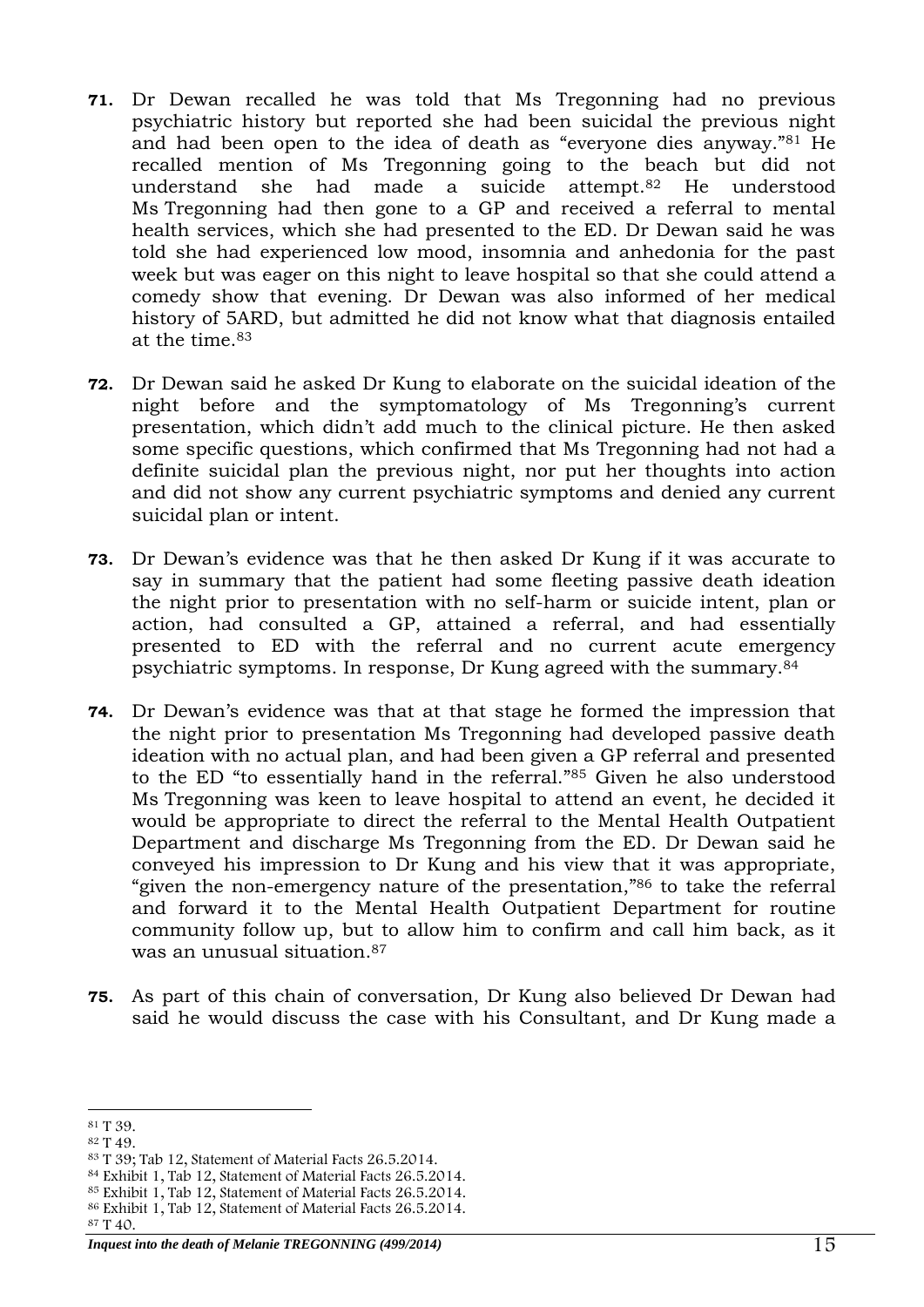note of this at the time. <sup>88</sup> It seems Dr Dewan was suggesting he would confirm it with the A/Hours Clinical Nurse Manager, not his Consultant.<sup>89</sup>

- **76.** Dr Dewan said he spoke to the A/Hours Clinical Nurse Manager, who advised him to call the Alma Street Centre and speak to a Mental Health Triage Nurse to confirm. Dr Dewan called and spoke to Senior Mental Health Triage Nurse Carrie Merrick. I will return to Nurse Merrick's evidence later, as it differs somewhat from Dr Dewan's recollection. At this stage, I will simply focus upon Dr Dewan's recollection of their exchange.
- **77.** Dr Dewan recalled Nurse Merrick confirmed that the Alma Street Centre could take the referral to forward appropriately, but asked him to check the patient's address.<sup>90</sup> Dr Dewan called Dr Kung to clarify the address and when told Ms Tregonning lived in Willetton, he advised Dr Kung that the suburb did not fall within the Fremantle Hospital catchment area and the referral would likely need to be faxed to Bentley Hospital. Dr Dewan confirmed this was correct with Nurse Merrick. Dr Dewan's recollection was that Nurse Merrick suggested either Dr Kung could fax the referral to Bentley Hospital himself or alternatively Ms Tregonning could come to the Alma Street Centre and the triage staff would fax the referral to Bentley Hospital on her behalf.<sup>91</sup>
- **78.** Dr Dewan's evidence was that he then called Dr Kung back and advised that the best course of action was to ask Ms Tregonning to go to the Alma Street Centre and hand in the GP referral. Dr Dewan recalled that Dr Kung seemed hesitant and he "requested reasoning for the hesitancy."<sup>92</sup> Dr Kung replied "she has suicidal ideation."<sup>93</sup> Dr Dewan said he then specifically asked about, and confirmed, the lack of any current suicidal/self-harm ideation and that the suicidal ideation Dr Kung was referring to was from the previous evening. Dr Dewan said he requested Dr Kung to

*"be sure" and "be confident" on the accuracy of these aspects of the presentation.<sup>94</sup>*

- **79.** Dr Dewan said that Dr Kung confirmed the accuracy of these aspects and Dr Dewan then requested Dr Kung to direct Ms Tregonning to present to Alma Street Centre.<sup>95</sup>
- **80.** I asked Dr Dewan whether Dr Kung's hesitancy and his impression that Dr Kung wasn't sure or confident raised a red flag that might have suggested he should go down and see the patient himself. Dr Dewan said it didn't occur to him at the time that he should go down and see the patient himself. He felt it was appropriate to request clarification from Dr Kung given his apparent hesitancy, but felt Dr Kung should have been in a position to make an assessment of her symptoms himself. Dr Dewan did not recall Dr Kung

<sup>-</sup><sup>88</sup> T 11; Exhibit 1, Tab 11 [24] and Tab 22, Emergency Department Clinical Record.

<sup>89</sup> Exhibit 1, Tab 12, Statement of Material Facts 26.5.2014.

<sup>90</sup> Exhibit 1, Tab 12, Statement of Material Facts 26.5.2014.

<sup>91</sup> Exhibit 1, Tab 12, Statement of Material Facts 26.5.2014.

<sup>92</sup> T 51; Exhibit 1, Tab 12, Statement of Material Facts 26.5.2014.

<sup>93</sup> Exhibit 1, Tab 12, Statement of Material Facts 26.5.2014.

<sup>94</sup> Exhibit 1, Tab 12, Statement of Material Facts 26.5.2014.

<sup>95</sup> Exhibit 1, Tab 12, Statement of Material Facts 26.5.2014.

*Inquest into the death of Melanie TREGONNING (499/2014)* 16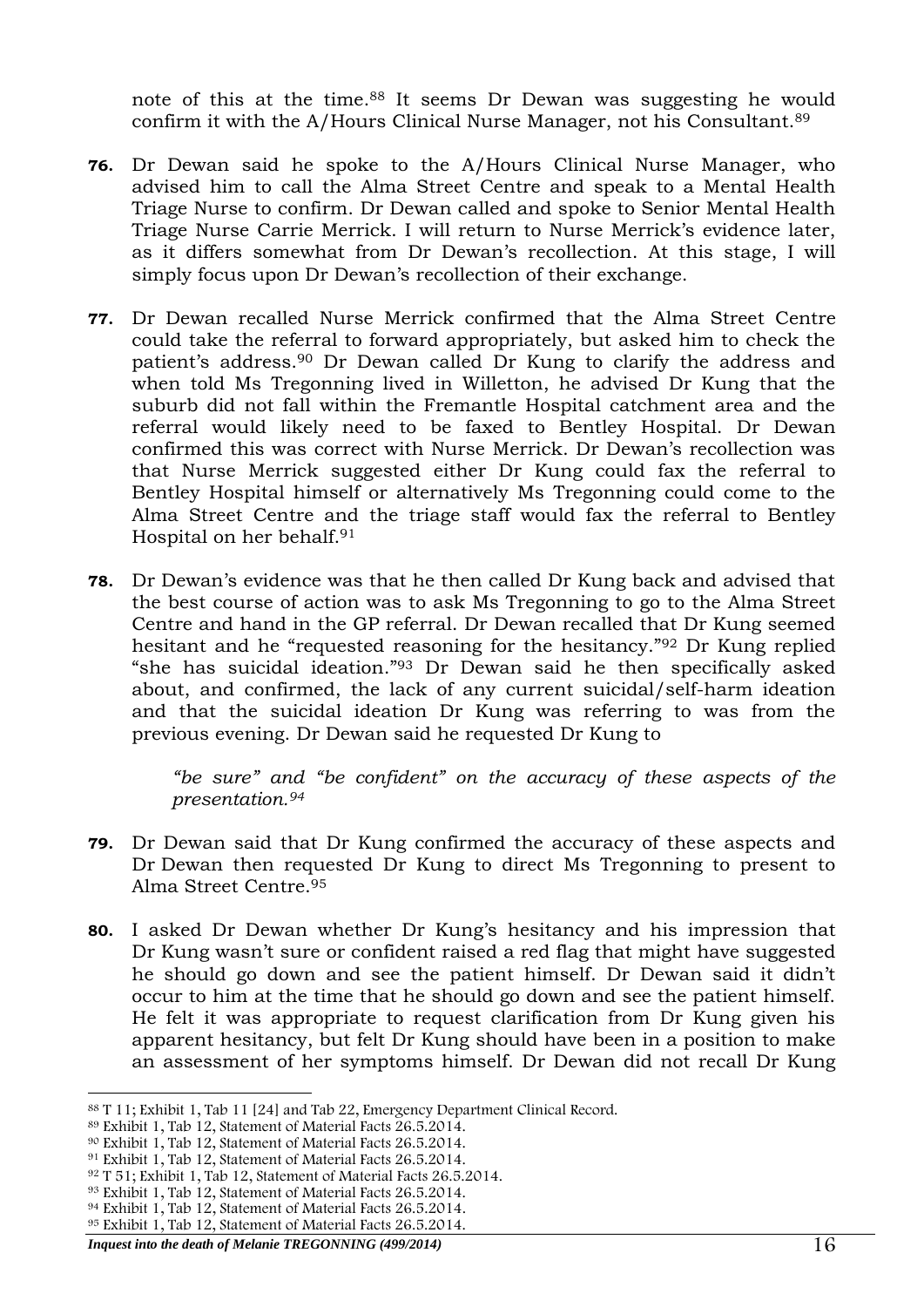mentioning anything along the lines that he was not feeling competent to assess Ms Tregonning, although he did understand Dr Kung was hesitant about the proposed plan in relation to Ms Tregonning.<sup>96</sup> Dr Dewan accepted that the internal referral Dr Kung completed after their conversation was consistent with Dr Kung understanding that a psychiatric assessment would be done, but at no stage did Dr Dewan believe he had been requested to conduct such an assessment.<sup>97</sup>

- **81.** Dr Kung's recollection of events is not dissimilar to Dr Dewan's account on some of the events. However, the important difference is that Dr Kung says he made it clear to Dr Dewan he felt Ms Tregonning required psychiatric assessment, and he understood that an assessment was going to be conducted at the Alma Street Centre.
- **82.** Dr Kung's evidence was that when he was told by Dr Dewan to refer Ms Tregonning to the outpatient clinic, Dr Kung told Dr Dewan that he believed Ms Tregonning was a possible suicide risk and felt she needed to be assessed by a member of the psychiatric team.<sup>98</sup>
- **83.** In his statement, Dr Kung said he then recalled Dr Dewan specifically asked him to clarify his opinion on Ms Tregonning's presentation, and whether he felt she was a high or low risk. Dr Kung said he told Dr Dewan he agreed with Dr Dewan's assessment that Ms Tregonning could be classified as at low suicide risk, but felt that because she had presented with suicidal ideation she should be seen by a member of the psychiatric team, and he noted that Ms Tregonning and her father had both requested a psychiatric review (although it is not clear if he communicated this request to Dr Dewan).<sup>99</sup>
- **84.** Dr Kung said he communicated to Dr Dewan that he felt, as a junior RMO, that he was not adequately trained to fully assess the patient and as there was no PLN available in the ED to assess her, he needed Dr Dewan to see her.<sup>100</sup> Dr Kung said that he communicated that he didn't feel comfortable being the only person to have seen the patient and assessed her from a psychiatric point of view as he didn't have sufficient psychiatric training. 101
- **85.** After this discussion, Dr Kung believed Dr Dewan directed that Ms Tregonning should present to the Alma Street Centre Triage to be seen by staff there.<sup>102</sup> Dr Kung said that based on his conversation with Dr Dewan, his expectation was that she would be seen at the Alma Street Centre by a member of the psychiatric team for completion of a psychiatric assessment.<sup>103</sup> Dr Kung's contemporaneous note was that the plan was that Ms Tregonning could "present to Psychiatric Department Triage for assessment and referral," and her ongoing management was to be with the Psychiatry Department, which was consistent with his later evidence.

<sup>-</sup><sup>96</sup> T 52.

<sup>97</sup> T 53.

<sup>98</sup> T 10 - 11; Exhibit 1, Tab 11 [25]. <sup>99</sup> Exhibit 1, Tab 11 [26]. <sup>100</sup> Exhibit 1, Tab 11 [27]. <sup>101</sup> T 12, 18. <sup>102</sup> Exhibit 1, Tab 11 [27]. <sup>103</sup> T 12, 18.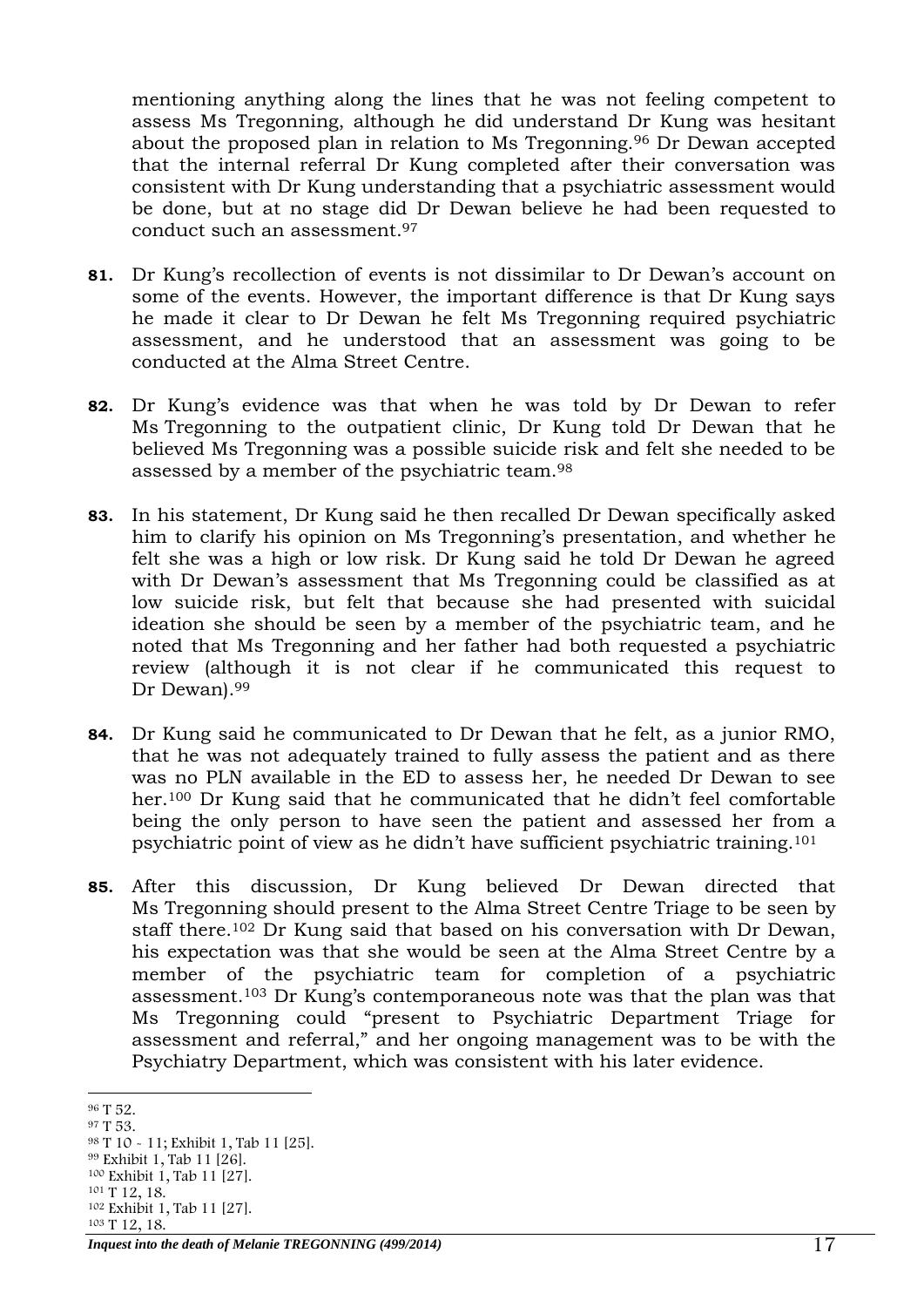- **86.** Dr Kung's conversation with Ms Tregonning and her father at this time also supports Dr Kung's evidence that this was at least his understanding of what was going to occur.
- **87.** Dr Kung said he considered whether he needed to get security officers to escort Ms Tregonning to the Alma Street triage area, but was informed by the nursing staff that in the absence of a PLN, Ms Tregonning's father could accompany her to Alma Street and act as her chaperone.<sup>104</sup> Dr Kung spoke to Ms Tregonning and her father and told them that they were to go to the Alma Street Centre Triage, where Ms Tregonning would be seen by a doctor.<sup>105</sup>
- **88.** Dr Kung prepared a piece of paper relating to Ms Tregonning, which was an internal referral form. He explained that it was his understanding the form was required when transferring the care of a patient from one department to another.<sup>106</sup> Dr Kung also understood that Ms Tregonning's medical file would move with her, although there is evidence from another witness that this was not the case unless the patient was escorted by a staff member. 107
- **89.** The internal referral form completed by Dr Kung had a notation that he had discussed the patient with Dr Dewan and indicated Dr Kung's intention that it be a referral to Psychiatry from the ED. Dr Kung did not tick the box on the form, but clarified in his evidence that he intended it to be an inpatient consultation request, not an outpatient clinic referral.<sup>108</sup>
- **90.** The internal referral included information that Ms Tregonning's last suicide attempt had been three days prior and she had experienced low mood and anhedonia for one week. I will return to this information later, but I note at this time that Dr Dewan was adamant he was not told of the prior attempt, nor the history of a week of low mood, which was information he described as markedly different to the information he was told by Dr Kung over the phone.<sup>109</sup> However, in his notes Dr Dewan does refer to a week long history.<sup>110</sup>
- **91.** There was some evidence from Dr Dewan that the internal referral used by Dr Kung was not the correct form to be used in such circumstances, as internal referral forms are typically used by hospital ward doctors for patients who are already admitted to a ward, in order to request review of the patient by another speciality.<sup>111</sup> It was clear that Dr Kung was unfamiliar with the ED and was adapting his knowledge of other specialty areas to the ED, so it seems to me it was not unreasonable for him to use the form for that purpose. Dr Dewan accepted he had seen it used in such circumstances occasionally, although it was incorrect procedure.

<sup>107</sup> T 13; Exhibit 1, Tab 13B.

<sup>-</sup><sup>104</sup> T 11; Exhibit 1, Tab 11 [28].

<sup>105</sup> T 13; Exhibit 1, Tab 11 [28].

<sup>106</sup> T 13.

<sup>108</sup> T 16; Exhibit 1, Tab 22, Internal Referral form.

<sup>109</sup> T 48.

<sup>110</sup> Tab 12, Statement of Material Facts 26.5.2014.

<sup>111</sup> T 46 - 47; Exhibit 1, Tab 12A [18].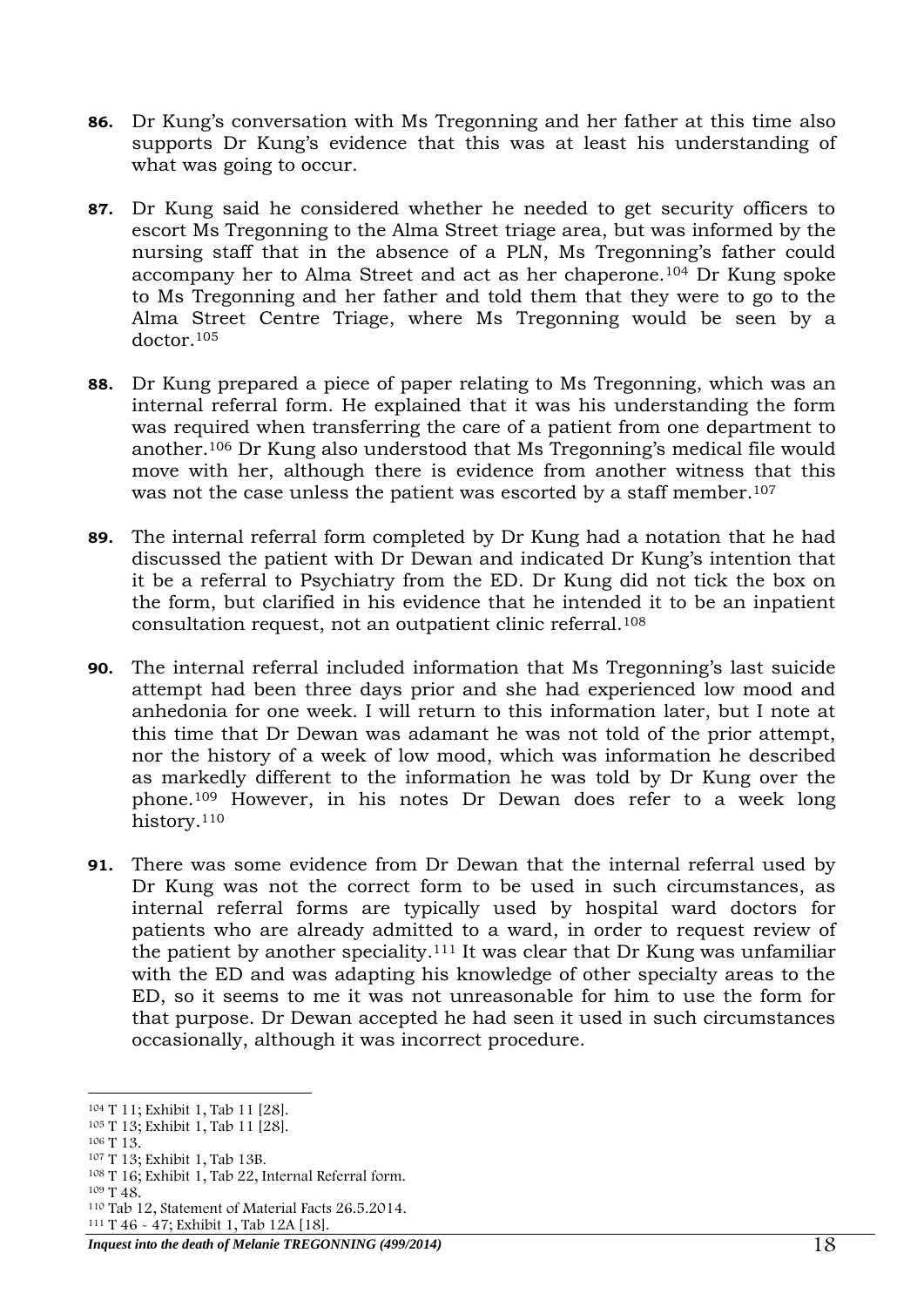- **92.** The other difficulty with the internal referral form is that it was apparently not faxed to the Alma Street Centre by ED staff until 7.47 pm that evening, after Ms Tregonning had gone home, and no one at the Triage appears to have been aware of it that evening.<sup>112</sup> It is unfortunate, as it may have triggered a response from the Alma Street staff, or at least Nurse Merrick believes it would have prompted some action on her part. In the end, the referral was forwarded onto Mill St Clinic the following day, before the hospital was notified of Ms Tregonning's death.<sup>113</sup>
- **93.** Dr Kung said he did not have any contact with Dr Dewan or anyone else from the Alma Street Centre after Ms Tregonning left the ED, and he had no further contact with Ms Tregonning or her father.<sup>114</sup>
- **94.** Dr Kung was clear in his evidence that he did not think he was sending Ms Tregonning to the Alma Street Centre merely to hand in a referral. Dr Kung pointed out that if all she had needed to do was drop in a referral letter, he could have helped her to do that at the ED. Dr Kung said that he was "quite adamant"<sup>115</sup> at that point in time that he was uncomfortable letting Ms Tregonning go without someone else assessing her. He said that if he had understood that was Dr Dewan's plan, he would not have let her go and would have considered alternative options.<sup>116</sup> I considered Dr Kung to be a genuine and reliable witness and notes and actions on the night were consistent with his evidence.
- **95.** Later in the shift, after Ms Tregonning had left, Dr Kung said he was asked by the ED Consultant if everything was okay and what had happened with Ms Tregonning. He informed the Consultant that, after discussing the case with the DMO, he had referred Ms Tregonning to the Alma Street Centre for psychiatric assessment and she had gone there in the company of her father.<sup>117</sup>
- **96.** Dr Dewan, on the other hand, was firm in his position that Dr Kung did not request his attendance in the ED or request a psychiatric review during any conversation, either formally or informally, directly or indirectly. He maintained there "were no words around asking me to come or review or anything along those lines."<sup>118</sup> I asked Dr Dewan whether he would concede the fact Dr Kung had called him after repeatedly trying to find a PLN suggested that he was looking for psychiatric input. Dr Dewan replied this was not necessarily the case, as it was also consistent with him simply seeking some advice as part of a collaborative approach between doctors, in the sense that Dr Kung was simply wishing to "obtain [his] perspective on different things."<sup>119</sup> When pressed on whether he may have misunderstood Dr Kung's request, Dr Dewan said more than once that he wanted "to be

<sup>115</sup> T 12.

<sup>119</sup> T 41.

<sup>-</sup><sup>112</sup> Exhibit 1, Tab 13A and Tab 13B  $[11] - [12]$ .

<sup>113</sup> Exhibit 1, Tab 17A.

<sup>114</sup> T 13.

<sup>116</sup> T 18. <sup>117</sup> T 12; Exhibit 1, Tab 11 [29].

<sup>118</sup> T 41.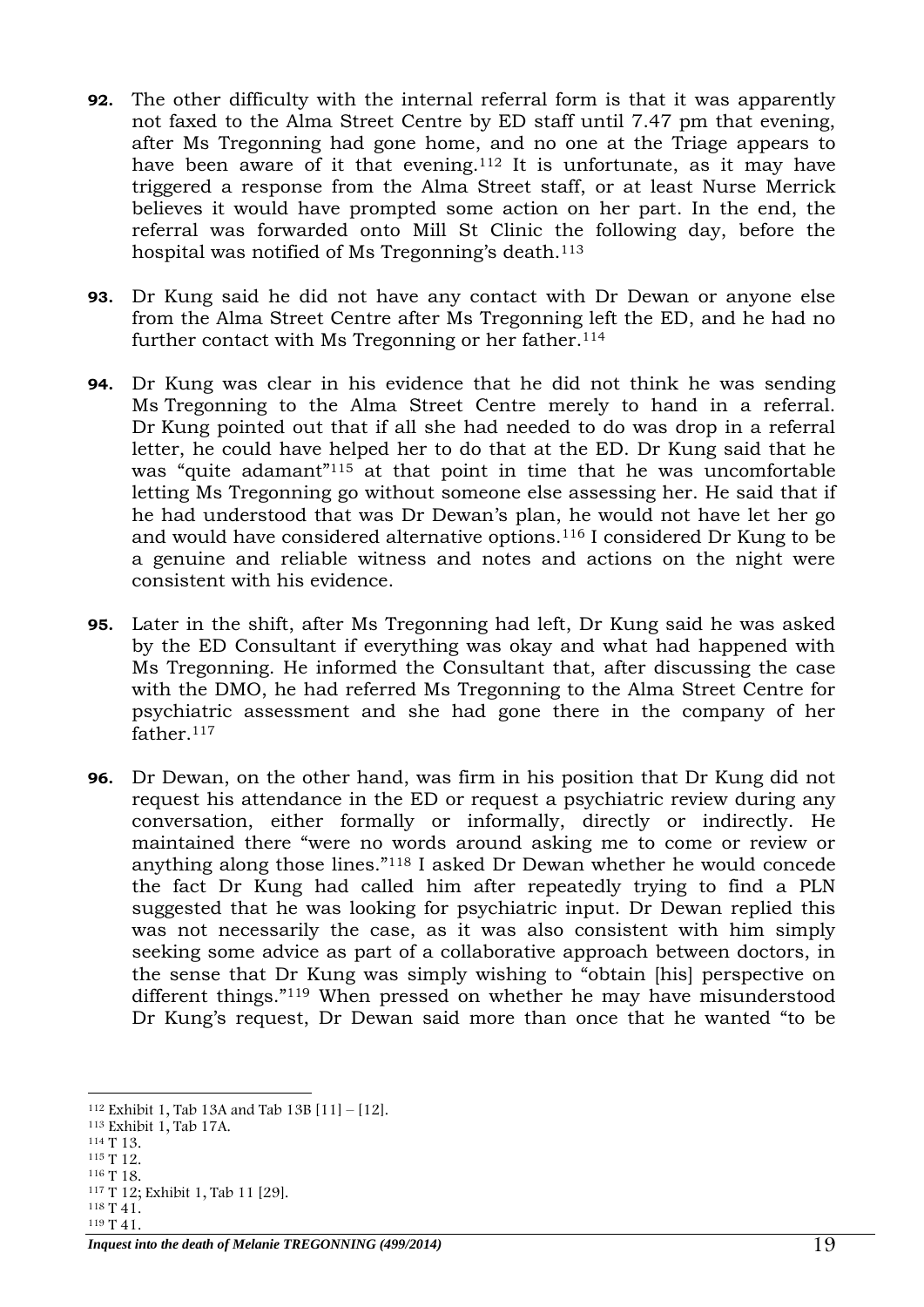perfectly clear that [he] was not asked to review the patient"<sup>120</sup> and there was nothing said along those lines at all.

- **97.** Dr Dewan also disagreed that what he was doing over the phone was, in effect, making an assessment of Ms Tregonning's psychiatric presentation. Dr Dewan's evidence was that he took a conscientious approach to his work and was asking questions in an attempt to ascertain if there was any current risk present. In that sense, he was not attempting to assess the patient over the phone but simply trying to see if he needed to challenge Dr Kung's proposed plan of receiving the referral.<sup>121</sup>
- **98.** Dr Dewan's evidence was that if he had been requested to attend the ED and make an assessment of Ms Tregonning, he would have made time to do so. He acknowledged it was his duty and responsibility as the Psychiatry Registrar to attend such calls for assessment and he was not in a position to refuse. <sup>122</sup> However, he said he did not do so as his understanding was that at no point was that request for a review made.<sup>123</sup>

#### **ALMA STREET PRESENTATION**

- <span id="page-19-0"></span>**99.** Once again, there is a slight divergence between the evidence of Dr Dewan and a witness. This time, the divergence arises between the evidence of Dr Dewan and Nurse Merrick.
- **100.** Carrie Merrick is a Clinical Nurse Specialist who has had a long career in mental health care. Nurse Merrick has been an Authorised Mental Health Practitioner since 2003. She worked at the Alma Street Centre for approximately 16 years and then moved to FSH when it opened at the start of 2015, where she still works. Prior to moving, Nurse Merrick was the Coordinating Duty Officer in the Alma Street Centre Triage and had direct line management responsibility for the Alma Street Centre Triage clinical nurses. In her current role, Nurse Merrick is responsible for the provision of a Mental Health Consultation & Liaison Service at FSH, which involves both clinical care and training and development of staff and standards of practice. 124
- **101.** Nurse Merrick impressed me with her knowledge of the systems and procedures in place at Fremantle Hospital, both in the ED and at Alma Street Centre, for dealing with patients presenting with a psychiatric issue. She also showed she had reflected at length on the events, and her involvement in Ms Tregonning's care that night. Nurse Merrick gave evidence that this was probably the case that stood out more to her than any other case in her career, and she believed she had a very strong recall of events.<sup>125</sup> I found her to be a very credible and reliable witness as to the events in which she was involved.

<sup>124</sup> T 74; Exhibit 1, Tab 13.

<sup>-</sup><sup>120</sup> T 42.

<sup>121</sup> T 42.

<sup>122</sup> T 62, 65. <sup>123</sup> T 65.

<sup>125</sup> T 75.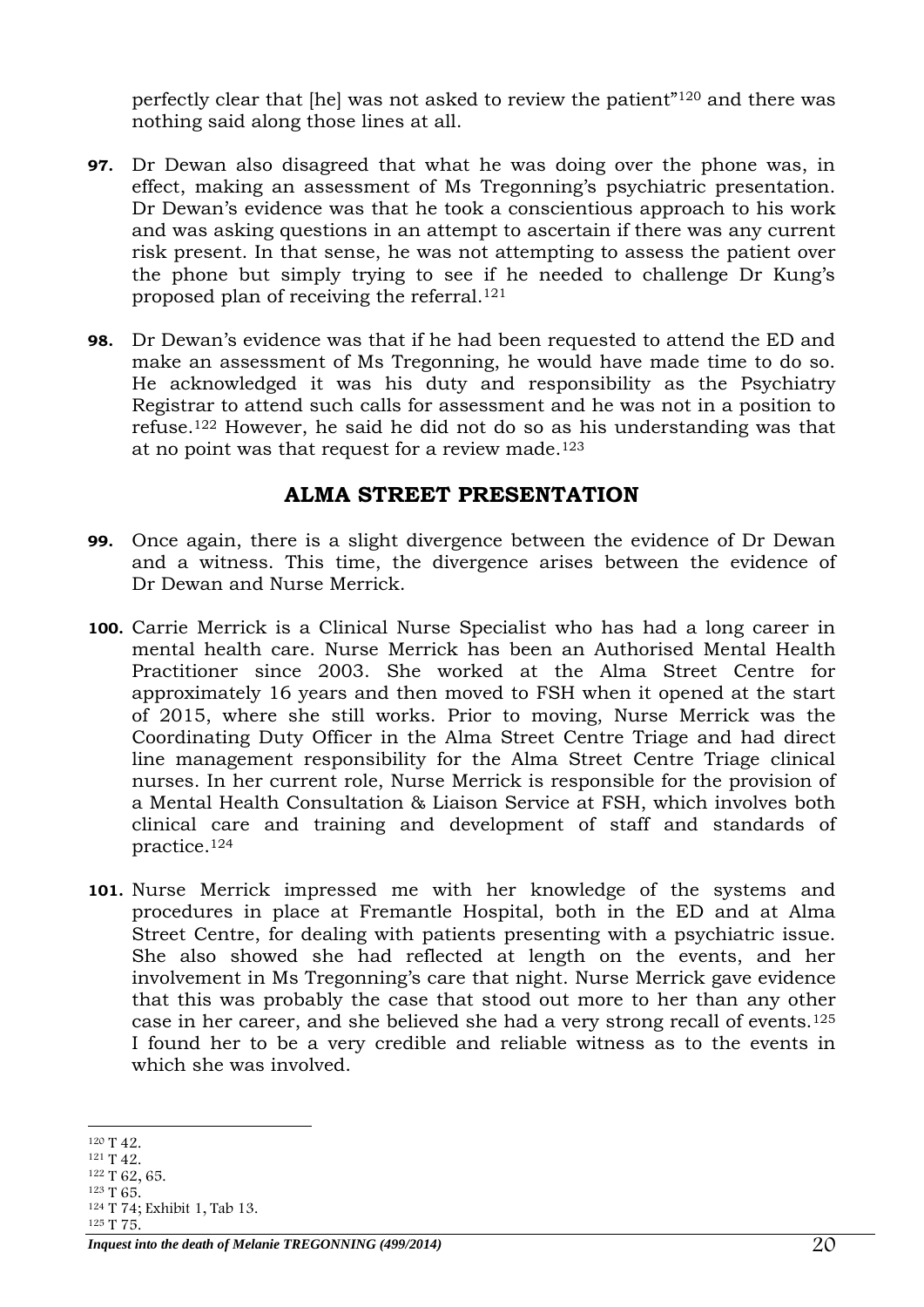- **102.** One disparity between Nurse Merrick's evidence and that of Dr Dewan was an issue in relation to a conversation about where Ms Tregonning lived. Dr Dewan said he discussed with Nurse Merrick over the telephone the need to check with Ms Tregonning where she lived.<sup>126</sup>
- **103.** On the night in question, Nurse Merrick was on a period of maternity leave and had been called in to provide casual Clinical Nurse cover in Triage. Nurse Merrick recalled that she received a call from Dr Dewan in the late afternoon/early evening informing her that there was a female patient in the ED with a GP referral for a mental health assessment, but that there was no emergency medical rationale for the patient to be in the ED as there were no acute risk issues warranting immediate assessment. <sup>127</sup> Nurse Merrick recalled she was told that the patient had come voluntarily to the ED with her father on the basis of the GP referral but did not want to wait for assessment as they had tickets to a comedy show. Nurse Merrick recalled it was made clear to her by Dr Dewan that the patient did not require an assessment, but rather was seeking to submit a referral for processing.<sup>128</sup> Nurse Merrick said Dr Dewan specifically inquired about the GP Liaison clinic, and whether her handing in a referral might exclude her from that clinic.<sup>129</sup> Nurse Merrick confirmed it would not exclude her from that clinic and she agreed it was fine for the person to bring the referral to her in order for them to be able to leave and attend their event.<sup>130</sup> Nurse Merrick said she was not told where Ms Tregonning lived. Nurse Merrick said she didn't say this, and in hindsight wishes that she had asked about the address, as set out below.
- **104.** Nurse Merrick explained in her oral evidence her understanding from her conversation with Dr Dewan was, in effect, that the patient had mistakenly gone to the wrong end of the hospital (the ED rather than Alma Street) and was seeking direction on what they needed to do with the GP referral. She agreed that they could bring it to her and she would sort it out.<sup>131</sup> Nurse Merrick said that, in retrospect, she wished she had asked more specific questions at the time of Dr Dewan, as she was not aware that Ms Tregonning had been seen by Dr Kung. Nurse Merrick said this knowledge would have significantly altered what occurred next, as the clear processes in place would have required Ms Tregonning to remain in the ED for her management and follow a linear management pathway, rather than diverting to the Alma Street Centre.<sup>132</sup>
- **105.** Nurse Merrick said that she regretted not calling the ED herself to clarify the information that Dr Dewan passed on, but explained that calling the ED is not actually a very easy thing to do as it is often hard to find the person who can provide the relevant information. It would usually occur in reverse, as the ED triage nurse would call Nurse Merrick and ask for permission to send the patient. In such circumstances, Nurse Merrick's usual practice was then to ask a series of questions around demographics and risk to determine

<sup>132</sup> T 76 - 78.

<sup>-</sup><sup>126</sup> T 44.

<sup>127</sup> Exhibit 1, Tab 13 [12].

<sup>128</sup> Exhibit 1, Tab 13 [12], [15].

<sup>129</sup> T 75.

<sup>130</sup> Exhibit 1, Tab 13 [15]. <sup>131</sup> T 76.

*Inquest into the death of Melanie TREGONNING (499/2014)* 21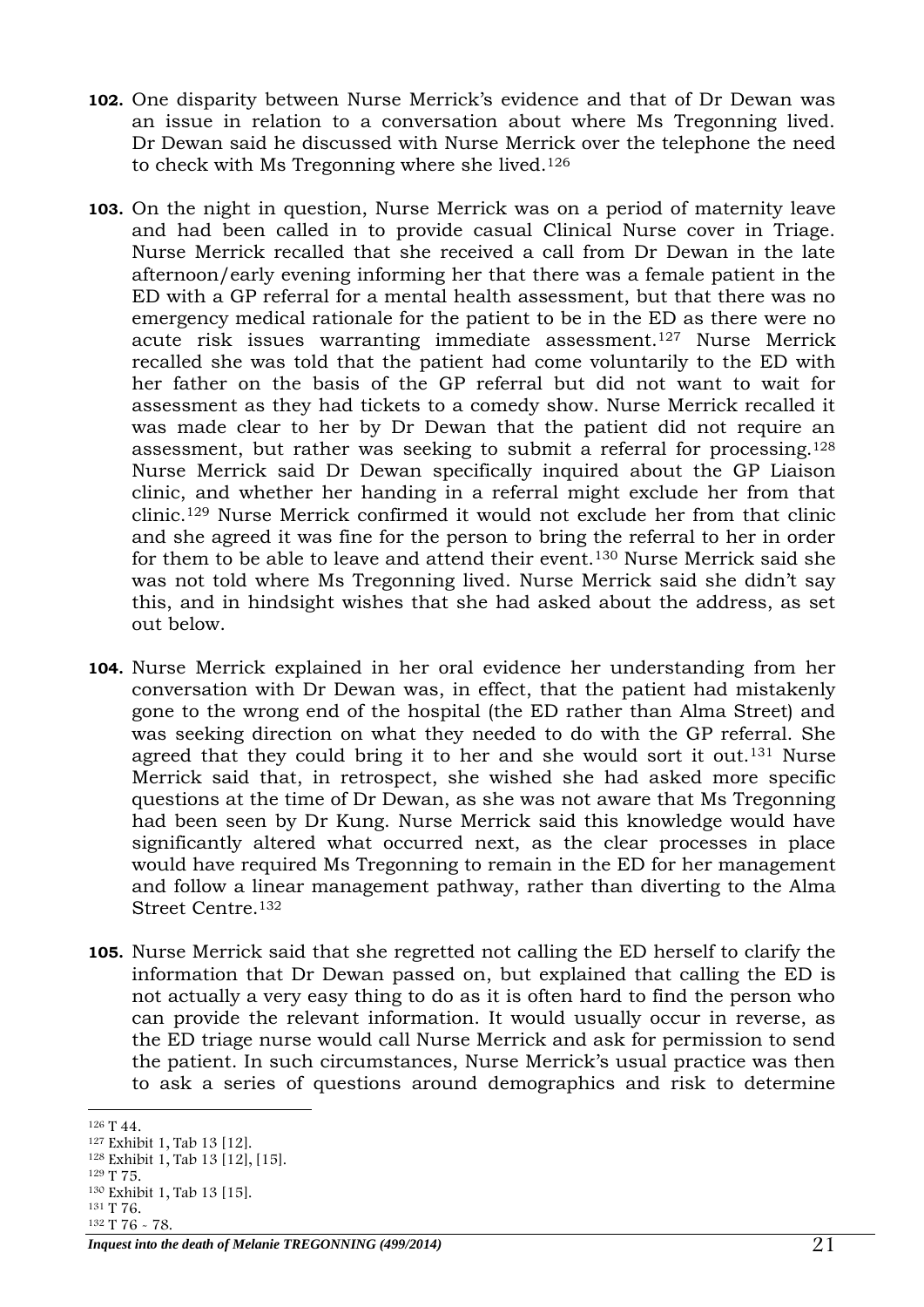whether they met the Alma Street Centre criteria and the transfer of the patient was appropriate. Nurse Merrick said that even if it was an RMO calling her, she would follow a similar practice of questioning, as she would assume they would not be very good at triaging a mental health presentation. However, in this case, as it was a Psychiatric Registrar calling her, Nurse Merrick did not adopt her usual practice and did not ask a lot of questions. 133

- **106.** Sometime prior to 7.00 pm a female patient arrived in the Alma Street reception. The female patient proved to be Ms Tregonning. Nurse Merrick approached her and confirmed that she was the patient from the ED that they had been expecting and that she was dropping in a referral. The reference to a referral was the GP referral, not Dr Kung's internal referral. Ms Tregonning did not have the GP referral with her and said she may have left it with the ED staff. 134
- **107.** Nurse Merrick noted Ms Tregonning did not appear to be a typical patient that they would normally see at Alma Street. She was well groomed, bright and very pleasant. She was not distressed, but did appear to be a bit frustrated, particularly about not having been given back the GP referral.<sup>135</sup> Nurse Merrick said at the inquest that her belief at the time, which she now realises was very wrong, was that Ms Tregonning had been kept waiting and effectively given the runaround at the hospital, and she wanted to be helpful and assist her to get out.<sup>136</sup>
- **108.** Nurse Merrick told them she would chase up the missing referral from the GP and she asked for the GP's name and Ms Tregonning's home address. When she was told Ms Tregonning lived in Willetton, Nurse Merrick was surprised as it was not a suburb falling within the Alma Street catchment areas. Nurse Merrick's explained that the normal procedure in such circumstances for a patient who resided outside the catchment area would be to remain in the ED for assessment rather than come to the Alma Street Centre. Nurse Merrick explained that usually the only patients sent through from ED to the Alma Street Centre were patients who were already known to, or active with, Alma Street Centre and also fit within some other criteria.<sup>137</sup>
- **109.** Nurse Merrick said she had felt frustrated with herself at the time that she had not asked Dr Dewan where Ms Tregonning lived, as this would ordinarily be the first question she would ask a triage nurse. Instead, because she had not asked, Nurse Merrick had to be the next person to tell her she was in the wrong place and she felt embarrassed having to give this news to Ms Tregonning.<sup>138</sup>
- **110.** Nurse Merrick advised Ms Tregonning and her father that Willetton was in the catchment area for the Mills Street Centre at Bentley Hospital.<sup>139</sup> Nurse Merrick noticed that Mr Tregonning looked understandably frustrated at

<sup>138</sup> T 84. <sup>139</sup> Exhibit 1, Tab 13 [22] – [24].

*Inquest into the death of Melanie TREGONNING (499/2014)* 22

<sup>-</sup><sup>133</sup> T 80.

<sup>134</sup> Exhibit 1, Tab 13 [20] – [21], [26].

<sup>135</sup> T 81.

<sup>136</sup> T 81.

<sup>137</sup> Exhibit 1, Tab 13B.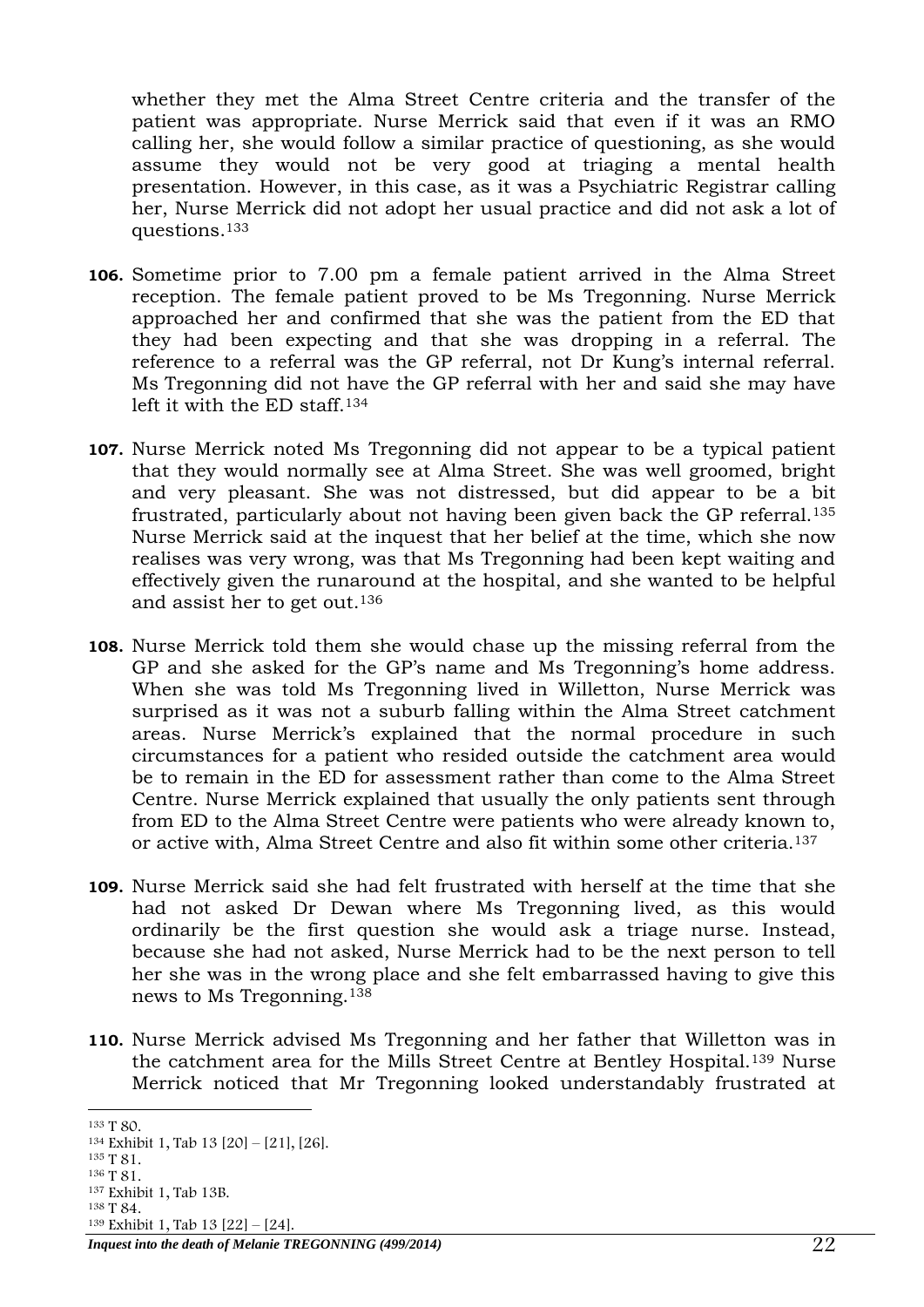having been incorrectly redirected to the Alma Street Centre. Nurse Merrick told Mr Tregonning that they could either get Ms Tregonning's GP to send a referral to Mills Street Centre or self-present at the Mills Street Triage.<sup>140</sup> Nurse Merrick says that she asked Ms Tregonning if she was okay to selfpresent to Mills Street Triage or if she would prefer to stay and be assessed by her that evening. Nurse Merrick's evidence was that she offered to see Ms Tregonning herself at that time, but Ms Tregonning said she had plans.<sup>141</sup>

- **111.** Nurse Merrick recalled that Ms Tregonning said she would present to Mills Street Centre the next day and have her GP redirect the referral.<sup>142</sup> Ms Tregonning then left with her father. Ms Tregonning also reportedly said she was planning to attend work the following day.<sup>143</sup>
- **112.** Although not formally assessed, Nurse Merrick says her practice as a mental health nurse is to constantly be assessing people in an informal way, and Ms Tregonning appeared warm and bright and did not appear distressed.<sup>144</sup> However, Nurse Merrick said that in hindsight, if she had known that earlier Ms Tregonning had been distressed, her sense of calm would have been a red flag to her.<sup>145</sup>
- **113.** At the time, without that knowledge, Nurse Merrick believed Ms Tregonning seemed relaxed, showed evidence of future orientation and was in the company of a supportive parent. Based on these factors, Nurse Merrick said she was comfortable at the time with a decision to send Ms Tregonning home.<sup>146</sup> Nurse Merrick did recall saying to Ms Tregonning that her father did not look happy and Ms Tregonning reiterated that they were just frustrated as they had had a long day and been moved around, which reinforced Nurse Merrick's belief at the time that the best thing to do was to get her out quickly. 147
- **114.** Another difference between Nurse Merrick's evidence and Dr Dewan's was in relation to a purported conversation later that night, although this was resolved to a large extent during the inquest.
- **115.** Dr Dewan's original recollection of events, as set out in the Statement of Material Facts he prepared a few days after the events and finalised on 26 May 2014, was that later that evening, at about 6.50 pm he came across the PLN who was due to start the next shift at 7.00 pm. The PLN asked Dr Dewan if there were any patients or issues that she needed to be aware of, and Dr Dewan said he replied that there was a young lady who had presented with a GP referral, for previous death ideation, that just had to be handed in.

- <sup>141</sup> T 82.
- <sup>142</sup> Exhibit 1, Tab 13 [26].

<sup>146</sup> T 83 - 84; Exhibit 1, Tab 13 [27]. <sup>147</sup> T 82.

<sup>-</sup><sup>140</sup> Exhibit 1, Tab 13 [24].

<sup>143</sup> T 82; Exhibit 1, Tab 13 [20] – [21], [26].

<sup>144</sup> T 82; Exhibit 1, Tab 13 [19].

<sup>145</sup> T 84.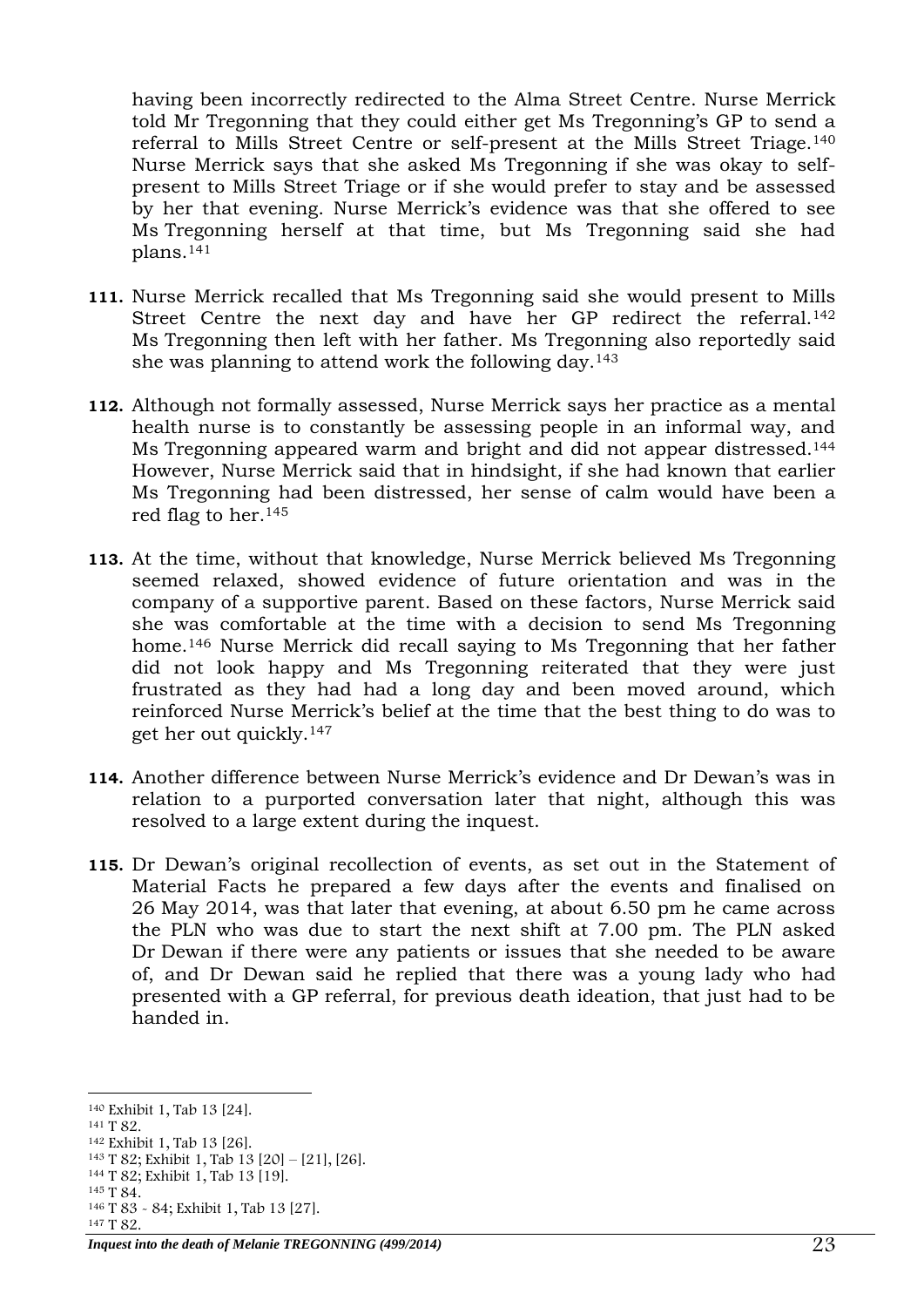- **116.** Dr Dewan recalled that Nurse Merrick was also present at the time and she said, "it was a bit more complicated than that, she came in an ambulance with her dad, but I've sorted it."<sup>148</sup> Dr Dewan said that he had been unaware that Ms Tregonning had come in by ambulance or was accompanied by her father until that time. Dr Dewan's initial account was that Nurse Merrick then informed him that the matter had been appropriately dealt with by her, with no immediate concerns, and that Ms Tregonning had been eager to leave to attend a comedy event with her father and had done so. Dr Dewan's evidence was that if he had not been told that the matter had been dealt with appropriately, he would have been concerned at finding out Ms Tregonning had come in by ambulance, but he had confidence that the mental health triage nurses are extremely competent and he respected their judgment.<sup>149</sup>
- **117.** Nurse Merrick was adamant that that this conversation did not occur that night. Nurse Merrick indicated she did not have any contact with Dr Dewan on the night following her interaction with Ms Tregonning. Nurse Merrick's evidence was that she did not become aware that Ms Tregonning had been brought in by ambulance until after her death. Her testimony was that if she had found out that evening that Ms Tregonning had come in by ambulance, she would have called her and if she couldn't get hold of her, she would have called Mr Tregonning. There were also two community nurses who could have been sent to her home address if neither of them answered the telephone. Nurse Merrick said she would also have adopted a similar course if she had seen the internal referral prepared by Dr Kung that night.<sup>150</sup>
- **118.** After hearing Nurse Merrick's testimony on 23 January 2019, Dr Dewan wrote to the court that evening to indicate that he had reflected on the matter and believed that he had made a mistake when identifying 12 May 2014 as the time when he became aware that Ms Tregonning came to the hospital by ambulance. Dr Dewan still believed a conversation took place between himself and Nurse Merrick, as part of an informal debrief, but felt the conversation may have occurred in the days following 12 May 2014, rather than on that date. Dr Dewan had a recollection he saw Nurse Merrick in his Consultant's office several days after and during that conversation he heard the phrase "it was a bit more complicated than that, she came in an ambulance."<sup>151</sup> Dr Dewan apologised for any confusion caused by his error, and indicated that he remained confident as to the accuracy of the rest of his evidence.
- **119.** Nurse Merrick also provided some supplementary information, after hearing the evidence at the inquest. Nurse Merrick again confirmed her recollection that she had no contact with Dr Dewan on the night of Ms Tregonning's presentation other than the brief phone call.<sup>152</sup> She did recall having briefly met Dr Dewan for the first time in his Consultant's office, but said it was some weeks later and after the Root Cause Analysis meeting. Nurse Merrick

<sup>-</sup><sup>148</sup> T 56; Exhibit 1, Tab 12, Statement of Material Facts, dated 26.5.2014.

 $149$  T 56 – 57.

<sup>150</sup> T 83.

<sup>151</sup> Exhibit 1, Tab 12B.

<sup>152</sup> Exhibit 1, Tab 13B [1].

*Inquest into the death of Melanie TREGONNING (499/2014)* 24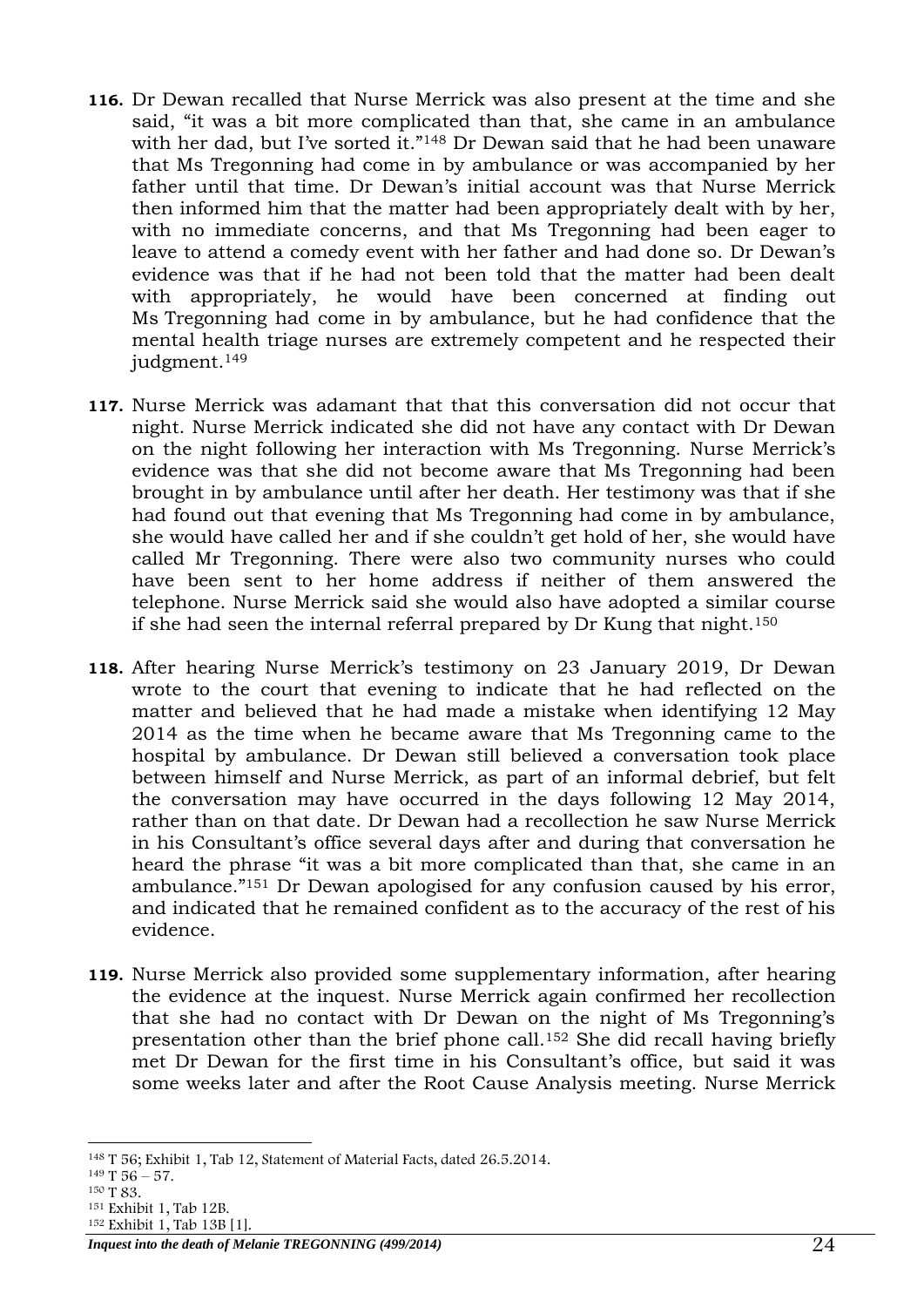accepted that at that time she may have made a statement to the effect that Ms Tregonning's presentation had been "more complicated."<sup>153</sup>

- **120.** Based on Dr Dewan's concession, and Nurse Merrick's supplementary information, there appears to be less of a divergence between the two witnesses' accounts. What it makes clear is that Nurse Merrick did not know Ms Tregonning had come in by ambulance on the night in question. As discussed later in this finding, Nurse Merrick's evidence is that if she had known Ms Tregonning had been brought to the ED by ambulance, it would have significantly altered her decision-making on the night.
- **121.** Nurse Merrick was also clear that she did not speak to Dr Dewan about Ms Tregonning living in Willetton, in the Bentley the catchment area, over the telephone,<sup>154</sup> although Dr Dewan recalled having this conversation.<sup>155</sup> Nurse Merrick recalled the first time she became aware of where Ms Tregonning lived was when she was told by Ms Tregonning in the Triage area. She was certain that if she had been told this by Dr Dewan earlier, she would have not agreed to Ms Tregonning attending Alma Street and certainly not for the purpose of faxing her referral to Bentley. Nurse Merrick described such a plan as "ludicrous"<sup>156</sup> as there was no reason why the ED couldn't do that.<sup>157</sup>
- **122.** As to communication of information from Dr Kung, as noted earlier, the internal referral and the medical file did not travel with Ms Tregonning as she was unescorted. Nurse Merrick's evidence was that if she had called for the file from the ED, once Ms Tregonning was in attendance, it would have taken about an hour to get to her.<sup>158</sup>
- **123.** Nurse Merrick was asked whether she told Mr Tregonning there was not a doctor available to perform a mental health assessment that evening. She did not recall making such a statement and said that they always had a psychiatric registrar on duty to make such assessments, which would have been Dr Dewan that evening.<sup>159</sup>

## **LAST KNOWN EVENTS**

- <span id="page-24-0"></span>**124.** After leaving hospital it seems Ms Tregonning went home and did not attend the show as planned.
- **125.** At about 9.30 pm Ms Tregonning told her parents she was going to sleep out in the studio/shed, which she did from time to time.
- **126.** At about 7.30 am the next morning Ms Tregonning's father went out to check on her. She did not respond when he knocked on the door so he forced the door open. Upon entering he found Ms Tregonning lying in a pool of blood near the door. She was fully clothed and had a large kitchen knife in

<sup>-</sup><sup>153</sup> Exhibit 1, Tab 13B [3].

<sup>154</sup> Exhibit 1, Tab 13B [4].

<sup>155</sup> T 50.

<sup>156</sup> T 84.

<sup>157</sup> T 84; Exhibit 1, Tab 13B [4].

<sup>158</sup> T 82. <sup>159</sup> T 87.

*Inquest into the death of Melanie TREGONNING (499/2014)* 25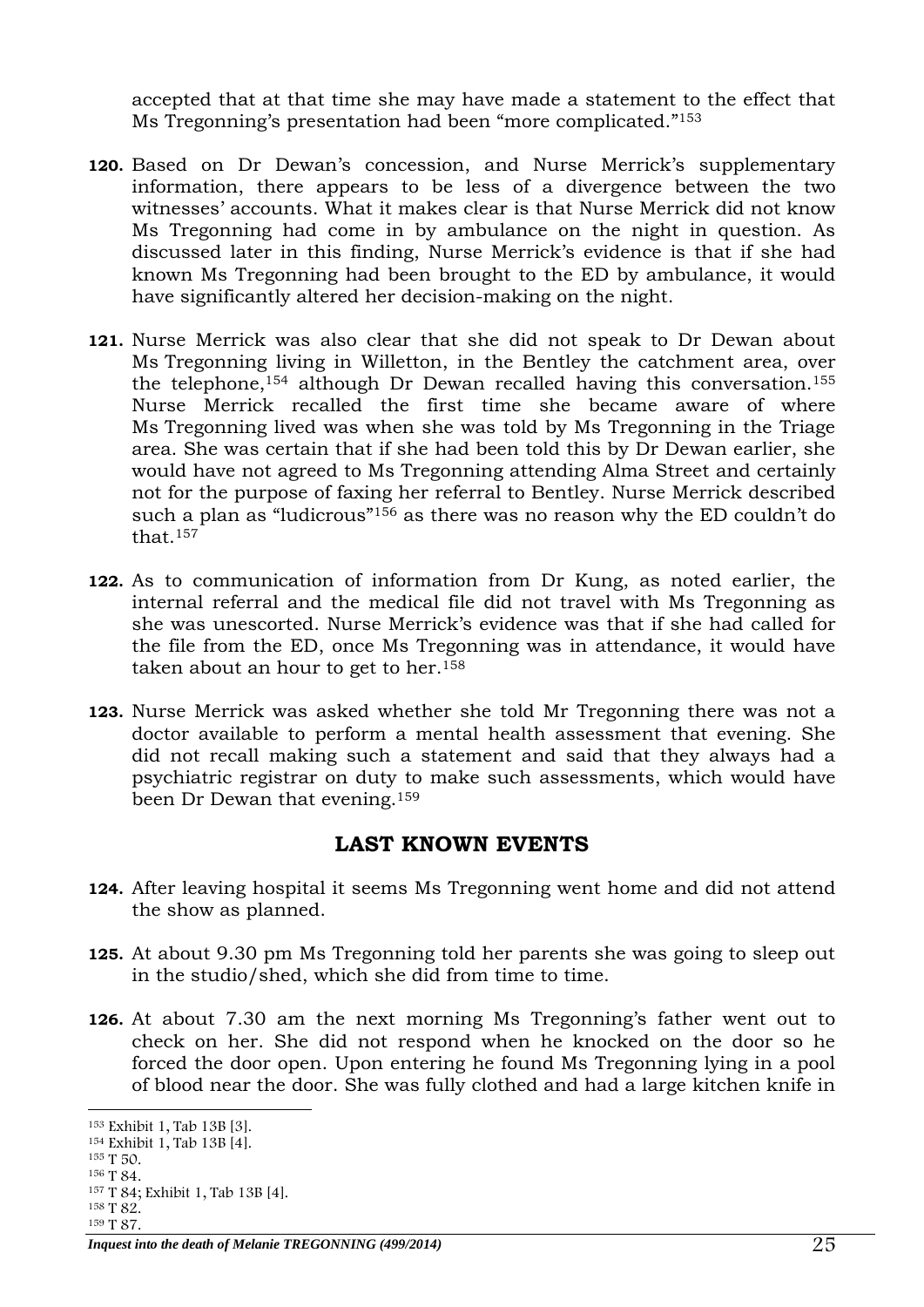her hand and obvious wounds to her body. It was apparent to Mr Tregonning that she had died.

- **127.** Police officers attended and observed Ms Tregonning had a deep laceration across her throat underneath her chin and wounds to her left and right forearms. The kitchen knife was still in her hand. There was no sign of any disturbance at the scene and Ms Tregonning had no other injuries to her body apart from the wounds to her arms and neck.<sup>160</sup>
- **128.** Police officers viewed Ms Tregonning's mobile telephone and found a draft text message, date and time stamped 12 May 2014, 5.35 pm, reading "I've had a very good life." Police did not find any note left by Ms Tregonning in her room but an undated and unsigned note was found later that indicated Ms Tregonning had an intention to end her life when she wrote the note. 161
- **129.** Police officers concluded there were no suspicious circumstances and the evidence at the scene supported the conclusion Ms Tregonning's injuries were self-inflicted.<sup>162</sup>

#### **CAUSE AND MANNER OF DEATH**

- <span id="page-25-0"></span>**130.** A post mortem examination was performed by Forensic Pathologist Dr Daniel Moss on 15 May 2014. The examination revealed an incised wound to the neck, which showed underlying arterial and venous injury, and incised wounds to the wrists and forearms that were superficial venous wounds only. The absence of internal genitalia was also noted, consistent with Ms Tregonning's medical history.<sup>163</sup>
- **131.** Toxicology analysis was undertaken. It showed a therapeutic level of the antidepressant venlafaxine and spironolactone, one of Ms Tregonning's prescription medications, was also detected.<sup>164</sup>
- **132.** It is not clear where Ms Tregonning obtained the venlafaxine as there is no record of Ms Tregonning being started on the medication by her GP and a search of the Pharmaceutical Benefits Scheme did not return any PBS prescriptions for venlafaxine. Although there was a therapeutic level of venlafaxine detected, it did not necessarily indicate she had been taking it for any length of time.<sup>165</sup>
- **133.** Dr Dewan expressed some concern at the inquest about the presence of venlafaxine in Ms Tregonning's bloodstream, as it is known that in the initial period of starting an antidepressant patients often feel worse rather than better and there is an increased risk of suicide, which is why patients are usually kept under close clinical supervision when commenced on antidepressants.<sup>166</sup>

<sup>-</sup><sup>160</sup> Exhibit 1, Tab 4.

<sup>161</sup> Exhibit 1, Tab 4.

<sup>162</sup> Exhibit 1, Tab 4.

<sup>163</sup> Exhibit 1, Tab 6.

<sup>164</sup> Exhibit 1, Tab 7.  $165$  T  $112 - 113$ .

 $166$  T  $66 - 67$ .

*Inquest into the death of Melanie TREGONNING (499/2014)* 26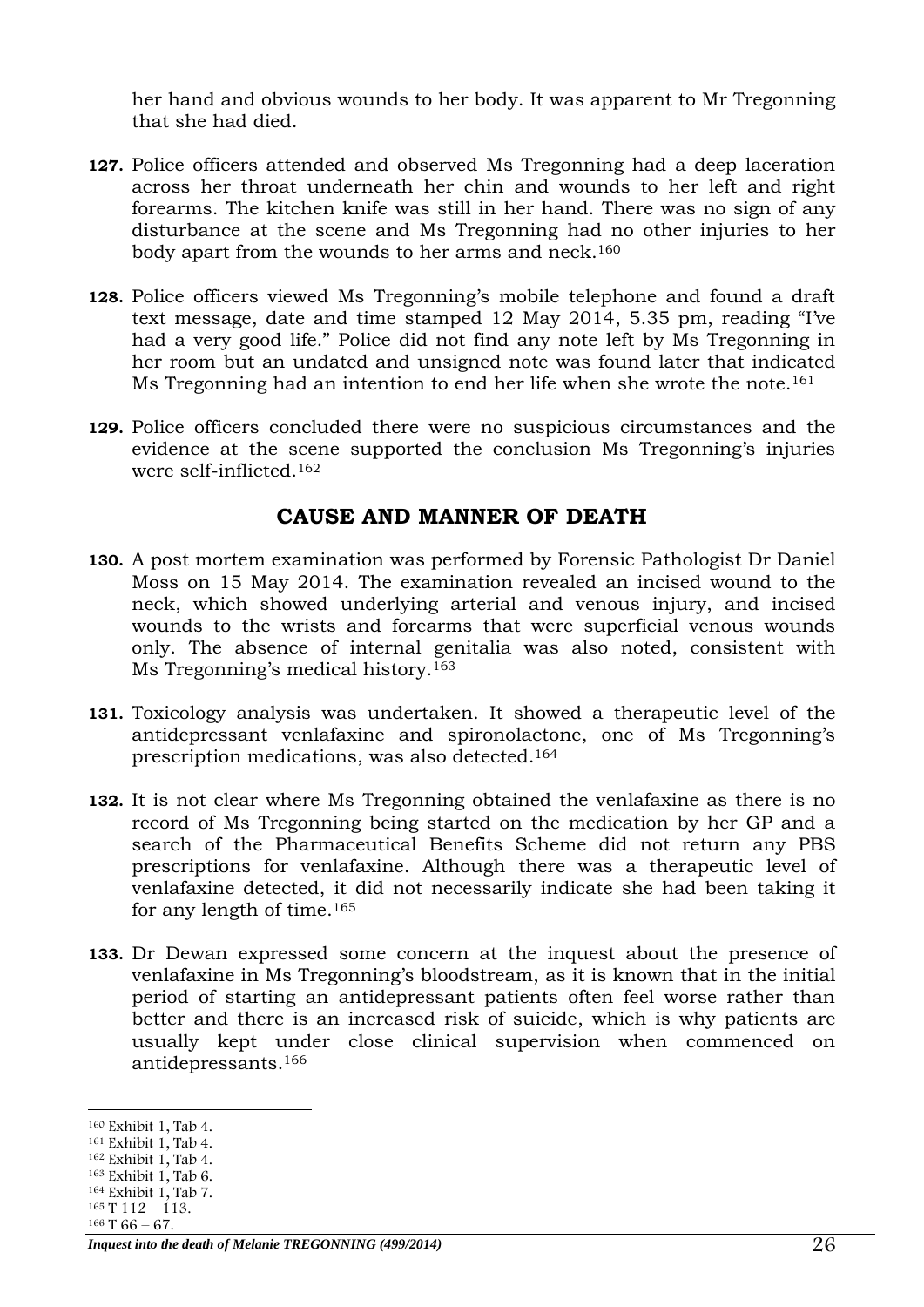- **134.** A Consultant Psychiatrist, Dr Brett, who I refer to below, also noted that it takes 4 to 6 weeks for venlafaxine to have its full effect and in the first week of starting it, there can be an increase in anxiety, agitation and suicidality. It is Dr Brett's clinical practice to warn patients about this issue, so they can better manage it. In Ms Tregonning's case, if she had recently started taking venlafaxine, it may have caused a change in her mental health and presentation. If she had not been warned, she would not have realised that it could actually exacerbate some of the symptoms she was experiencing.<sup>167</sup>
- **135.** At the conclusion of all investigations Dr Moss formed the opinion the cause of death was incised wounds to the neck and arms. I accept and adopt the conclusion of Dr Moss as to the cause of death.
- **136.** Given the known circumstances, indicating the injuries were self-inflicted, I find that the manner of death was by way of suicide.

# **COMMENTS ON THE MEDICAL CARE**

<span id="page-26-0"></span>**137.** From the perspective of Ms Tregonning and her father, they had sought help first from Dr Stuckey, who had directed her to her GP, who had directed her to the hospital ED, and from there she had been sent to Alma Street Centre. Ms Tregonning had dutifully gone to each of these places but at no stage did anyone conduct a full psychiatric assessment. Neither Ms Tregonning nor her father had any experience in the mental health system, so they needed help to navigate it. Instead of receiving help, they were lost in a labyrinth of miscommunication and redirection. This inquest has been directed towards understanding how and why this occurred. I have been assisted in that endeavour by reviews by hospital staff and a court-appointed expert, as set out below. The evidence has identified individual and system failures.

# <span id="page-26-1"></span>**Clinical Incident Investigation**

- **138.** After the hospital became aware of Ms Tregonning's death, a Clinical Incident Investigation was undertaken at Fremantle Hospital. The purpose of such an investigation is to identify system errors rather than focus upon errors in individual actions or decision-making. It outlined a number of contributing factors and root causes and made follow-on recommendations.
- **139.** Two of the recommendations identified staffing issues with the PLN role, which had led to increased pressure on the Psychiatric Duty Medical Officer and had reduced the likelihood of timely and appropriate assessment of mental health patients in the ED. The need to obtain accurate information from the referring GP and the ambulance officers when a mental health patient is brought in by ambulance on a GP referral was also emphasised, which the evidence indicates could have made a real difference to the course of events.
- **140.** I note that the Clinical Incident Review suggested that the GP should have done more in this case. In my opinion Dr Vysotskaya did everything she

*Inquest into the death of Melanie TREGONNING (499/2014)* 27 -<sup>167</sup> T 112 – 113; Exhibit 1, Tab 24 [6], p. 6.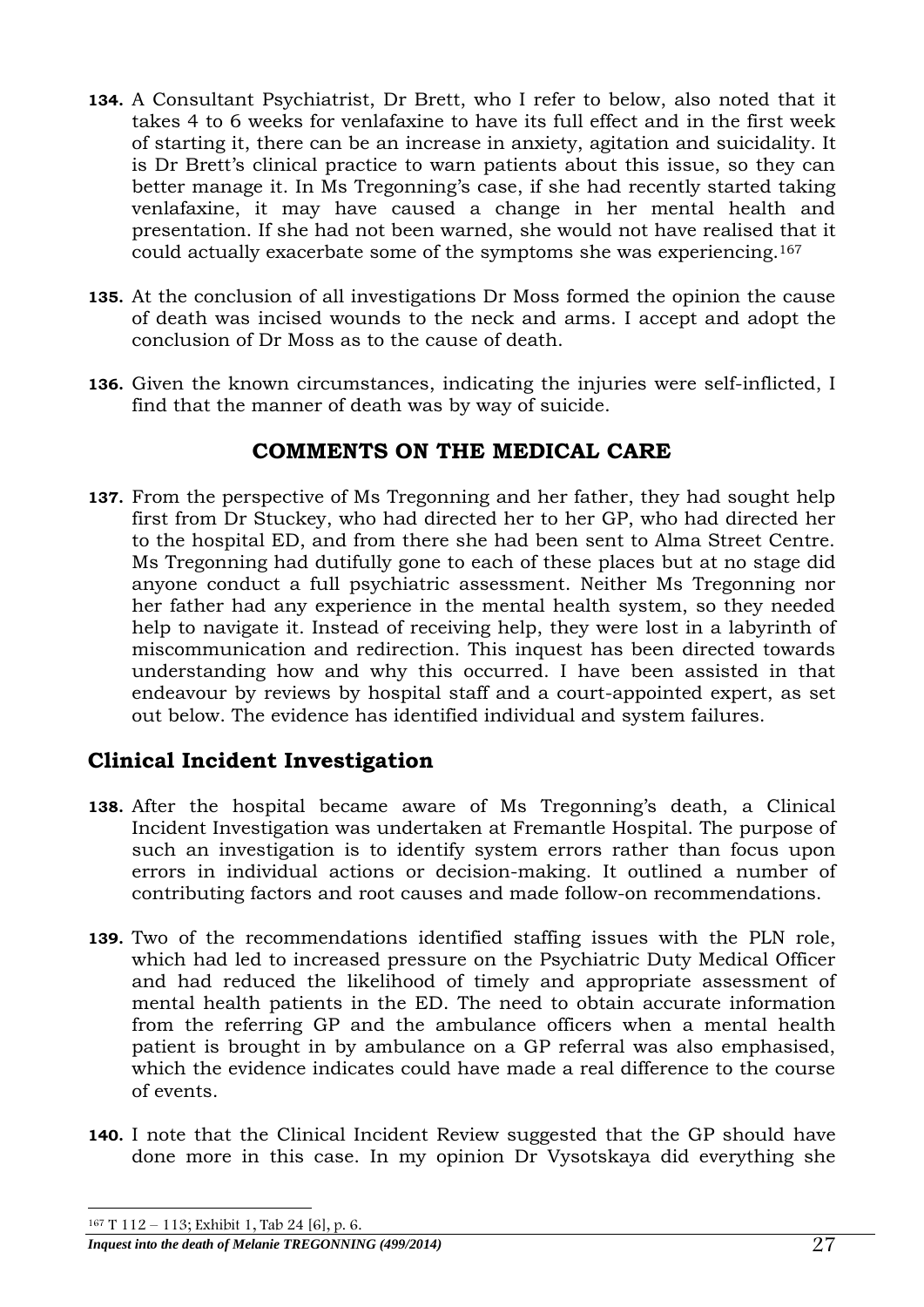could reasonably be expected to do. This was accepted by the expert witness, Dr Brett and a witness from FSH, Ms Warren, at the inquest.

- **141.** There were some other criticisms made of the hospital incident review, which I detail below.
- **142.** As noted at the start of the finding, a considerable period of time has passed between Ms Tregonning's death and this inquest, and in the intervening period Fremantle Hospital ED has closed. It has been replaced by the new FSH ED. Therefore, looking forward it is relevant to consider how mental health patients are dealt with at FSH ED.

# <span id="page-27-0"></span>**Dr Brett's Review**

- **143.** Dr Adam Brett is a very experienced Consultant Psychiatrist, who works both within the public health system and privately in Western Australia. Dr Brett holds a number of clinical positions at the Start Mental Health Court, Stirling Mental Health Service, Busselton Community Mental Health Clinic and the Autism Association of Western Australia. He has provided expert reports for courts in Western Australia for a number of years, including the Coroners Court.
- **144.** Dr Brett was asked by this Court to provide a report on the psychiatric treatment provided to Ms Tregonning at Fremantle Hospital prior to her death.
- **145.** Dr Brett noted that Ms Tregonning had complex medical issues and medication that may have complicated her mental health presentation.<sup>168</sup> After reading all the materials, Dr Brett concluded that Ms Tregonning probably had a depressive disorder with possible psychotic symptoms (related to her belief that she had motor neurone disease). Dr Brett's expert opinion was that what Ms Tregonning needed "was a comprehensive psychiatric review with a clear formulation of what was going on for her."<sup>169</sup> It was apparent that she had sought help from a number of sources but no one gained a comprehensive picture of what she was experiencing. Dr Brett commented that, as in many cases, there was poor communication that led to relevant information being overlooked.<sup>170</sup>
- **146.** Dr Brett noted Professor Stuckey appropriately suggested psychological or psychiatric treatment and her GP duly referred her for psychological treatment. When she represented at the GP clinic, Dr Vysotskaya performed what Dr Brett considered to be a good assessment and she appropriately called the ED and an ambulance. The ambulance service made good notes and documented significant risk issues. Unfortunately, the information from the GP and ambulance staff does not appear to have been communicated through to the relevant clinicians dealing with Ms Tregonning at Fremantle Hospital. <sup>171</sup> This meant that they made decisions about Ms Tregonning's care without knowing important information.

<sup>-</sup><sup>168</sup> Exhibit 1, Tab 24 [1], p. 5.

<sup>169</sup> Exhibit 1, Tab 24 [1], p. 5.

<sup>170</sup> Exhibit 1, Tab 24 [3], p. 6.

<sup>171</sup> T 106; Exhibit 1, Tab 24.

*Inquest into the death of Melanie TREGONNING (499/2014)* 28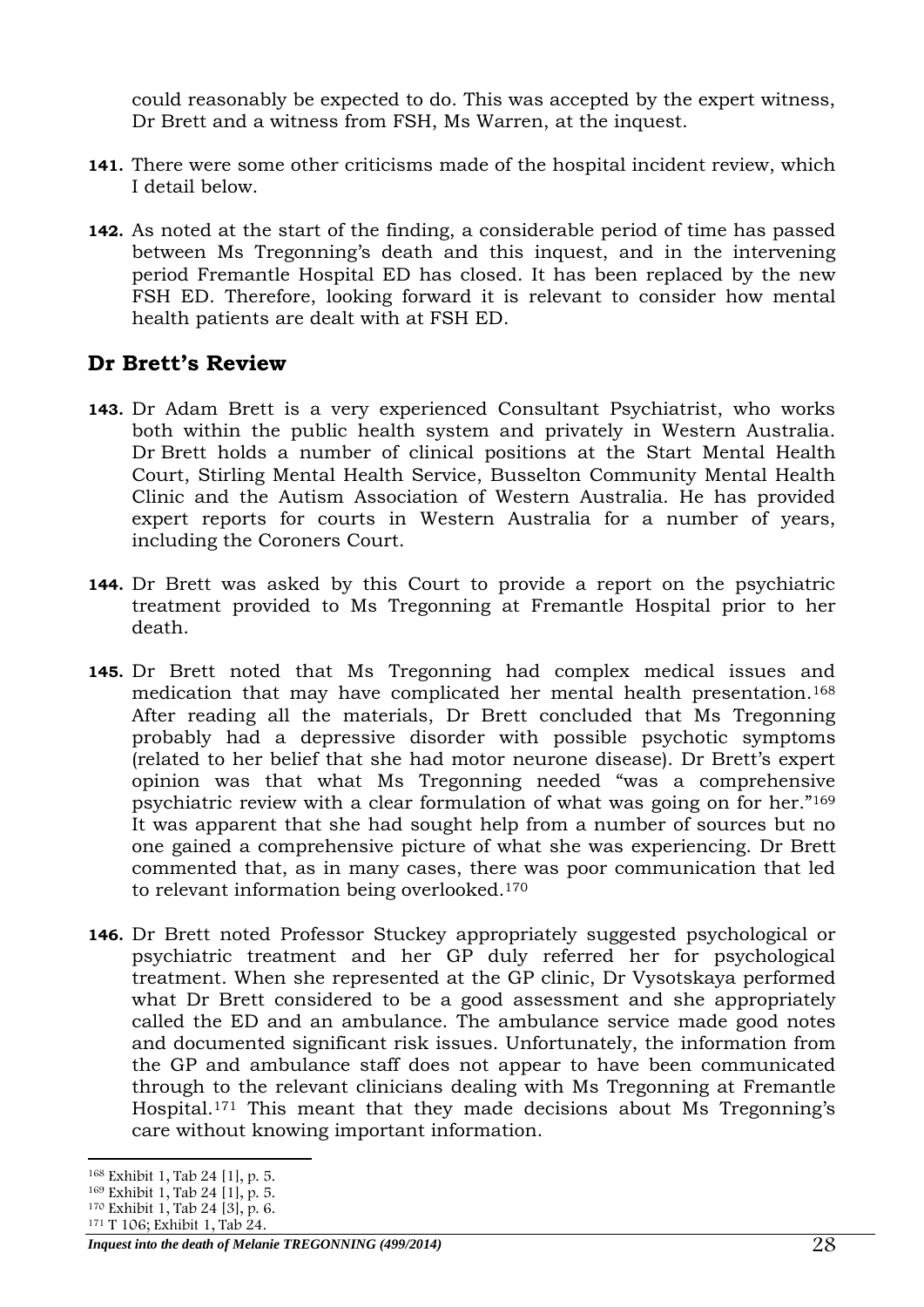- **147.** Dr Brett acknowledged that there was some conflict between the accounts of Dr Kung and Dr Dewan and Nurse Merrick, and noted that the clinical files do not always reflect all the interactions that occurred at the time.<sup>172</sup>
- **148.** Based on his review of the records and statements, Dr Brett considered that Dr Kung performed a competent review of Ms Tregonning, took a competent history and it was apparent he had some concerns about her and took steps to have her undergo a mental health assessment. <sup>173</sup> Dr Brett noted that this would normally be done by a PLN, but there was no PLN available at the critical time. 174
- **149.** Although Dr Kung appeared to ask the DMO, Dr Dewan, for a review, this did not occur, and Dr Brett noted this appeared to be because Dr Dewan was satisfied that Ms Tregonning did not have acute mental health issues requiring assessment (although Dr Dewan also denies being asked to do an assessment). Dr Brett commented that this decision was made on inadequate information and in his opinion, Ms Tregonning should have had a face to face mental health assessment. <sup>175</sup> Dr Brett, who had worked at Fremantle Hospital and the Alma Street Centre himself as a junior doctor, said it would be his expectation that, given the ED doctor believed Ms Tregonning needed specialist assessment, Ms Tregonning should have been kept in a safe place until that assessment occurred.<sup>176</sup> In this case, Dr Brett believed Ms Tregonning should have been kept in the ED for that purpose, and Dr Dewan should have attended the ED to do the face-to-face assessment. 177
- **150.** In Dr Brett's expert opinion, Ms Tregonning's overall care and management at Fremantle Hospital and the Alma Street Centre was inadequate. This opinion was based on the information provided to Dr Brett, and as noted, for various reasons none of the clinicians involved on the relevant day had all the necessary information. Dr Brett considered the errors in Ms Tregonning's management to be multiple and reflected systemic issues.<sup>178</sup>
- **151.** The information available to Dr Brett, after Ms Tregonning's death, showed what he described as a number of 'warning flags' that made her a risk of suicide. These included:
	- her attempt on a beach a few days before;
	- the significant change in her mental state noted by her family;
	- the fact that she had been seeking help;
	- her indication that she didn't feel she could wait to see a psychologist and wanted more urgent assistance;
	- the fact she had complex medical issues; and
	- the fact she was on regular medication that could cause mental health issues.<sup>179</sup>

*Inquest into the death of Melanie TREGONNING (499/2014)* 29

<sup>-</sup><sup>172</sup> Exhibit 1, Tab 24 [31], p. 5.

<sup>173</sup> T 107; Exhibit 1, Tab 24.

<sup>174</sup> Exhibit 1, Tab 24.

<sup>175</sup> Exhibit 1, Tab 24.

<sup>176</sup> T 107 – 018.

<sup>177</sup> T 108 – 109.

<sup>178</sup> Exhibit 1, Tab 24, p. 8. <sup>179</sup> T 109 - 110.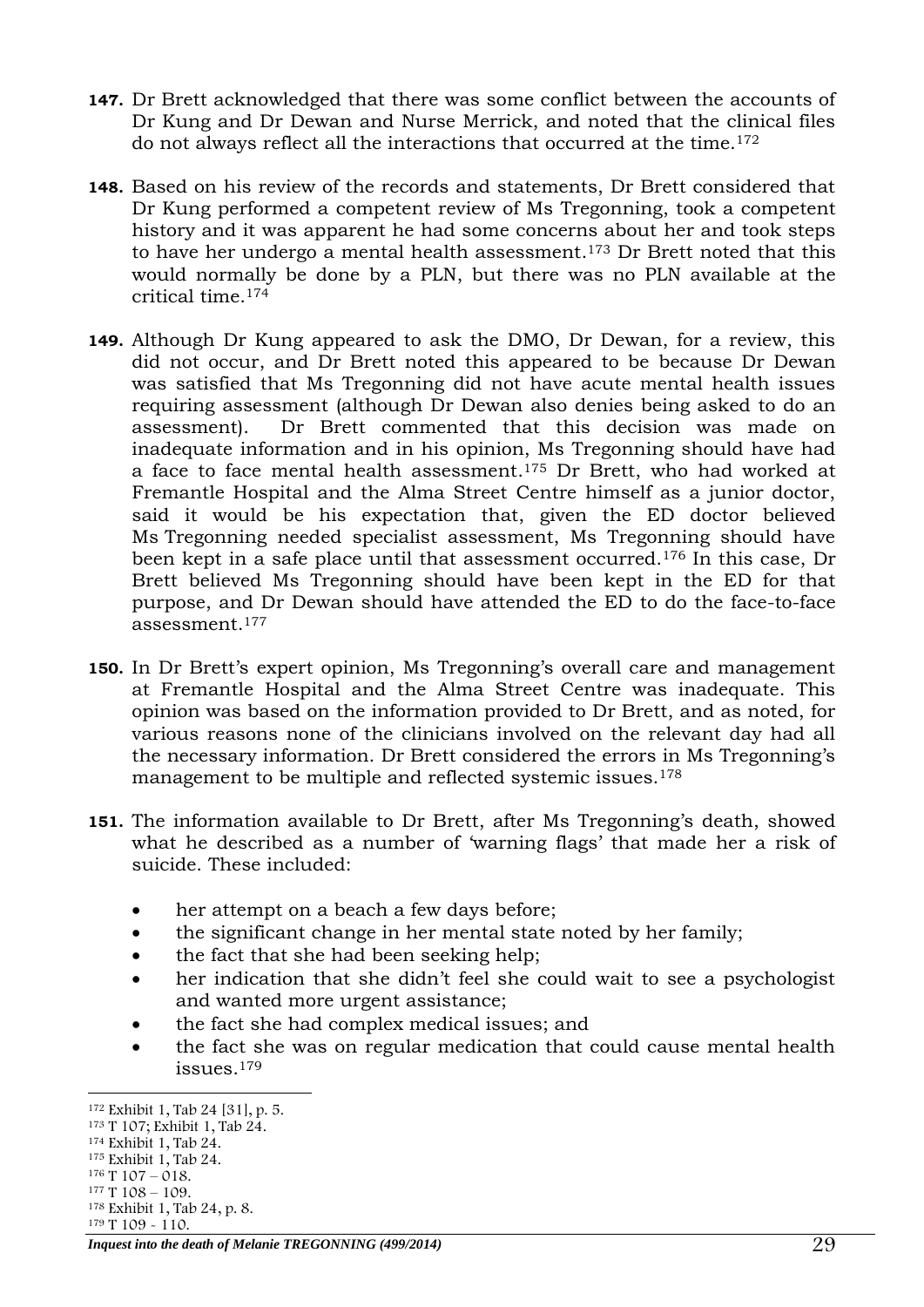- **152.** As already noted, much of this information was not before Dr Kung, Dr Dewan or Nurse Merrick, and in Dr Brett's experience this lack of communication of essential information is unfortunately not unusual.<sup>180</sup> Dr Brett believes that the fundamental issue is that mental health isn't seen as a specialty which deserves as much care and attention as other specialties. Dr Brett expressed the opinion that what is needed is clinicians who have got the time and facilities to be able to sit down with clients who are suicidal, take a full history, get as much history from other people as possible where the client consents, formulate a very clear plan and then move forward from there. As Dr Brett explained, until someone has done a proper assessment, you can't do a proper management plan.<sup>181</sup>
- **153.** Dr Brett noted the issues Ms Tregonning faced while waiting in the ED, where she was witness to other patients in pain. This added to the distress she was already experiencing. Dr Brett agreed that an ED is not an ideal place to assess people with mental health issues as they are noisy and busy. Dr Brett expressed his belief that all EDs should be designed so there is a safe and therapeutic place where people with mental health presentations can be assessed. He noted the Mental Health Observations Area in Sir Charles Gairdner Hospital appears to be a good model.<sup>182</sup> Dr Brett also suggested that other options should be considered, such as a drop-in centre model of mental health care that operates outside of working hours, to avoid people having to come into the ED at all.<sup>183</sup>
- **154.** Dr Brett also noted that the hospital initiated a root cause analysis (or SAC1 investigation), which he believed was of poor quality. The report included factual errors and, in his view, the key conclusion should have been that Ms Tregonning failed to have a comprehensive mental health assessment. If this had occurred, the clinicians who saw her would have got all the information and "most importantly, they could have been compassionate and given her hope that her issues would resolve and that she would get better."<sup>184</sup> Dr Brett suggested that the reasons behind the failure to provide a proper review potentially included systemic issues such as pressure on junior staff and a lack of resources.<sup>185</sup> Dr Brett also suggested that, for a root cause analysis to be done properly, it should include people from the coal face, who can provide information beyond what is included solely in the records.<sup>186</sup>
- **155.** Dr Brett also highlighted the issues with the transfer of information, noting the more hands that information goes through the more likely there are going to be mistakes, and that is what occurred here.<sup>187</sup>
- **156.** Dr Brett expressed the opinion that a "good therapeutic interview, with a clear formulation and feedback to Ms Tregonning and her father may have

- $185$  T  $115 116$ .
- <sup>186</sup> T 123. <sup>187</sup> T 118.

<sup>-</sup><sup>180</sup> T 110.

<sup>181</sup> T 110. <sup>182</sup> T 111, 117; Exhibit 1, Tab 24, p. 9.

<sup>183</sup> T 116 - 117.

<sup>184</sup> Exhibit 1, Tab 24, p. 9.

*Inquest into the death of Melanie TREGONNING (499/2014)*  $30$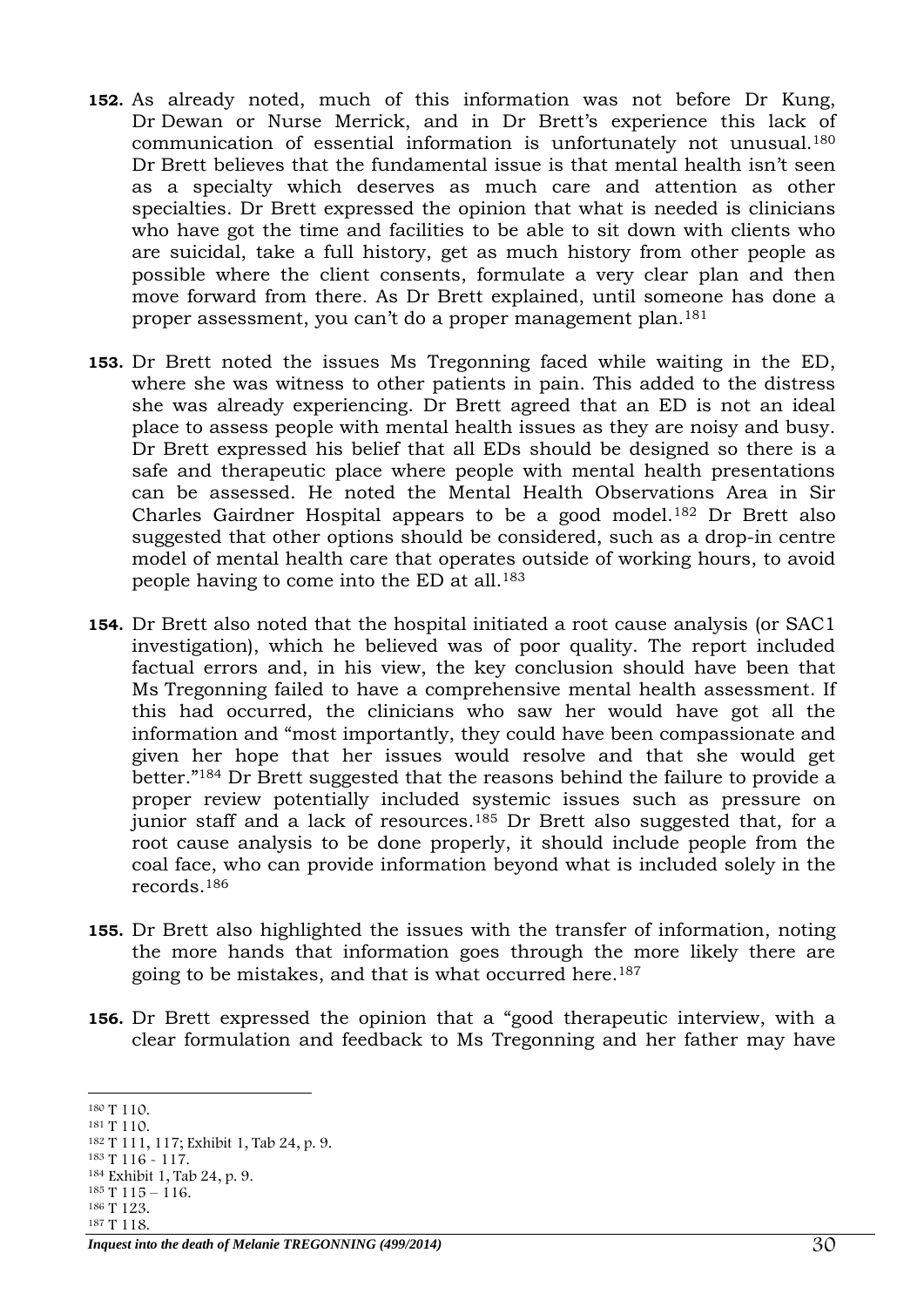been sufficient to alter her trajectory and avoid this tragedy."<sup>188</sup> The plan may have involved hospital admission, but Dr Brett did not think this was necessarily required.<sup>189</sup> The plan could have involved formulating only a community plan, but this still could have provided reassurance. What Ms Tregonning really needed was to talk to someone, and Dr Brett felt that a "compassionate engaged interview may have given her the hope that it appears that she needed."<sup>190</sup> Dr Brett emphasised that hope is a key thing in cases such as these, and being able to say to someone, "This is 100 per cent treatable. You will get better from this,"<sup>191</sup> gives people reassurance when they go home.

- **157.** Overall, Dr Brett commented that this was "an extremely sad review" <sup>192</sup> because he believed Ms Tregonning's death was probably preventable, as there were a lot of opportunities for intervention that could have changed the trajectory.<sup>193</sup> In Dr Brett's view, the main thing that was needed, and what was missed in this case, was for someone to sit down with Ms Tregonning and her father and listen to their story and formulate a plan to help them look ahead.<sup>194</sup> Dr Brett acknowledged that suicide is difficult to predict, but felt that she was primarily looking for reassurance. If that had been given, Dr Brett felt it may have changed everything, but instead she was really given the opposite response. 195
- **158.** Dr Brett's main conclusions in terms of recommendations, were that the systems need to be set up where people with mental health issues can be appropriately assessed and managed, preferably in a therapeutic environment staffed by properly trained mental health staff.

# <span id="page-30-0"></span>**Fiona Stanley Hospital Review**

- **159.** Ms Lynne Warren is the Service Director of Mental Health for the Fiona Stanley Health Group. Ms Warren was not involved in the care of Ms Tregonning, but provided a report based upon her review of the materials relating to Ms Tregonning's presentation to Fremantle Hospital. The report canvassed whether Ms Tregonning received an adequate mental health assessment at the time and also provided advice on the relevant current policies, procedures and guidelines at FSH.<sup>196</sup>
- **160.** Ms Warren had reviewed the report of Dr Brett prior to preparing her own report, and she indicated that she agreed with Dr Brett's opinion that Ms Tregonning did not receive an adequate assessment when she attended the Fremantle Hospital.<sup>197</sup> Ms Warren also agreed with Dr Brett's comments about the internal hospital investigation. Ms Warren noted that the SAC1 investigation looks more at systems issues than the conduct of individuals,

<sup>194</sup> T 118.

<sup>-</sup><sup>188</sup> Exhibit 1, Tab 24 [4], p. 6.

<sup>189</sup> T 114.

<sup>190</sup> Exhibit 1, Tab 24 [4], p. 6.

<sup>&</sup>lt;sup>191</sup> T 114. <sup>192</sup> Exhibit 1, Tab 24, [21], p. 9.

<sup>193</sup> T 118.

 $195$  T  $118 - 119$ .

<sup>196</sup> Exhibit 1, Tab 26.

*Inquest into the death of Melanie TREGONNING (499/2014)*  $31$ <sup>197</sup> T 96; Exhibit 1, Tab 26, p. 1.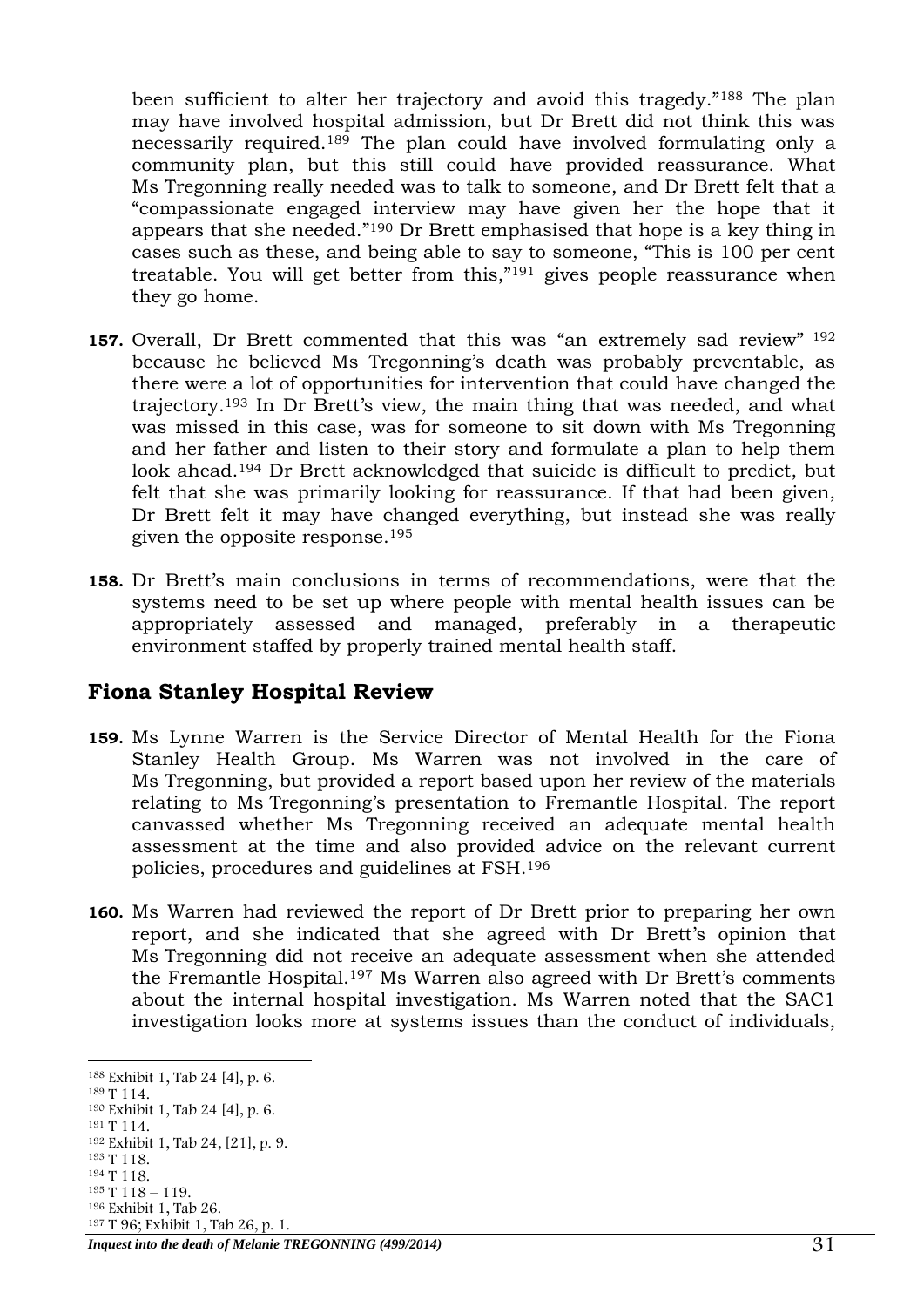but nevertheless she felt that this internal investigation seemed to focus on the wrong things (roster, duty statements etc) whereas the main concern should properly have been about the failure to compete a comprehensive face-to-face mental health assessment.<sup>198</sup>

- **161.** Ms Warren indicated that the process for reviewing patients with a mental health presentation at Fremantle Hospital were very similar to the ones currently in existence at FSH. The process at the time in Fremantle Hospital was for the ED to refer patients to the ED PLN, who would determine if a review by the DMO (Psychiatry Registrar) was necessary. A psychiatry registrar was based in the ED from 8.30 to 4.30 pm Monday to Friday and after hours and on weekends the role was covered by the Alma Street Centre DMO, who would attend the ED and review the patient.<sup>199</sup>
- **162.** Ms Warren was very clear in her support of Nurse Merrick's assertion that, when the PLN was not available, the proper thing to do, in the circumstances where an RMO was seeking input from the mental health team, was for the DMO to go to the ED and conduct a face to face assessment.<sup>200</sup>
- **163.** Ms Warren gave some evidence about the mental health observation area at SCGH, as referred to by Dr Brett, and described it as an area that provides a very quiet, low stimulus environment for mental health patients. It is serviced 24 hours a day by trained mental health clinicians.<sup>201</sup> There was originally an intention to use the assessment unit at FSH in a similar way, but Ms Warren explained that due to the lack of beds in the system, they have turned into admission beds rather than ED beds for patients waiting for psychiatric assessment. Ms Warren gave evidence that for the last four or five months there has been consideration given to the possibility of creating a "one-stop shop type facility for mental health presentations to ED" at FSH, but it is still at a very preliminary stage.<sup>202</sup>
- **164.** At the conclusion of her evidence, Ms Warren reiterated her belief that there had been a system failure in the treatment of Ms Tregonning and she expressed her sincere condolences to Ms Tregonning's family.<sup>203</sup>

# <span id="page-31-0"></span>**Response of the various clinicians involved**

- **165.** The accounts given by the doctors and nurse involved in Ms Tregonning's case on the night reveal there were failures in communication, both on a systemic level and between individuals. At the time they gave their evidence at the inquest they all acknowledged that there was critical information that had not been before them on the night, and which might have altered the course of events.
- **166.** Dr Kung did not have before him the ambulance record, nor the full details of Dr Vysotskaya's assessment. Without this information, he did not

<sup>-</sup><sup>198</sup> T 98; Exhibit 1, Tab 26, p.2.

<sup>&</sup>lt;sup>199</sup> Exhibit 1, Tab 26, pp.  $1 - 2$ .

 $200$  T  $96 - 97, 99$ .

<sup>201</sup> T101. <sup>202</sup> T 101.

<sup>203</sup> T 102.

*Inquest into the death of Melanie TREGONNING (499/2014)* 32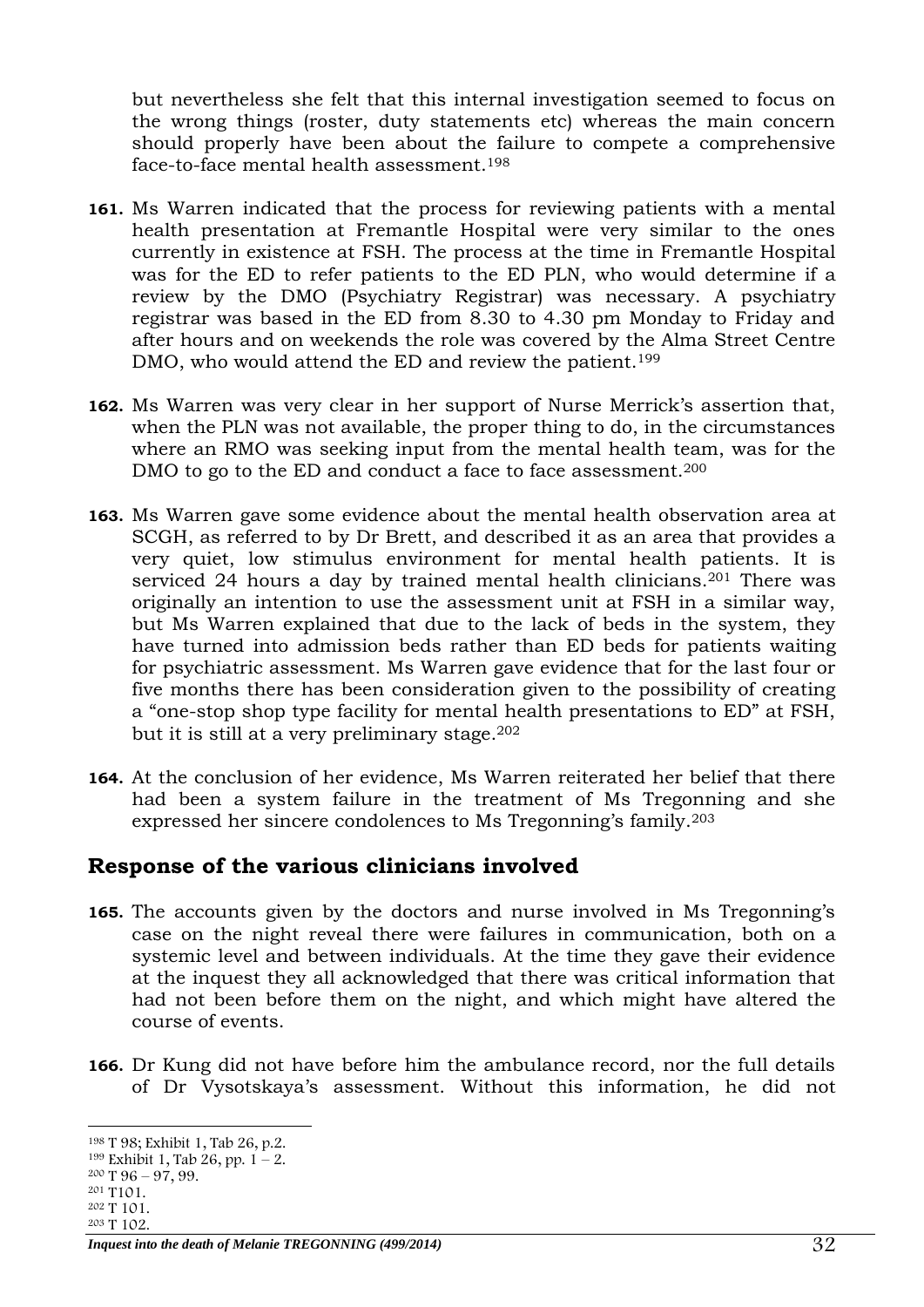appreciate the acute nature of the risk she presented to herself at the time she entered the ED. Nevertheless, Dr Kung, who did not have specialist psychiatric training, was concerned about Ms Tregonning's level of risk and did not feel adequately trained to make a full assessment. He sought help from the specialist mental health staff at the hospital and, was initially given the runaround as Dr Dewan mistakenly believed the PLN was still in the ED. It was eventually established the nurse had unexpectedly left early due to a family emergency, which obviously could not have been predicted and left little opportunity to fill the gap until the next nurse arrived for their shift.

- **167.** When the absence of the PLN was finally understood, Dr Dewan spoke to Dr Kung about the patient. Dr Dewan did not personally assess Ms Tregonning but simply asked for Dr Kung's assessment. In that process key information about the fact Ms Tregonning was sent to the hospital by ambulance from her GP's practice was not made clear to Dr Dewan, as Dr Kung himself was unaware of this fact. Dr Dewan says if he had known, it would have changed his approach. Without this information, Dr Dewan appears to have then formed the opinion that Ms Tregonning was at low risk, even though this did not reflect Dr Kung's preliminary assessment.
- **168.** Dr Dewan then directed Dr Kung to send Ms Tregonning to Alma Street Centre, where Dr Kung believed Ms Tregonning was going to have a full risk assessment. However, Dr Dewan believed he was only sending Ms Tregonning there to hand in her GP referral so that arrangements could be made for outpatient follow-up.
- **169.** Nurse Merrick saw Ms Tregonning at the Alma Street Triage and approached her on the basis of her understanding, taken from Dr Dewan, that Ms Tregonning was only there to hand over the GP referral. Nurse Merrick did not appreciate that Dr Kung had sent Ms Tregonning over to Alma Street for psychiatric assessment as he wished for someone more experienced to assess her risk of suicide. Nurse Merrick says if she had known, she would have approached Ms Tregonning very differently. Nurse Merrick had not questioned Dr Dewan more closely, as he was the Psychiatric DMO. If she had spoken to Dr Kung directly, things may have been different.
- **170.** Nurse Merrick was also clear that if the PLN had been present in the ED, Ms Tregonning's referral to the Alma Street Centre would not have occurred, as an experienced mental health nurse would have been aware of the processes.<sup>204</sup>
- **171.** Nurse Merrick said that during the root cause analysis conducted by the hospital after Ms Tregonning's death, she became aware of information which, had it been made available to her on the evening in question, would have drastically altered her actions. Nurse Merrick said if she had known Ms Tregonning,

-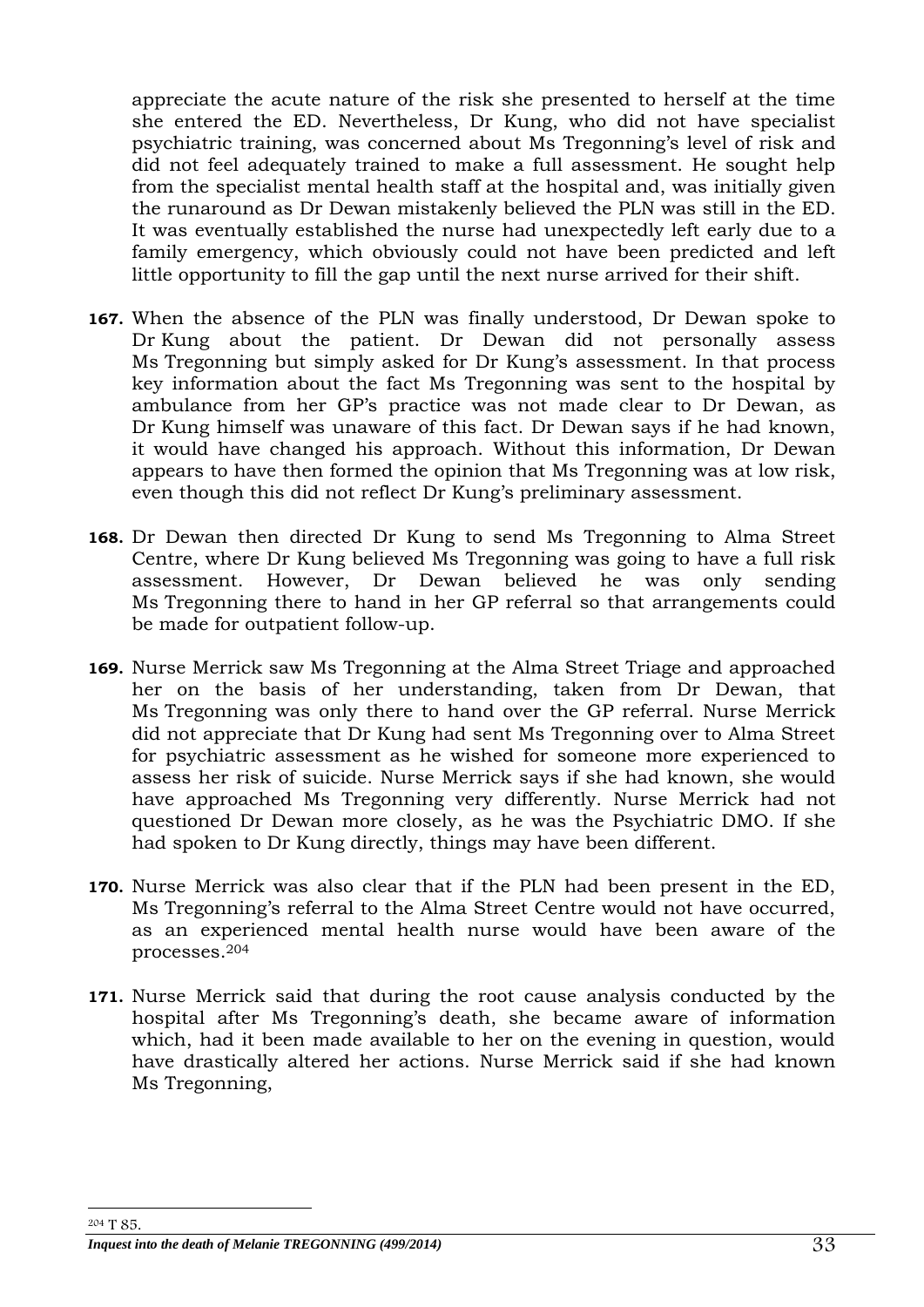- presented to the ED by ambulance,
- there were significant concerns about risk, and/or
- lived outside the catchment area,

any one of those factors would have prompted her to give advice that Ms Tregonning should stay in the ED and Dr Dewan should review the patient there.<sup>205</sup> She also indicated if she if she had known Ms Tregonning was referred to the ED by a GP for urgent assessment, she would have requested assessment by Dr Dewan immediately.<sup>206</sup>

- **172.** Nurse Merrick also gave evidence that if Ms Tregonning had been accompanied to the Alma Street Centre Triage by a hospital staff member, they could have brought her medical record, which would have provided Nurse Merrick with some important information that would have made it clear Ms Tregonning was in need of assessment rather than just there to hand in a referral.<sup>207</sup> I note Dr Kung did explore the possibility of Ms Tregonning being escorted by hospital staff, but was apparently dissuaded by unidentified nursing staff.
- **173.** Interestingly, Nurse Merrick gave evidence that, on the rare occasion that they need to transfer a patient from Alma Street to the ED, due to a physical health issue requiring treatment, they have a car at their disposal and she would physically put them in the car and drive them to the ED and take them to the triage window.<sup>208</sup> This is very different to the approach apparently recommended to Dr Kung by ED staff.
- **174.** Nurse Merrick also spoke of recent changes under the new *Mental Health Act* that allow for greater family involvement. At the time Ms Tregonning presented that evening, there was a greater emphasis in the legislation on protecting the patient's privacy, which Nurse Merrick referred to as part of the reason why she did not speak to Ms Tregonning's father, although she also admitted that he appeared irritated and she might have avoided talking to him.<sup>209</sup> Nurse Merrick said at the inquest that she still regrets not talking to Mr Tregonning that evening, as she thinks that if she had spoken to him, he may have told her information that would have changed the sequence of events.<sup>210</sup> However, as it was, Ms Tregonning's demeanour did not flag to Nurse Merrick that she should seek permission to speak to Mr Tregonning. Nurse Merrick's evidence was that she now practices very differently.<sup>211</sup>
- **175.** Nurse Merrick emphasised that, looking back in hindsight based upon all the known information, it would have been usual and appropriate practice for Ms Tregonning to have been seen by the Psychiatry DMO, Dr Dewan on that evening, in the ED for an assessment as per hospital procedure. 212 Nurse Merrick explained that the ethos behind the policy is that the "moment you move someone who's asking for help from one location to

- <sup>210</sup> T 94. <sup>211</sup> T 94.
- <sup>212</sup> Exhibit 1, Tab 13B [13].

<sup>-</sup><sup>205</sup> Exhibit 1, Tab 13B [2].

<sup>206</sup> Exhibit 1, Tab 13 [28] – [30].

<sup>&</sup>lt;sup>207</sup> Exhibit 1, Tab  $13B$   $|7| - [9]$ .

<sup>208</sup> T 87.

<sup>209</sup> T 93.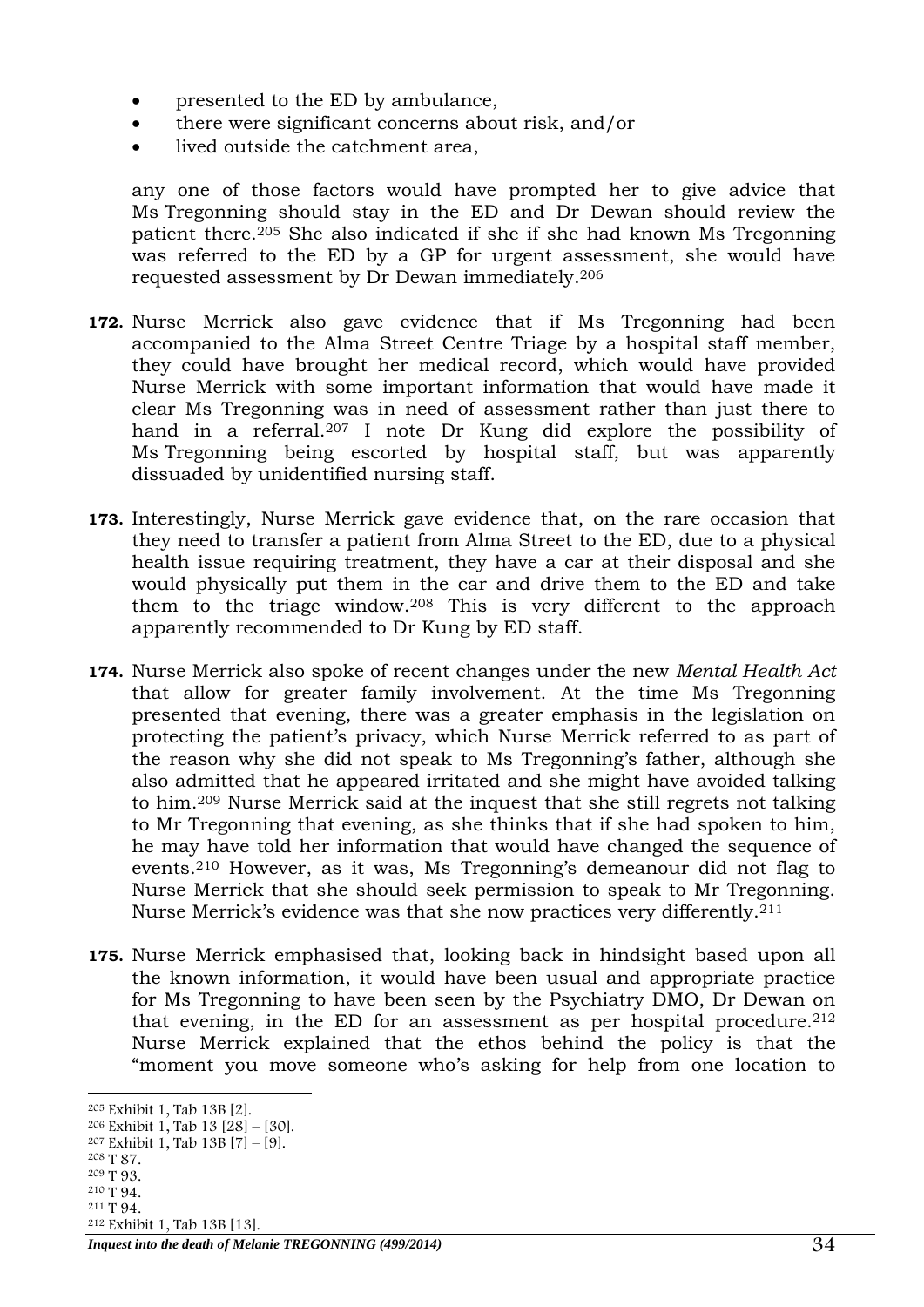another, you send them a very clear message … that they're not getting the help they need."<sup>213</sup>

- **176.** Nurse Merrick confirmed her understanding that this is what should have occurred, in that someone from psychiatry should always go and see the patient when requested by the ED to give mental health advice. In her current position at FSH, Nurse Merrick said that there is an understanding that, even if an RMO is running something past them, in order to give advice they must go and see the patient before they give any advice.  $2^{14}$
- **177.** Nurse Merrick went on to express her great regret that Ms Tregonning saw so many people that week who were not equipped to help her. Nurse Merrick accepted that by the time she sent Ms Tregonning home, she had probably "had enough of being fobbed off" and was resigned to leaving without help. Nurse Merrick said she didn't know if she could have done anything to change what happened but she wished she had tried, and expressed how sorry she was.<sup>215</sup>
- **178.** Prior to giving evidence at the inquest, Dr Dewan had an opportunity to read Dr Brett's report and he prepared some written comments in response. Dr Dewan advised that the chronology of events set out in Dr Brett's report was very different to the chronology of events as he understood them on the night Ms Tregonning attended Fremantle Hospital. In particular, Dr Dewan said there were several crucial elements of the presentation that he became aware of for the first time when reading the report, namely:
	- the week long history of low mood and anhedonia (he says he understood it was only a one day history, although I note that Dr Dewan's original chronology he prepared in May 2014 details an understanding that Ms Tregonning had experienced low mood, insomnia and anhedonia "in the past week") <sup>216</sup>;
	- the psychiatric presentation to St John of God Hospital a couple of days earlier;
	- the presentation to Dr Stuckey;
	- the GP referral to a psychologist;
	- Ms Tregonning's comments regarding wanting antidepressant medication;
	- the second and separate presentation to a GP on the same day and the fact that the GP formed the impression that urgent psychiatric assessment was required;
	- the ambulance transfer from the GP to Fremantle Hospital;
	- the GP's discussion with Dr Arasu and the contents of the GP referral letter; and
	- the fact police were called at one stage when Ms Tregonning left the ED.<sup>217</sup>

<sup>-</sup><sup>213</sup> T 83.

<sup>214</sup> T 86.

<sup>215</sup> T 94.

<sup>216</sup> Exhibit 1, Tab 12, Statement of Material Facts, 26.5.2014.

<sup>217</sup> Exhibit 1, Tab 12A.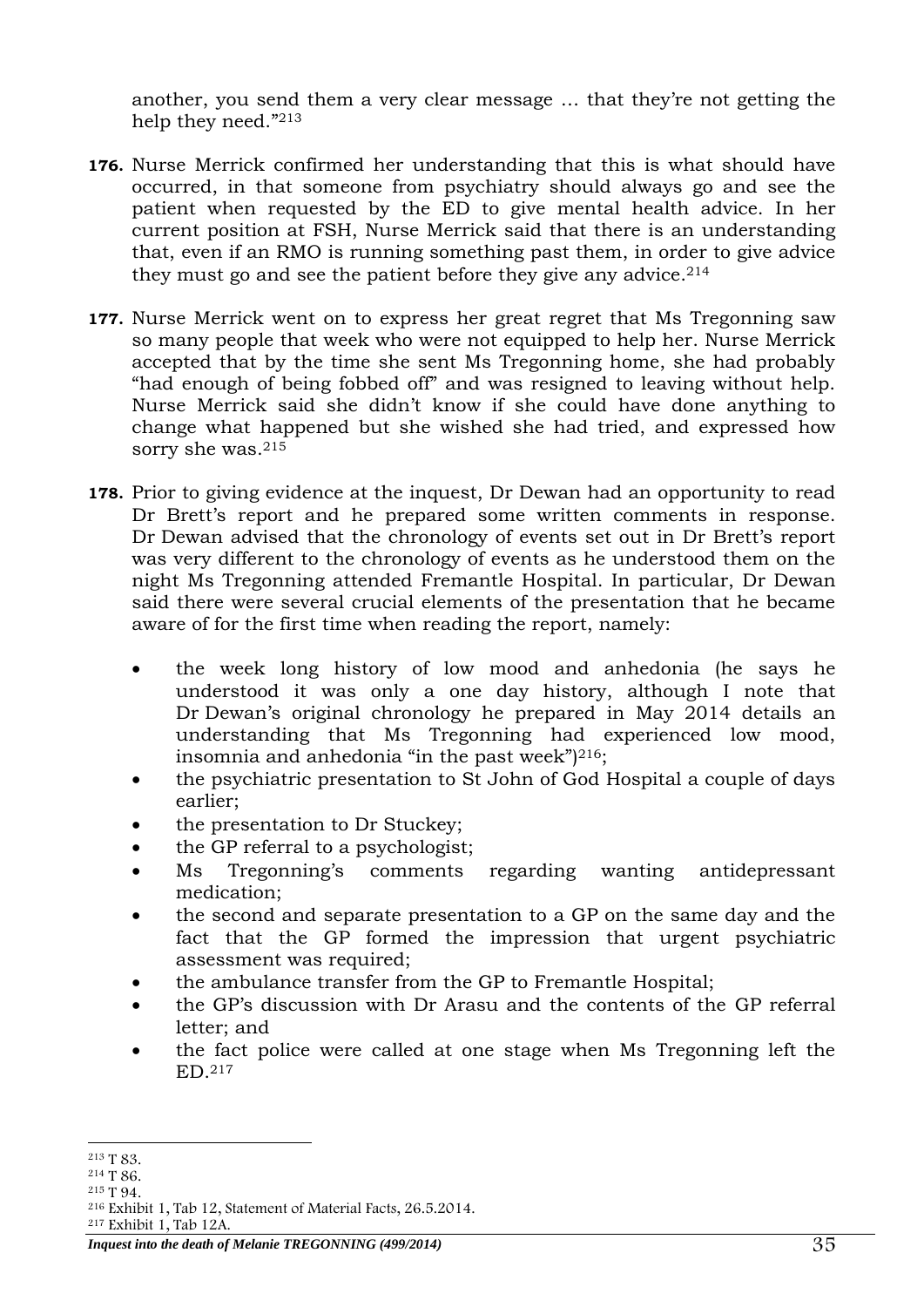- **179.** Dr Dewan accepted that his questioning of Dr Kung did not elicit all of the key information, as there was critical information he was not aware of, including Ms Tregonning's attendance by ambulance. He also agreed that his understanding that Ms Tregonning was simply dropping off a referral, which he concluded based on his conversation with Dr Kung, was incorrect.<sup>218</sup> Dr Dewan's position, after becoming aware of all the relevant history, was that Ms Tregonning was, in fact, "crying out for help"<sup>219</sup> when she went to Fremantle Hospital that day.
- **180.** Dr Dewan saw Ms Tregonning's SJA patient record for the first time at the inquest. After reading the information it contained, Dr Dewan's evidence was that it contained critical information, noting there were a lot of comments as to acute risk and current suicidal ideation.<sup>220</sup>
- **181.** Dr Dewan gave evidence that since Ms Tregonning's death he has been presented with various extra information that was contrary to his understanding of the case on the night. He said he had experienced a myriad of emotions in the face of this material, including shock that the actual sequence of events was so markedly different to what he understood on the night, frustration with the system and a strong sense of sadness.<sup>221</sup> He expressed his deepest condolences to Ms Tregonning's friends and family and expressed a hope that they had not lost faith in the system, while acknowledging the system had failed in this case.<sup>222</sup>
- **182.** Dr Dewan agreed that if he had known of the other information, that might have conveyed an acute suicide risk, Ms Tregonning would not have been sent home unless there had been a guarantee that she had a safety net of family and friends. In particular, if Ms Tregonning had been acutely voicing concerns of suicide risk, with current intent or plan, Dr Dewan said he would have advocated for an admission.<sup>223</sup> However, some of that was dependent on how forthcoming Ms Tregonning was at the time.
- **183.** Dr Dewan accepted that one of the greatest concerns in this case was that Ms Tregonning had sought help but had been repeatedly turned away and sent home without a plan. Similarly to Dr Brett, Dr Dewan gave evidence that in his experience, it is often sufficient to change a patient's mental state just to engage in a discussion with them and help formulate a future plan. He noted that patients often have "a tremendous sense of calm"<sup>224</sup> after a conversation that includes some future focus, and he believed there was a good chance such a conversation would have helped Ms Tregonning's mental state. Dr Dewan agreed that, taking into account everything that is known now about Ms Tregonning's presentation on the night, in hindsight she should have been assessed by a PLN, or Dr Dewan in their absence, and a plan formulated for her.<sup>225</sup>

- <sup>220</sup> T 61.
- $221$  T 65 66.
- <sup>222</sup> T 66. <sup>223</sup> T 67.
- <sup>224</sup> T 72.
- <sup>225</sup> T 73.

<sup>-</sup><sup>218</sup> T 43.

<sup>219</sup> T 43.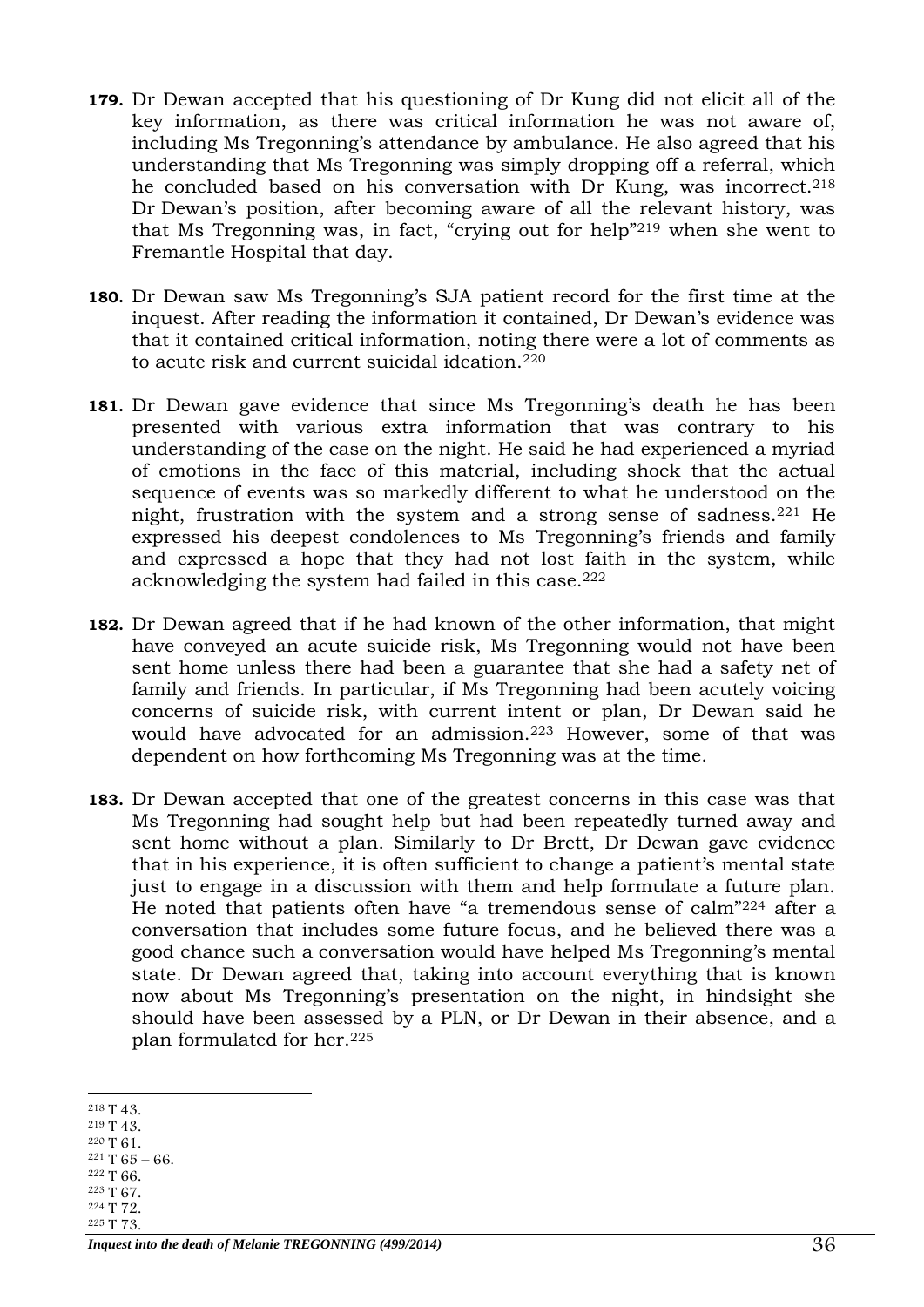- **184.** Dr Dewan made it clear in his evidence that he felt Dr Kung, as an RMO in the ED, should have been able to make an assessment of Ms Tregonning's mental health symptoms, in the same way he would assess someone for chest pain or a broken leg.<sup>226</sup> Dr Kung, on the other hand, made it clear he did not feel sufficiently qualified to make the assessment and was requesting a specialist's assessment.
- **185.** Nurse Merrick, who has practised in the mental health area of hospitals for many years, in effect agreed with Dr Kung and said that she did not believe being seen by an RMO, such as Dr Kung, would provide an adequate assessment as an "RMO is not trained or equipped to do a psychiatric assessment beyond any great detail."<sup>227</sup> Nurse Merrick said that in her experience junior doctors are not always particularly accurate as they don't have any particular training or skill in that area. She expressed the opinion that psychiatry is not simple and can be very nuanced as there can often be very subtle symptoms.<sup>228</sup> Nurse Merrick said that in her experience, "RMO's tend to misdiagnose mental health conditions very easily."<sup>229</sup> Nurse Merrick gave, as an example, a patient who may present with what at first instance appears to be a panic attack, but can actually be showing subtle early psychotic symptoms, that an RMO may not have the skill or experience to identify.<sup>230</sup>
- **186.** Therefore, Nurse Merrick indicated that the staff she works with do not decline referrals without seeing a patient, including very vague referrals. Nurse Merrick explained that at FSH, they will often have a junior doctor come to them and say, "I don't think you need to see this person. I just want to run this past you." <sup>231</sup> To her, this is a flag that the doctor is not feeling confident and would prompt a mental health team member to do the assessment.
- **187.** Further, Nurse Merrick's understanding is that the PLN would usually have spoken to the RMO and possibly done their own initial assessment, but where the person was presenting with a letter from a GP, the hospital protocol was that they were still required to be seen by a Psychiatric Registrar and not just a PLN. As Nurse Merrick puts it, when a GP sends a patient to an ED, they were generally thought to be sending them for a medical opinion, not a nursing opinion.<sup>232</sup>
- **188.** I am satisfied that Dr Kung behaved appropriately when he decided he was not qualified to make a proper assessment of Ms Tregonning's risk, and sought the input of more qualified health professionals. The fact that there is a specialist PLN based in the ED indicates a recognition within the health system that it is area requiring specialist knowledge. Dr Brett spoke of a need for better education of junior doctors, so they can manage mental

- <sup>228</sup> T 86.
- <sup>229</sup> T 93. <sup>230</sup> T 93.
- <sup>231</sup> T 93.
- <sup>232</sup> T 79.

<sup>-</sup><sup>226</sup> T 52.

<sup>227</sup> T 79.

*Inquest into the death of Melanie TREGONNING (499/2014)* 37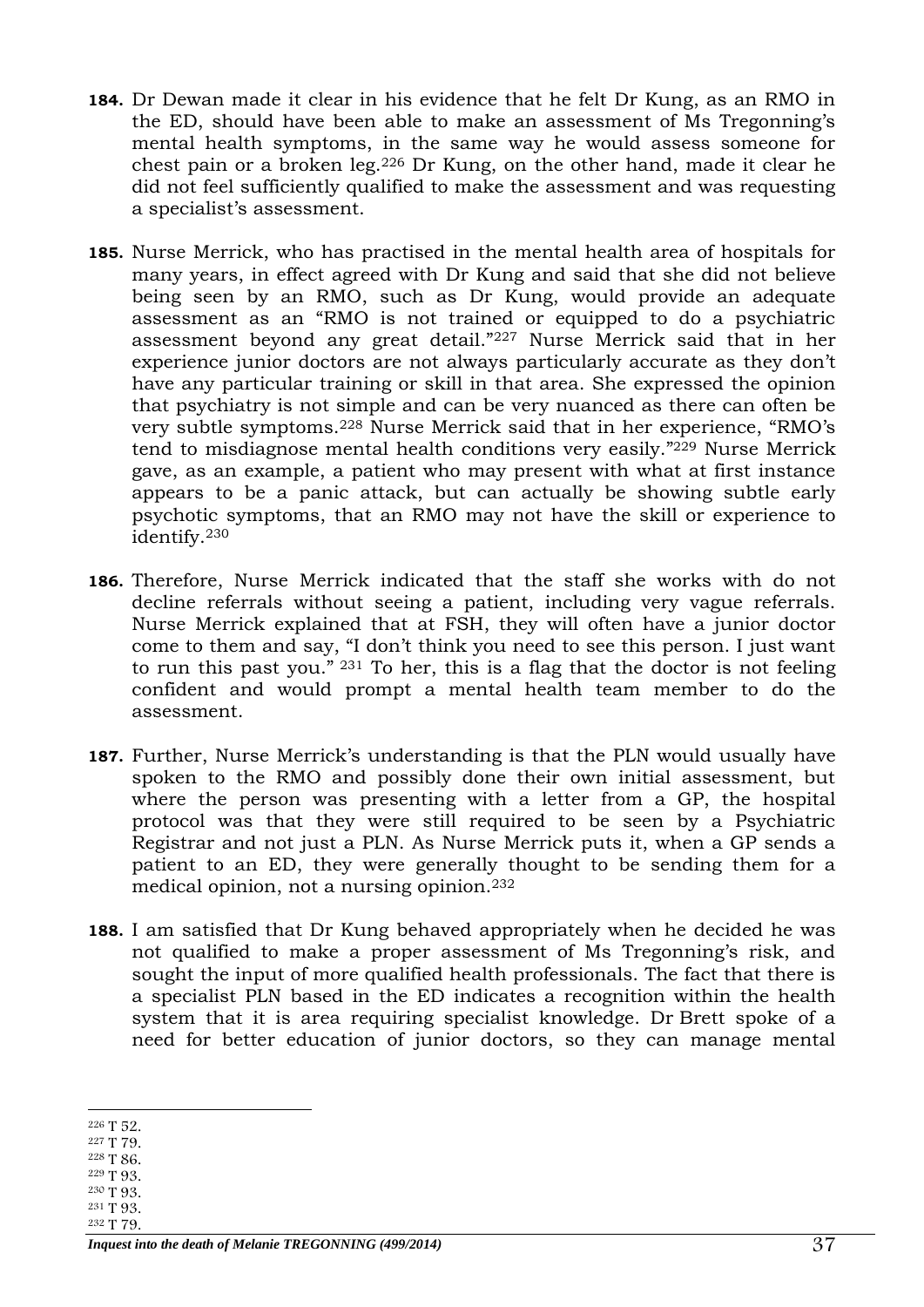health emergencies better,<sup>233</sup> but in the meantime, referral to a person with more specialised knowledge is appropriate.

**189.** I am also satisfied that Nurse Merrick was unaware that Ms Tregonning had attended the ED and been referred to the Alma Street Triage for a psychiatric assessment. Nurse Merrick had been told the purpose of Ms Tregonning's attendance by Dr Dewan and she had not reason to question the instruction of the Psychiatric DMO, particularly as Ms Tregonning's presentation did not suggest she was acutely unwell or distressed.

# <span id="page-37-0"></span>**Adverse Finding**

- **190.** At the conclusion of the inquest I indicated I was considering making an adverse finding in relation to the conduct of Dr Dewan in failing to attend the ED and conduct a face-to-face assessment of Ms Tregonning. I invited submissions from his counsel in that regard. I have since received those submissions and have given further consideration to the matter.<sup>234</sup>
- **191.** As I have noted earlier, Dr Dewan and Dr Kung's recollection of events differs significantly in relation to whether Dr Kung asked Dr Dewan to come down to the ED and review Ms Tregonning.
- **192.** Dr Kung's evidence was that he specifically made that request to Dr Dewan. Although Dr Dewan did not agree to come and perform that assessment in the ED, Dr Kung's evidence was that he eventually came to an arrangement that he would send Ms Tregonning to the Alma Street Centre Triage for a psychiatric assessment to take place and Dr Dewan would take charge of the patient. Dr Kung's version of events is supported, to a significant extent, by his contemporaneous notes, which make it clear that he had an understanding he was referring Ms Tregonning to the Psychiatric Unit for assessment and he noted Dr Dewan's name as the doctor to whom he was referring her.
- **193.** Dr Dewan denied that any request was made to him by Dr Kung to conduct a psychiatric assessment, either directly or indirectly.<sup>235</sup> Dr Dewan did not have the benefit of contemporaneous notes, but he did make some notes a day or two after, once he became aware of Ms Tregonning's death. There is contemporaneous evidence that supports at least Dr Dewan's understanding that Ms Tregonning was not going to be assessed by him that night, as he told Nurse Merrick she was simply dropping in a GP referral.
- **194.** If both witnesses are accepted to have given honest evidence as to their recollection of events, then at the very least there was a miscommunication between the two doctors on the night, as Dr Kung made it clear he was not prepared to send Ms Tregonning home without a psychiatric assessment and Dr Dewan's evidence was clear that he understood Ms Tregonning was to be sent home and dealt with as an outpatient.

<sup>-</sup><sup>233233</sup> T 125.

<sup>234</sup> Outline of Submissions filed on behalf of the South Metropolitan Health Service, 18.04.2019, as amended on 26 April 2019.

<sup>&</sup>lt;sup>235</sup> Outline of Submissions filed on behalf of the South Metropolitan Health Service, 18.04.2019, as amended on 26 April 2019.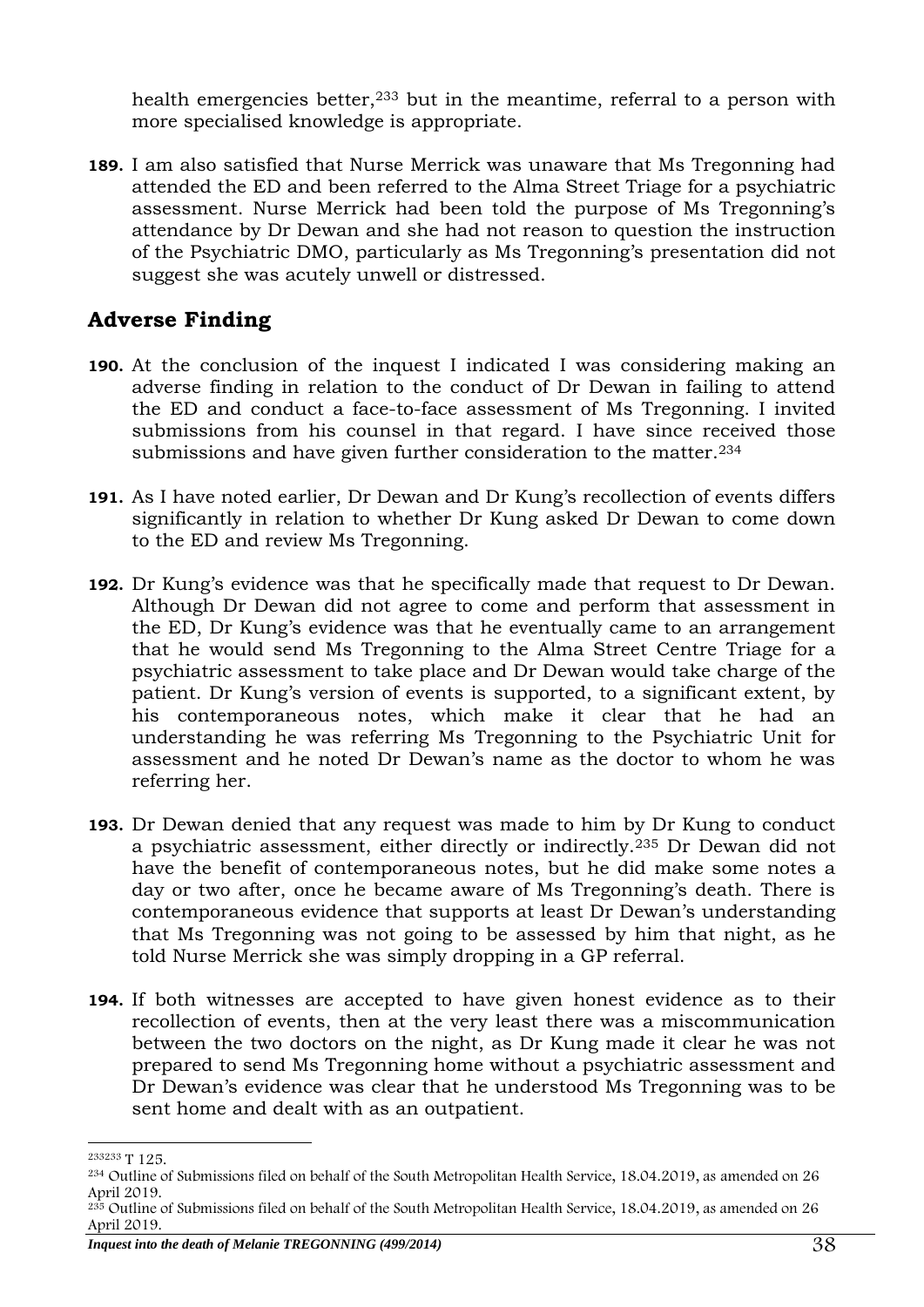- **195.** It was submitted on behalf of Dr Dewan that it was common practice for junior doctors to contact him to seek advice on how to deal with a particular situation, and this is how he viewed his discussions with Dr Kung on the night. Dr Dewan's evidence was that he would never have deliberately ignored another doctor's request for him to attend and perform a psychiatric review.
- **196.** However, Dr Dewan did accept that he found his exchange with Dr Kung "to be unusual." <sup>236</sup> There was also evidence heard during the inquest, as I've outlined above, that Dr Dewan told Dr Kung that he needed to "be confident" and "be sure"<sup>237</sup> when they were discussing the patient, which suggests to me that Dr Dewan was concerned about the reliability of what Dr Kung was telling him about the presentation and his assessment of the patient.
- **197.** There was also evidence before me from Nurse Merrick and Ms Warren that they would expect in terms of usual hospital procedure (both at Fremantle Hospital and now at FSH) that in circumstances where a junior RMO in the ED was telephoning a Psychiatric DMO asking for advice about a patient, that the Psychiatric DMO would attend and perform a face-to-face assessment.<sup>238</sup>
- **198.** I accept that there was a lot of information that was not available to either Dr Kung, and therefore not available to Dr Dewan at the time they had their conversations, that would have altered the course of events. Dr Dewan indicated that if he had been aware of some of important information that was not before Dr Kung, such as Ms Tregonning's referral to the ED by ambulance, Dr Vysotskaya's belief Ms Tregonning required urgent psychiatric assessment, her earlier psychiatric presentation to St John of God Murdoch and SCGH and the multiple presentations to a GP that day, he would have formed a different view as to her level of risk and he would have acted differently. I accept that he would have done so. The point is, however, that if he had attended the ED and seen Ms Tregonning himself, there is a good chance he might have elicited some of that information.
- **199.** In my view, taking the position most favourable to Dr Dewan and accepting that he did not understand Dr Kung was asking him to conduct a psychiatric assessment of Ms Tregonning, there was still sufficient information before him to raise a red flag as to Dr Kung's ability and confidence to perform a psychiatric assessment of Ms Tregonning. Dr Dewan was aware that Ms Tregonning had presented to the ED with a GP referral for mental health treatment. He was aware Dr Kung had been trying to find the PLN in the ED, which strongly suggests Dr Kung was seeking input from a mental health professional. When the PLN was established to be unavailable, Dr Kung persisted with making contact with Dr Dewan, and it was apparent to Dr Dewan in his conversation that Dr Kung was not entirely sure or confident when answering questions and was hesitant about the

<sup>-</sup><sup>236</sup> Outline of Submissions filed on behalf of the South Metropolitan Health Service, 18.04.2019, as amended on 26 April 2019 [12].

<sup>&</sup>lt;sup>237</sup> Exhibit 1, Tab 12, Statement of Material Facts 26.5.2014.

 $238$  T 87, T  $96 - 97$ , 99.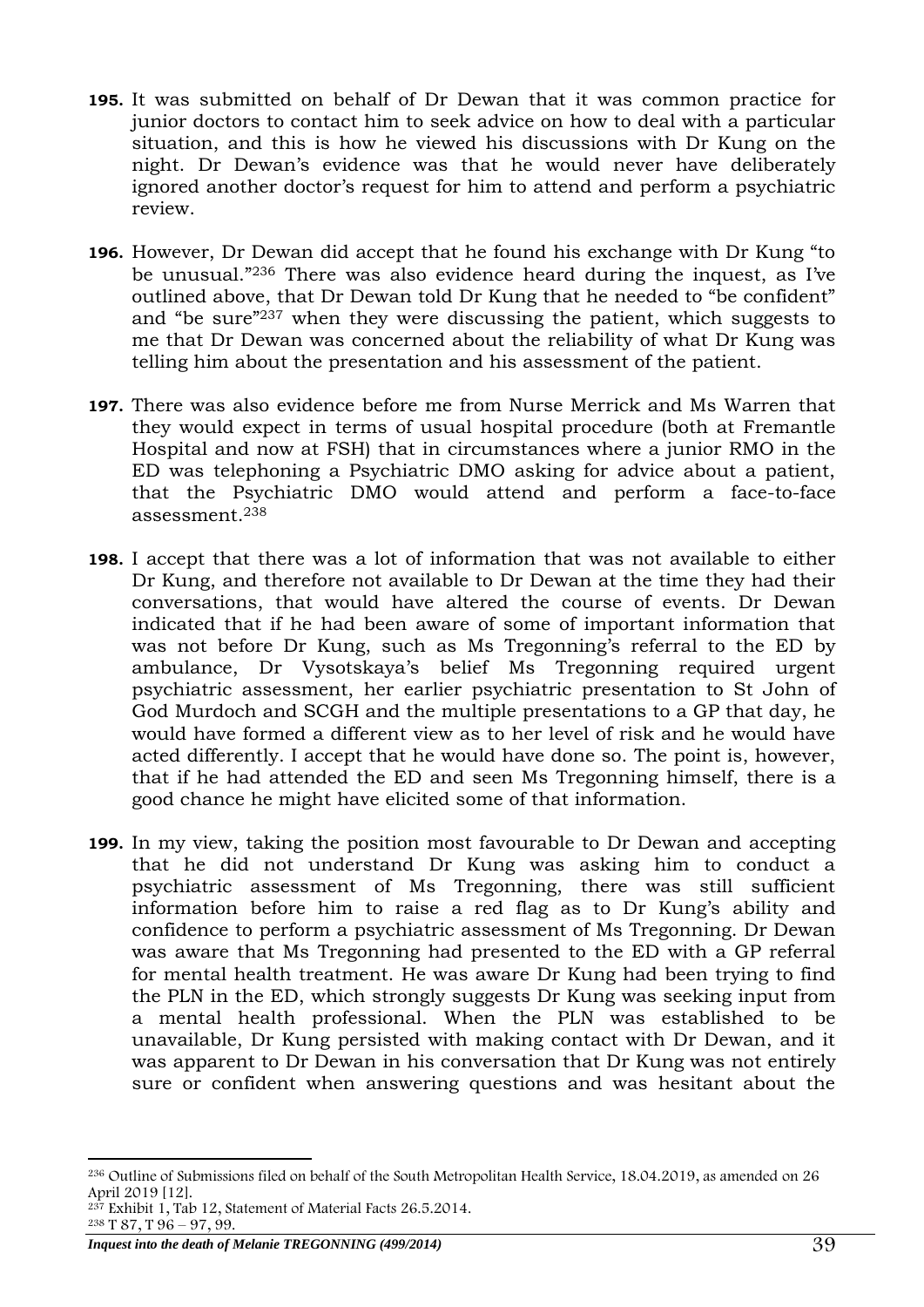proposed plan to send Ms Tregonning home for later treatment as an outpatient.<sup>239</sup>

- **200.** In those circumstances, I am satisfied the proper and obvious course for Dr Dewan to have taken was to attend the ED and see Ms Tregonning for himself. I accept that if he had done so, this may not have altered the final outcome, but it was a missed opportunity that may have resulted in further and important information to be obtained from Ms Tregonning and her father and to provide both of them with reassurance that she would receive the help she was seeking and hopefully get better.
- **201.** I accept Dr Dewan is sincere in his regret that he did not perform a greater role in assessing Ms Tregonning on the night and I understand his frustration that more information was not put before him, which would have likely altered the course of events, at least in terms of Ms Tregonning being psychiatrically assessed that evening. There were multiple communication failures on the night that contributed to the outcome and a general systems failure in terms of the relevant information being before the doctors making the decisions, which is unfortunate and certainly not the fault of Dr Dewan. However, I am satisfied there was sufficient information before Dr Dewan, as the on call Psychiatric DMO and knowing that the PLN was unavailable, to alert him to the fact that he needed to go and see Ms Tregonning and assess her for himself.
- **202.** It cannot be said definitively that keeping Ms Tregonning in longer and conducting a full psychiatric assessment would have saved her life. I have heard evidence from expert psychiatrists often to the effect that suicide is unpredictable and the process of risk-screening is difficult and often flawed. However, it is generally agreed that what is needed for any real assessment of risk is for a properly qualified person to undertake a comprehensive assessment process, to ensure that as much information is elicited to inform the person making the assessment and help them to form a view as to whether a person represents an acute risk to themselves or others. It was agreed in this inquest that there was a real possibility that had Ms Tregonning been comprehensively assessed by an experienced mental health practitioners, she may have been provided with information that would have changed the assessment of her level of risk, or at least allowed a plan to be formulated that gave her some reassurance and hope for the future.

## **IMPROVEMENTS AND RECOMMENDATIONS**

## <span id="page-39-1"></span><span id="page-39-0"></span>**Ambulance Record**

**203.** As noted above, the ambulance record provided some very important information about Ms Tregonning's mental state at the time she was brought in to the ED. Further, just the fact Ms Tregonning was brought in by ambulance was accepted by all the witnesses to have been an important piece of information that would have prompted a different course of action. The evidence at the inquest indicated that the ambulance record was not

<sup>-</sup><sup>239</sup> T 52.

*Inquest into the death of Melanie TREGONNING (499/2014)*  $40$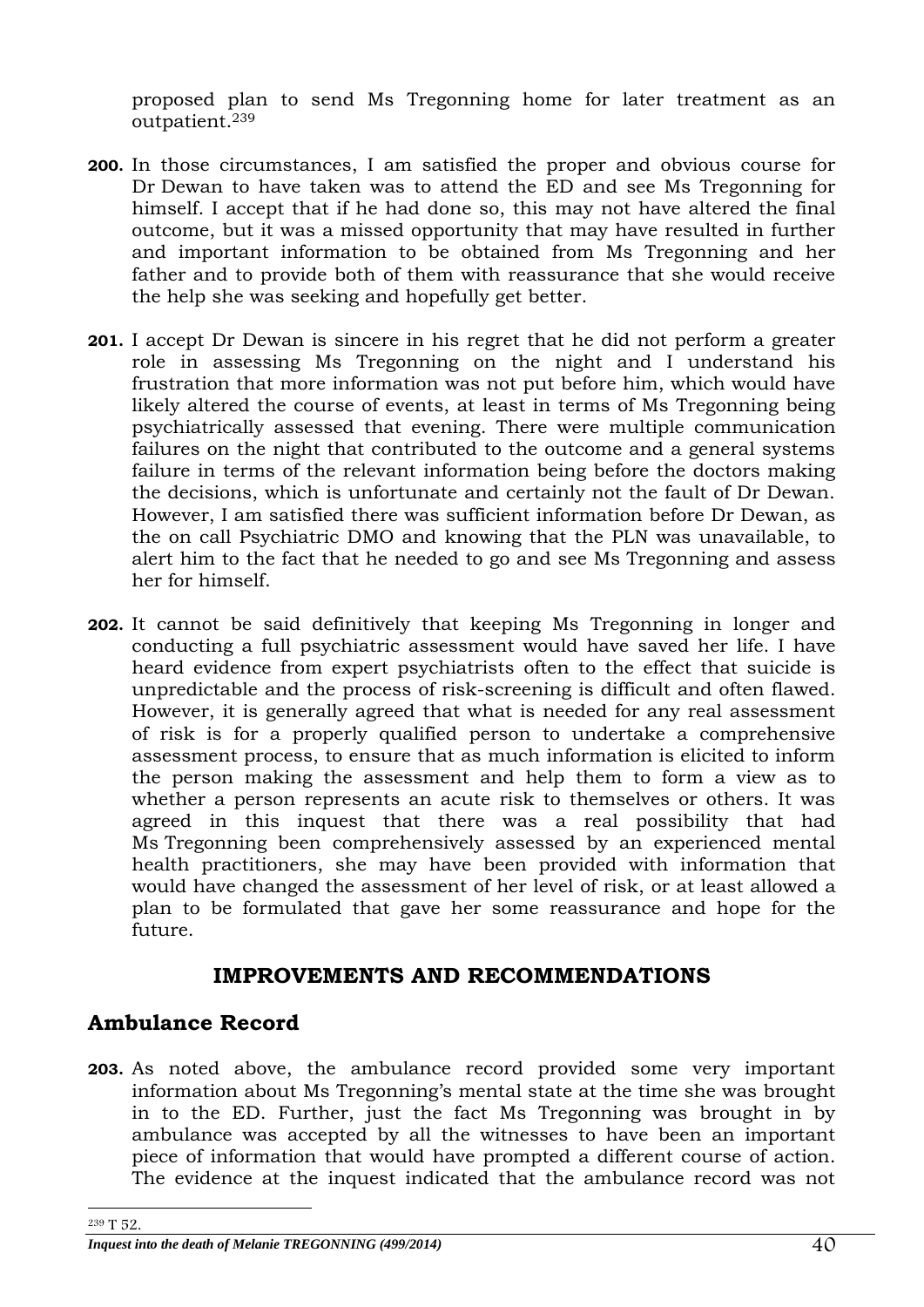available to Dr Kung, and indeed, was not printed out until some significant time later.

- **204.** Given the absence of this highly relevant information on the night, and the fact it may have changed the course of events, it was important to ascertain what is the current situation with the availability of SJA records in the FSH ED. Counsel appearing on behalf of the State Solicitor's Officer undertook to make further enquiries, and helpfully provided submissions including this additional information.<sup>240</sup>
- **205.** I am informed that SJA now has an electronic Patient Care Record, which is completed by the SJA officer on their electronic device and there is a portal in the ED for them to access and print the records. The Patient Care Record is then provided by the SJA officer to the ED Nurse or Clerk, and it then remains with the patient's Triage Assessment Form until the patient has been discharged. In addition, clerical staff in the ED can access the portal for patients for up to four hours after they have presented and print the record, if for some reason it has not been done by the SJA Officer.<sup>241</sup>
- **206.** It was submitted that Patient Care Records are much more likely to be on the record now, although it was acknowledged that there was still not 100% compliance with this practice. I am advised SJA remind their officers to print the records and FSH ED staff are reminded to look for them. Junior doctors at FSH are also reminded to access collateral information, such as the SJA Patient Care Record.<sup>242</sup>
- **207.** I am satisfied that there is greater awareness within the FSH ED of the importance of SJA Patient Care Records. Junior doctors in the ED should continue to be reminded of the importance of requesting such information, both whether the patient arrived by ambulance and the patient care record in those cases.

# <span id="page-40-0"></span>**FSH Mental Health Assessment Unit**

**208.** In July 2012 Professor Bryant Stokes AM published the results of his review of aspects of public mental health facilities/services in Western Australia. In the review, generally referred to as the Stokes Report, Professor Stokes noted that at the time of preparing the report the mental health system was "under considerable stress, particularly in relation to staff already stretched, endeavouring to adhere to formal policies, procedures, legislative requirements and their own professional expectations and the expectations of patients and carers."<sup>243</sup> Increasing demand for services meant that demand often outstripped provision of mental health resources. In addition, a key message from many carers and families was "the unhesitating opinion that the system, by virtue of not providing adequate, timely and preventative care, was a major contributing factor to a patient's suicide."<sup>244</sup>

<sup>-</sup><sup>240</sup> Outline of Submissions filed on behalf of the South Metropolitan Health Service, 19.04.2019.

<sup>241</sup> Outline of Submissions filed on behalf of the South Metropolitan Health Service, 19.04.2019.

<sup>242</sup> Outline of Submissions filed on behalf of the South Metropolitan Health Service, 19.04.2019.

<sup>&</sup>lt;sup>243</sup> Review of the admission or referral to and the discharge and transfer practices of public mental health

facilities/services in Western Australia, Professor Bryant Stokes, AM, July 2012, Executive Summary, 3. <sup>244</sup> Ibid, 5.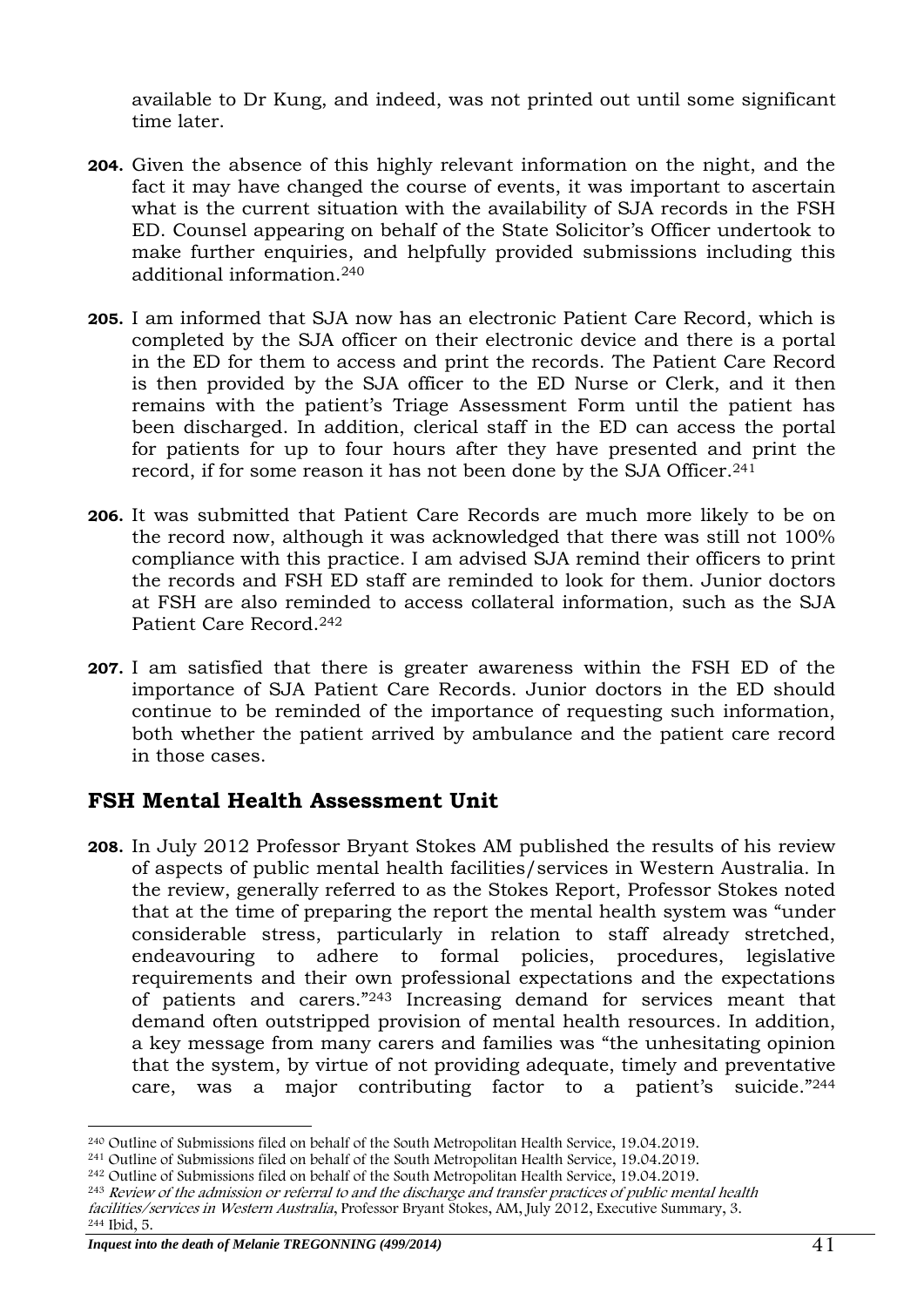- **209.** Two years on from the release of the Stokes Report, Ms Tregonning's family reached the same unhesitating opinion in relation to Ms Tregonning's experience at Fremantle Hospital.
- **210.** The Stokes Report supported previous recommendations made by the Deputy State Coroner, including a recommendation that where a person has been referred to an authorised facility for admission by a medical practitioner, final risk assessment should be undertaken by a psychiatrist after triage and preliminary assessment by a registered mental health nurse if 'wait time' is a problem.<sup>245</sup> In the absence of the PLN, that role fell to Dr Dewan, but it did not occur in this case.<sup>246</sup>
- **211.** Dr Brett also referred to recommendation 7 of the Stokes Report, that stated that 'patients presenting anywhere in the public health system with suicidal intent must undergo a best practice risk-screening process and, where required, a comprehensive assessment by a mental health professional. A care plan must be formulated and all decisions to discharge require medical oversight and approval.' It is also recommended a comprehensive discharge plan be given to the patient. As Dr Brett noted, neither of these things occurred in this case.<sup>247</sup>
- **212.** The recommendations contained in the Stokes Review were broadly supported by the Western Australian Government and I understand implementation of the recommendations has progressively been undertaken. A further review has been initiated to review of clinical governance of public mental health services in WA, which I understand is underway. A review panel has been established and a report is due by 30 June 2019.<sup>248</sup>
- **213.** In the meantime, the FSH Mental Health Assessment Unit was commissioned to be an assessment unit for patients presenting with a mental health issue. The unit is connected to the FSH ED via an underground corridor so patients can move swiftly between the two areas. It was intended that the unit would hold patients waiting for assessment for up to 72 hours, in a more therapeutic environment than the ED.
- **214.** Unfortunately, evidence was given at the inquest that the lack of mental health beds in the system has created pressure on the unit to effectively become another mental health ward, for admitted patients with mental health issues. Therefore, patients suffering from mental health issues remain in the ED, an environment known to often be detrimental to such patients.
- **215.** I am advised that FSH is implementing numerous initiatives with the aim of returning the unit to its original purpose, although what those initiatives are has not been expanded upon in great detail.<sup>249</sup> I am advised that as part of initiatives to improve the mental health service at FSH, the South Metro Health Service is currently looking at the possibility of establishing a Mental Health Observation Area attached to the ED at FSH, in a similar model to

<sup>249</sup> Outline of Submissions filed on behalf of the South Metropolitan Health Service, 19.04.2019.

<sup>-</sup><sup>245</sup> Ibid, Recommendations, 16.

<sup>246</sup> T 86.

<sup>247</sup> Exhibit 1, Tab 24 [10], p.7.

<sup>248</sup> [https://ww2.health.wa.gov.au/About-us/Mental-Health/The-review.](https://ww2.health.wa.gov.au/About-us/Mental-Health/The-review)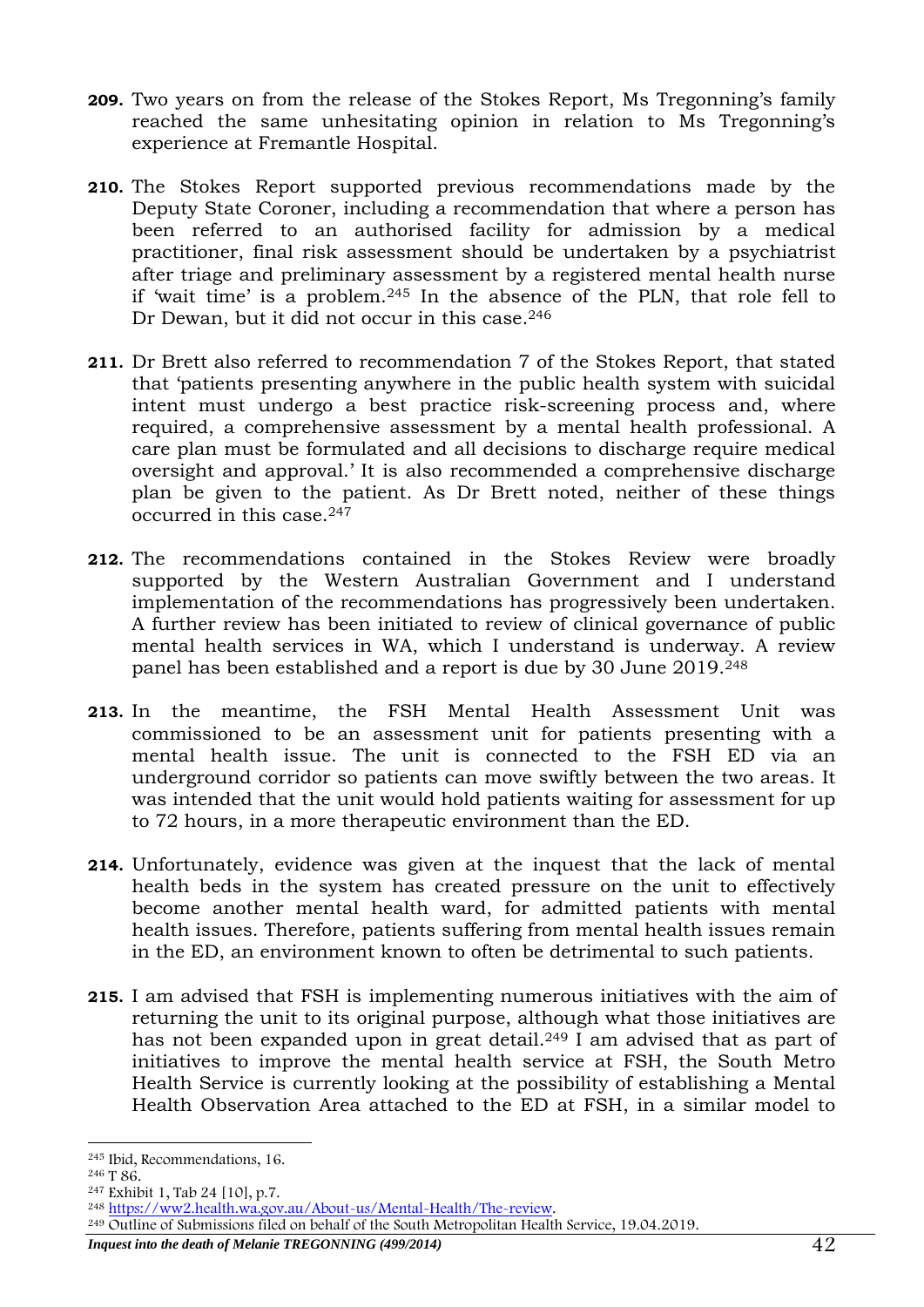what was referred to by Dr Brett as in place at SCGH. A Mental Health Observation Area is different to the Mental Health Assessment Unit, as the Mental Health Observation Area is deemed to be an extension of the ED, is not intended for long term assessment and is also less subject to being overtaken by patients admitted under forms pursuant to the *Mental Health Act*. However, I am also told this proposal is in its infancy and further details are not available at present.<sup>250</sup>

- **216.** I certainly consider such a facility is an important addition to the mental health service provided in the ED at FSH. Dr Brett's evidence was that the SCGH model is beneficial to mental health patients and provides a much more therapeutic environment for these patients who are waiting assessment, rather than the general noisy and busy ED. The evidence before me was that Ms Tregonning was adversely affected by the distress of other ED patients while she was waiting in the Fremantle Hospital ED, and this is not uncommon. I have no doubt part of the reason she agreed to leave the hospital in the end was because of the ED environment she had experienced that day.
- **217.** There appears to be no dispute from the South Metro Health Service that creating a more therapeutic environment than the ordinary ED for patients like Ms Tregonning is important, and yet a new hospital was built at FSH, anticipating a much larger number of ED presentations, with insufficient mental health beds to accommodate demand and no mental health observation area in the ED. The Mental Health Assessment Unit, which might have served that purpose, in a few short years has been overwhelmed by the number of mental health patients requiring admission, so we are back in the position that faced Ms Tregonning at Fremantle Hospital.
- **218.** Dr Brett gave evidence that in his early days as a trainee there were usually beds to admit patients to, but demand for mental health beds has now outstripped resources and taken away one of the significant tools available to junior doctors in the ED and mental health practitioners generally.
- **219.** Nurse Merrick indicated that FSH has a much busier ED than Fremantle Hospital (on average seeing 300 to 400 people a day), and they have seen a marked increase in psychiatric presentations, including many children as FSH has the only youth mental health service in the state. To service those patients, there is a 24-hour PLN rostered (two 12 to 13 hour shifts), who is a clinical nurse specialist. There is also a 24 hour registrar, who is typically not a psychiatric trainee and may have only limited psychiatric experience, but is there to perform the psychiatric registrar role. Nurse Merrick explained it is not a consistent position and is often filled by a different person every day. There is also limited access to a Consultant Psychiatrist, between roughly 8.30 am to noon each day and thereafter there is a different person on call. At my prompting, Nurse Merrick acknowledged it is "not a great system" at present.<sup>251</sup>

<sup>-</sup><sup>250</sup> Outline of Submissions filed on behalf of the South Metropolitan Health Service, 19.04.2019. <sup>251</sup> T 92.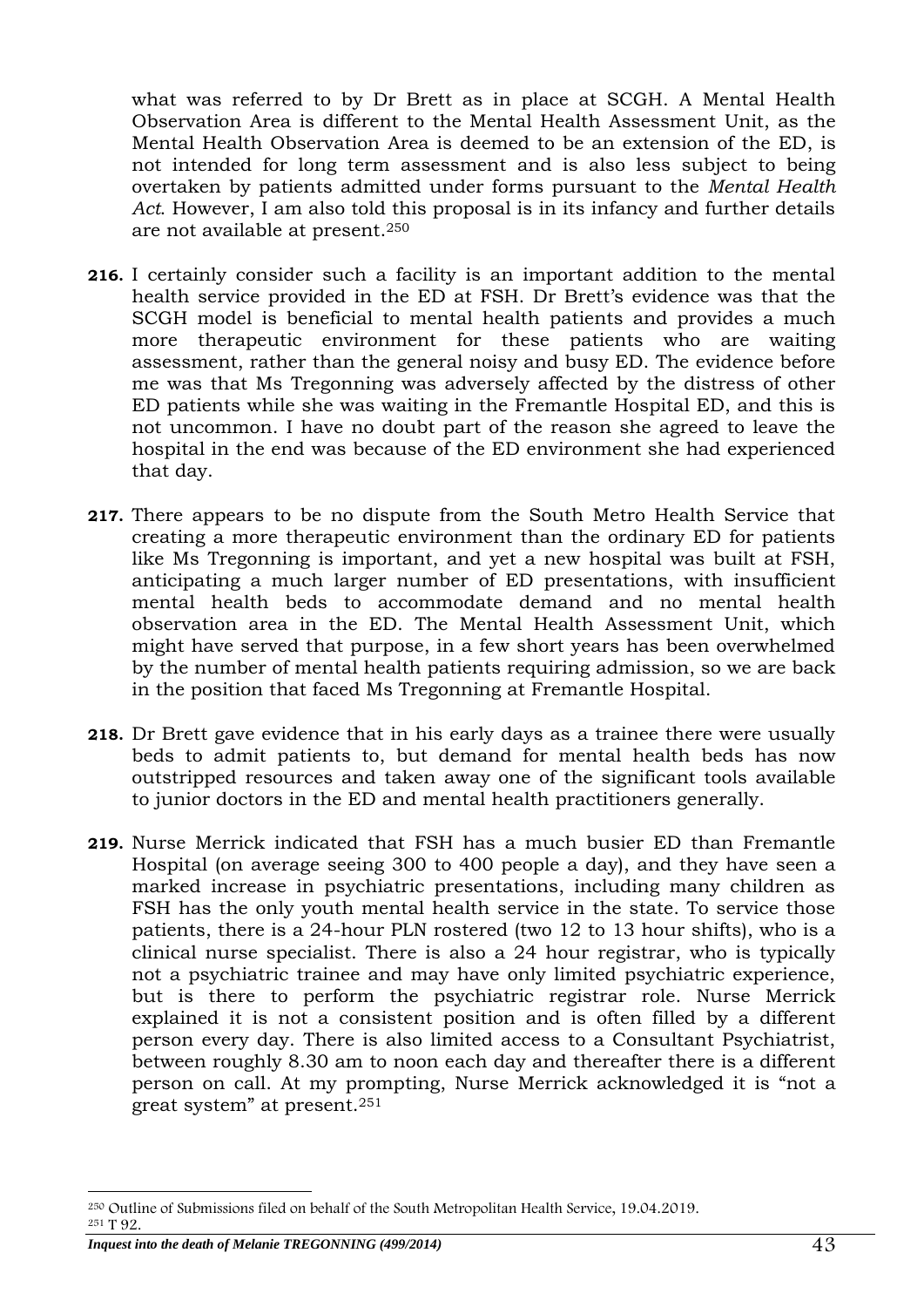- **220.** However, on the plus side, Nurse Merrick believes there is a better team environment in the ED during the day shift, especially in the morning when the Consultant is present, and she also believes there is a much better culture at FSH and a lower threshold to involve the Consultant and seek assistance when they are on call.<sup>252</sup>
- **221.** The evidence is very clear that there is a lack of resources put towards mental health treatment in this State, which translates to a lack of mental health beds, a lack of properly trained and available psychiatrists and mental health professionals, and a lack of appropriate areas in which to assess the increasing number of people presenting to hospital EDs for psychiatric assessment. The new FSH is an obvious example, with its Mental Health Assessment Unit already unable to perform the function for which it was originally commissioned. While I understand a review is underway into the clinical governance of public mental health services, I still consider it appropriate and necessary to add my own recommendation to the other materials that will no doubt be considered by the review panel, in order to avoid other preventable deaths like Ms Tregonning's.

# **RECOMMENDATION**

<span id="page-43-0"></span>**I recommend the Honourable Minister for Health give priority to commissioning a Mental Health Observation Area at Fiona Stanley Hospital Emergency Department.**

**222.** In a more general sense, I urge those reviewing the mental health service provided at public hospitals to focus on ways of ensuring mental health emergencies are treated as seriously as any other medical emergency, with appropriate resources directed to ensuring that they are treated by properly trained staff in appropriate therapeutic environments.

# **CONCLUSION**

- <span id="page-43-1"></span>**223.** In the 48 hours leading up to her death Ms Tregonning sought help from several different health professionals. Unfortunately, due to a series of miscommunications, system problems and inadequate assessment, she did not receive the help she needed.
- **224.** The failure in this case to conduct a comprehensive psychiatric assessment resulted in Ms Tregonning going home with no hope that she would get help and get better. As a result, the community has lost someone who had the potential to make a great contribution to society through her art. Fortunately, Ms Tregonning's work was not lost entirely and her graphic novel remains as her legacy to others who struggle with anxiety and depression.